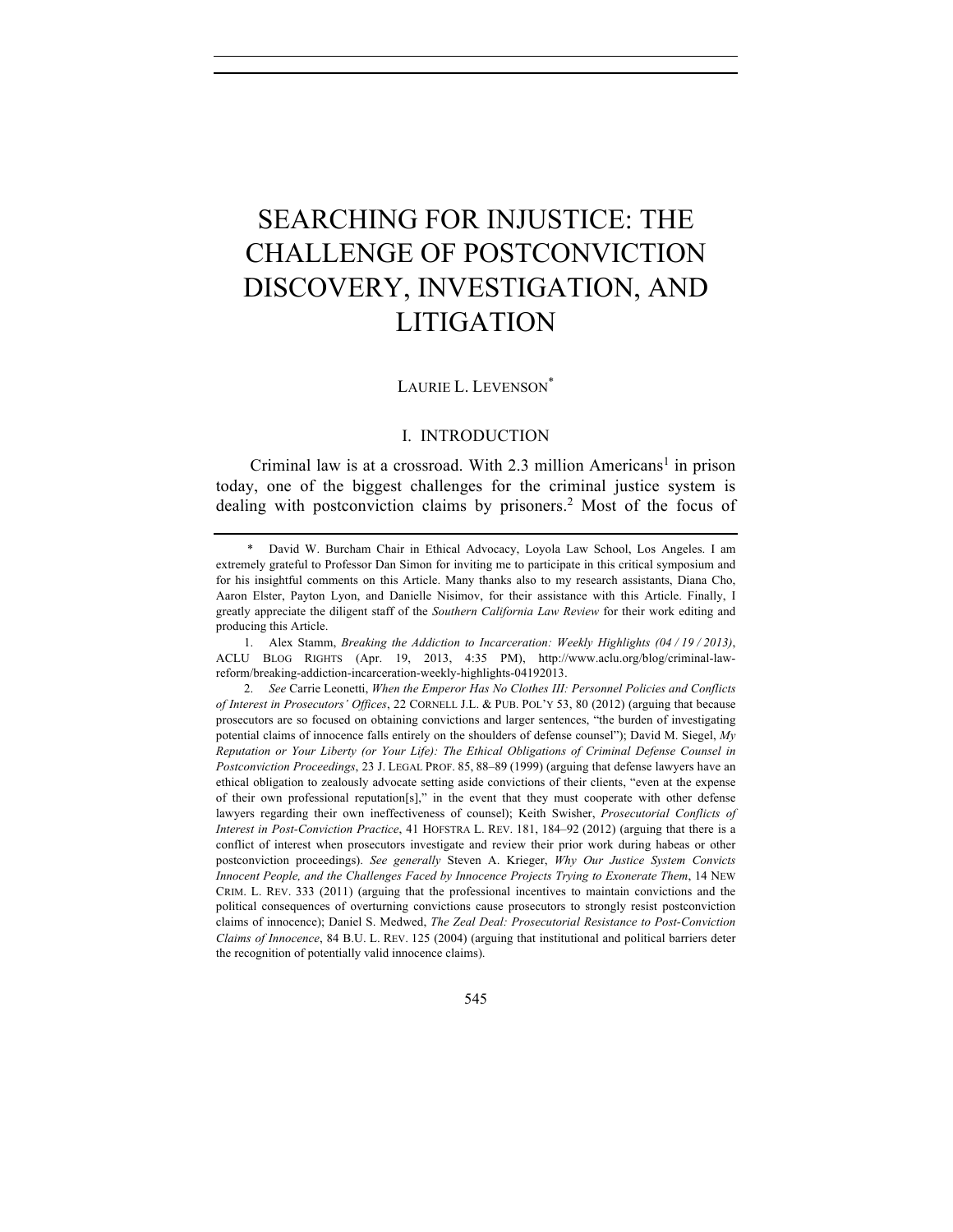scholarship for criminal law is on preconviction issues. Many of the participants in the criminal justice system, including judges, prosecutors, and defense lawyers, view a criminal case as "final" once the defendant has been sentenced. Yet, it is increasingly clear that the trial, sentencing, and even appeal are just the first act in the long production of a criminal case. Defendants do not disappear once they are sentenced. The second half of their case is still to come as collateral attacks work their way through the criminal justice system.

On a macro level, the criminal justice system struggles with the tension between the desire for "finality" and the goal of ensuring, no matter how long it takes, that there has been an accurate and fair resolution of a case. As discussed in the first part of this Article, the criminal justice system makes finality a priority. For good reasons, prosecutors and courts want cases to be resolved. Rules are put into place to help ensure those resolutions are accurate and fair. Once a defendant is sentenced, there is a strong presumption that the fair and accurate result was reached.<sup>3</sup> Victims expect that they can, if possible, move on with their lives, $4$  and law enforcement officials and prosecutors begin to address other cases. However, as we have learned from the recent exoneration movement, there is good reason to be concerned about the accuracy of convictions and the certainty that there has been a fair resolution of a case.<sup>5</sup> When mistakes are

<sup>3.</sup> Strickland v. Washington, 466 U.S. 668, 694 (1984) ("The high standard for newly discovered evidence claims presupposes that all the essential elements of a presumptively accurate and fair proceeding were present in the proceeding whose result is challenged.").

<sup>4.</sup> Marilyn Peterson Armour & Mark S. Umbreit, *The Ultimate Penal Sanction and "Closure" for Survivors of Homicide Victims*, 91 MARQ. L. REV. 381, 413–19 (2007).

<sup>5.</sup> *See* SAMUEL R. GROSS & MICHAEL SHAFFER, EXONERATIONS IN THE UNITED STATES, 1989– 2012: REPORT BY THE NATIONAL REGISTRY OF EXONERATIONS 21 n.35 (2012), https://www.law.umich.edu/special/exoneration/Documents/exonerations\_us\_1989\_2012\_full\_report.p df (noting that there has been a rapid increase in the number of known exonerations, from eleven in 1989 to forty in 1999, followed by an uneven plateau since 2000 for a total of 873 exonerations from January 1989 to December 2012); Marvin Zalman, *Qualitatively Estimating the Incidence of Wrongful Convictions*, 48 CRIM. L. BULL. 221, 230 (2012) (estimating the rate of wrongful convictions for all felonies to be between 0.005 and 0.01 percent based on observational studies of criminal justice practice). More recently, Samuel Gross reports that the exoneration rate is much higher, perhaps as high as 5 percent of all convictions and 2.3 percent to 3.3 percent in death sentences. *See* Samuel R. Gross, *How Many False Convictions Are There? How Many Exonerations Are There?*, *in* WRONGFUL CONVICTIONS AND MISCARRIAGES OF JUSTICE: CAUSES AND REMEDIES IN NORTH AMERICAN AND EUROPEAN CRIMINAL JUSTICE SYSTEMS 45, 56 (C. Ronald Huff & Martin Killias eds., 2013). There have been "at least [two thousand] exonerations in the United States since . . . 1989." *Id.* at 15. A report by the Urban Institute Justice Policy Center suggests that the rate of exonerations might be even higher. A study of postconviction DNA testing in Virginia revealed that 7.8 percent of those persons convicted of a serious crime were eliminated as the source of DNA in postconviction testing. JOHN ROMAN ET AL., URBAN INST. JUSTICE POLICY CTR., POST-CONVICTION DNA TESTING AND WRONGFUL CONVICTION 7 (2012).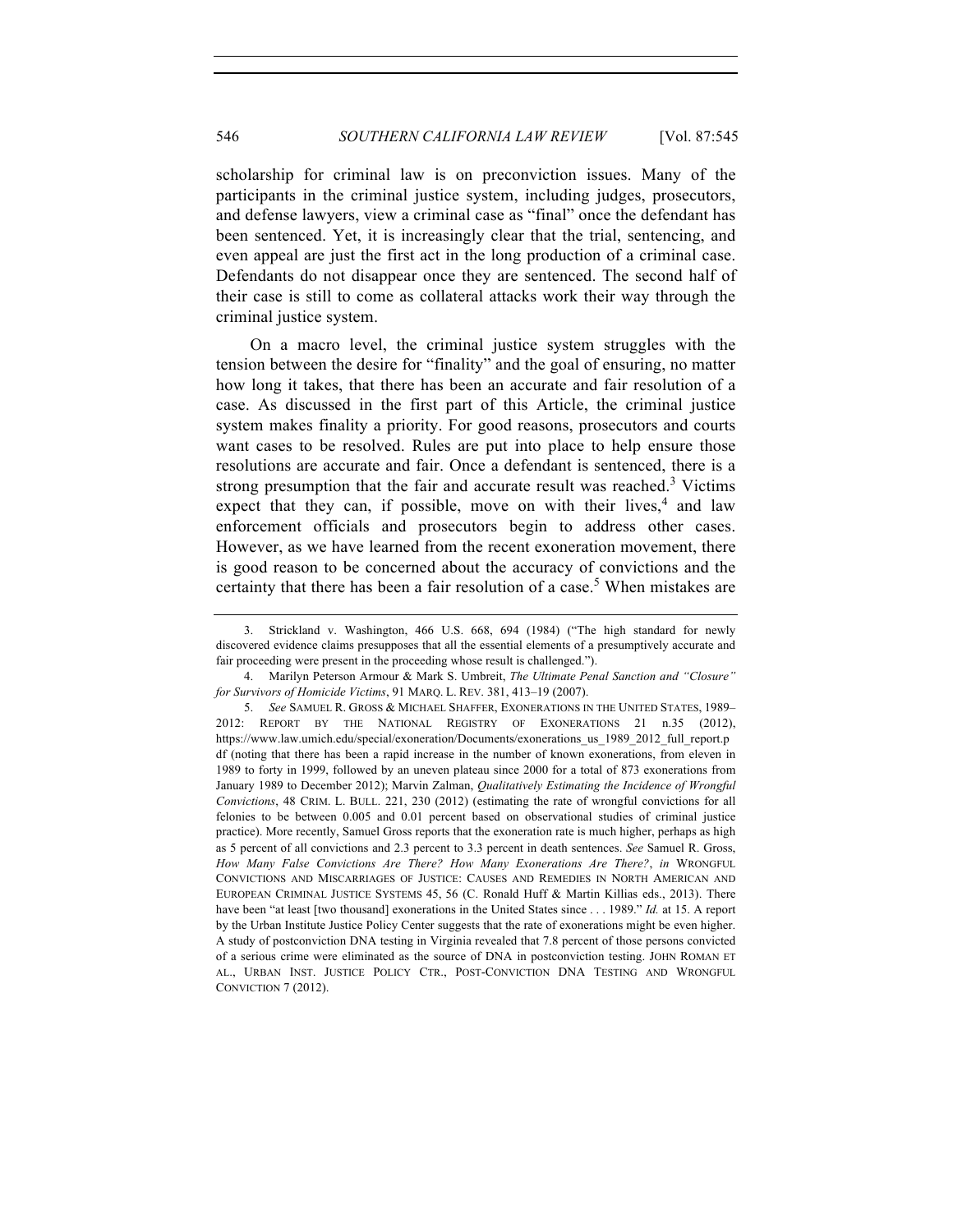2014] *SEARCHING FOR INJUSTICE* 547

detected, whether in the court's handling of the case or in matters that were undisclosed at the time of trial, the criminal justice system becomes immersed in the cumbersome world of postconviction litigation.<sup>6</sup>

There are three specific areas affected by this ongoing tension between finality and accuracy. First, there are significant impediments to postconviction investigations. Most defendants have little or no way of conducting postconviction investigations because they are incarcerated.<sup>7</sup> There is no right to counsel in habeas proceedings, <sup>8</sup> so petitioners who cannot afford counsel must rely on outside groups to volunteer their help with their cases. Moreover, there is precious little cooperation by both sides in postconviction investigation. As discussed in detail later, prosecution investigators often are the same investigators who are alleged to have committed misconduct during the underlying pretrial and trial stages.<sup>9</sup> Moreover, their general focus is on protecting the conviction, not challenging whether there were mistakes that led to the defendant's conviction.<sup>10</sup> Petitioners also approach their investigations from a strongly adversarial perspective. Their goal is to show how law enforcement and prosecutors may have cheated to get their convictions by failing to disclose exculpatory or impeachment information, as well as to document all of the failings of their original defense counsel. Witnesses can be pressured to recant and petitioners are reluctant to trust information obtained by the prosecution during the postconviction stage.

Postconviction discovery practices are also affected by the tension between finality and accuracy. There is generally no right to discovery at the postconviction stage.<sup>11</sup> Although there are current proposals to enact ethical rules requiring prosecutors to disclose postconviction *Brady*<sup>12</sup>

9. Laurie L. Levenson, Essay, *Post-Conviction Death Penalty Investigations: The Need for Independent Investigators*, 44 LOY. L.A. L. REV. (SPECIAL ISSUE) S225, S226 (2011).

10. *See* Medwed, *supra* note 2, at 134–48 (examining the incentives and barriers that prevent prosecutors from seeking to overturn convictions).

11. Except in death penalty cases, postconviction discovery is generally not mandated. *See infra* note 97 and accompanying text.

12. "*Brady* material" refers generally to exculpatory and impeachment evidence that the prosecution is required to disclose under the Supreme Court's decision in *Brady v. Maryland*, 373 U.S. 83, 87 (1963), in which the Court held that a prosecutor's withholding of evidence material to guilt or

<sup>6.</sup> *See* GROSS & SHAFFER, *supra* note 5, at 40 (providing full report on the scope of postconviction challenges).

<sup>7.</sup> *See infra* note 68 and accompanying text.

<sup>8.</sup> *See* Pennsylvania v. Finley, 481 U.S. 551, 558 (1987) ("[A] constitutional right to appointed counsel . . . does not exist in state habeas proceedings."); *id.* at 555 ("[S]ince a defendant has no federal constitutional right to counsel when pursuing a discretionary appeal on direct review of his conviction, *a fortiori*, he has no such right when attacking a conviction that has long since become final upon exhaustion of the appellate process.").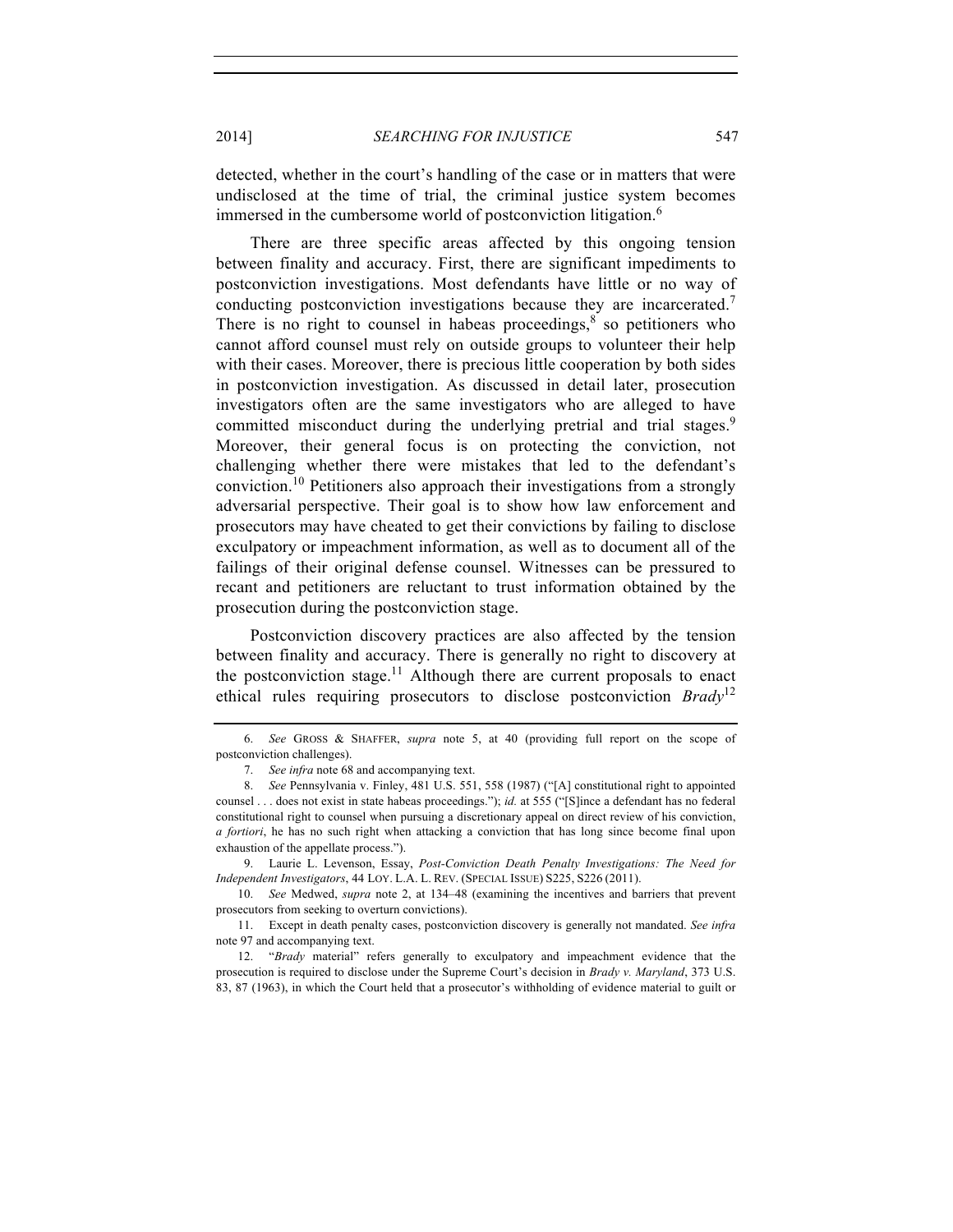materials,<sup>13</sup> prosecutors are notoriously stingy in providing postconviction discovery until ordered to do so by a court.<sup>14</sup> Some state laws dictate postconviction discovery, but typically only in cases involving life without the possibility of parole or a death sentence.<sup>15</sup>

Finally, postconviction litigation itself reflects the cross-purposes that prosecutors and petitioners see themselves in once a conviction becomes final. Layers of procedural hurdles stand between a petitioner and his or her chance of having a court evaluate any postconviction claims on the

14. The rules for discovery in state habeas proceedings are generally summarized as follows: A postconviction relief petitioner does not have an automatic right to discovery. The decision to authorize discovery during postconviction relief is a matter left to the sound discretion of the district court. Unless discovery is necessary to protect a [post]conviction applicant's substantial rights, the court is not required to order discovery. The standard for allowing discovery is sometimes stated in terms of whether there is "good reason" or "good cause" to permit discovery. Where discovery is permitted, a trial court may place limitations on its sources and scope. Where a discovery request amounts to a fishing expedition undertaken in an attempt to create some doubt as to the petitioner's guilt, the request is properly denied. Likewise, prisoners cannot seek discovery at the postconviction stage if the requested evidence could have been obtained at trial.

39 AM. JUR. 2D *Habeas Corpus* § 185 (2013) (footnotes omitted). Whereas the Antiterrorism and Effective Death Penalty Act of 1996 ("AEDPA") established some additional discovery rules for petitioners in federal courts, discovery may only be conducted upon leave of the court after detailing for the court the reasons for the request. 2 RANDY HERTZ & JAMES S. LIEBMAN, FEDERAL HABEAS CORPUS PRACTICE AND PROCEDURE app. B1 at 2280 (6th ed. 2011).

15. *See, e.g.*, CAL. PENAL CODE § 1054.9 (West 2008) ("Upon the prosecution of a postconviction writ of habeas corpus or a motion to vacate a judgment in a case in which a sentence of death or life in prison without the possibility of parole has been imposed, and on a showing that good faith efforts to obtain discovery materials from trial counsel were made and were unsuccessful, the court shall, except as provided in subdivision (c), order that the defendant be provided reasonable access to any of the materials described in subdivision (b)."). Most other states with similar laws invoke "may order" language, in contrast to the "shall order" language in the California statute. *See, e.g.*, MISS. CODE ANN. § 99-39-15 (2007) (outlining a permissible procedure requiring "leave" of the court); VT. STAT. ANN. tit. 13, § 5564 (Supp. 2012) ("Upon motion by the petitioner or the state, and after providing the nonmovant with reasonable opportunity to respond to the motion, the court may permit reasonable discovery and the right to depose witnesses."). However, there are a few states on the other end of the spectrum, such as North Carolina, that have enacted open file discovery statutes applicable to all criminal cases in superior court. N.C. GEN. STAT. § 15A-903(a)(1) (2011) ("Upon motion of the defendant, the court must order: . . . The State to make available to the defendant the complete files of all law enforcement agencies, investigatory agencies, and prosecutors' offices involved in the investigation of the crimes committed or the prosecution of the defendant."). It took a major prosecutorial scandal for the state to move toward an open discovery practice. *See* Robert P. Mosteller, *Exculpatory Evidence, Ethics, and the Road to the Disbarment of Mike Nifong: The Critical Importance of Full Open-File Discovery*, 15 GEO. MASON L. REV. 257, 272–73 (2008) (discussing the movement toward discovery reform in North Carolina).

sentencing violates due process rights. *Brady*, 373 U.S. at 87.

<sup>13.</sup> *E.g.*, Rory K. Little, *The ABA's Project to Revise the Criminal Justice Standards for the Prosecution and Defense Functions*, 62 HASTINGS L.J. 1111, 1122 app. at 1122–57 (2011) (printing the summer 2010 draft of the *ABA Standards for Criminal Justice: Proposed Revisions to Standards for the Prosecution Function*); Little, *supra*, at 1118–21.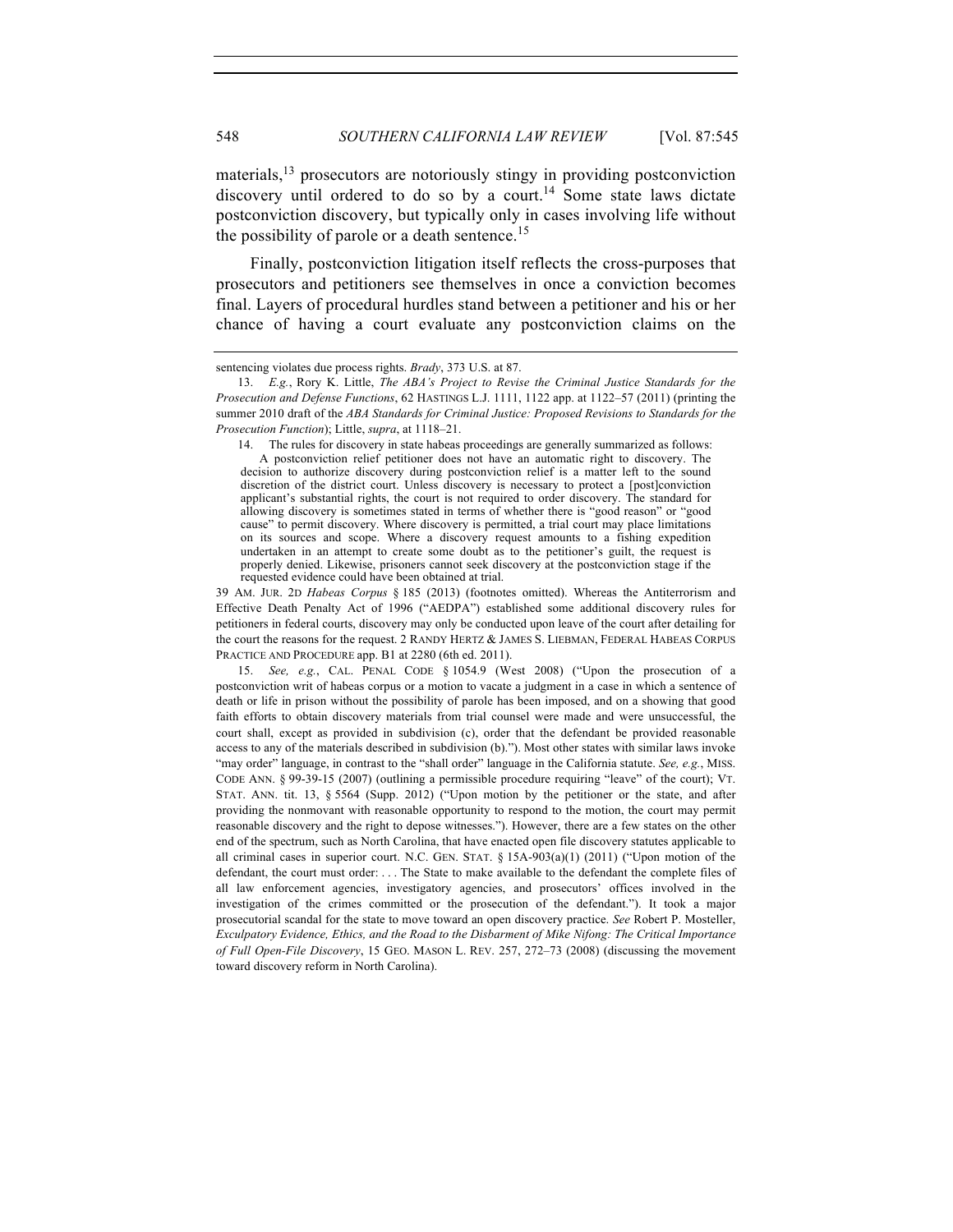merits.<sup>16</sup> Prosecutors fight tooth and nail to prevent a court from having an evidentiary hearing regarding a postconviction claim; judges usually are not inclined to use their limited resources to revisit old cases. Nearly 14 percent of habeas petitions in noncapital cases are summarily rejected on procedural grounds.<sup>17</sup> A more startling statistic is the percentage of capital

Procedures in state postconviction proceedings vary from state to state. Generally, habeas relief is limited exclusively to claims of violations of federal or state constitutions, and is only available after complete exhaustion of state remedies. *See* 1 HERTZ & LIEBMAN, *supra* note 14, §§ 3.1–.5, at 117–232 (proving an overview of AEDPA habeas corpus review process).

17. *See* NANCY J. KING, FRED L. CHEESMAN II & BRIAN OSTROM, FINAL TECHNICAL REPORT: HABEAS LITIGATION IN U.S. DISTRICT COURTS: AN EMPIRICAL STUDY OF HABEAS CORPUS CASES FILED BY STATE PRISONERS UNDER THE ANTITERRORISM AND EFFECTIVE DEATH PENALTY ACT OF 1996, at 48 (2007), https://www.ncjrs.gov/pdffiles1/nij/grants/219559.pdf (averaging 42.2 percent of 368 capital cases and 13.3 percent of 1986 noncapital cases); *id.* at 46–48 (providing additional statistics on dismissals in capital and noncapital cases). The hurdles are particularly high for defendants to bring postconviction claims of ineffective assistance of counsel. *See also* Eve Brensike Primus, *Procedural Obstacles to Reviewing Ineffective Assistance of Trial Counsel Claims in State and Federal Postconviction Proceedings*, 24 CRIM. JUST. 6, 8, 10–11 (2009) (explaining the many problems that make success on postconviction claims of ineffective assistance of counsel difficult).

<sup>16.</sup> AEDPA, signed by President Bill Clinton on April 24, 1996, was designed to "streamline" capital appeals without "undercu[tting] meaningful Federal habeas corpus review." 2 HERTZ & LIEBMAN, *supra* note 14, app. D at 2370–71 (quoting Statement of the President of the United States upon Signing the Antiterrorism Bill). *See also id.* at 2369–72 (providing in full President Clinton's statement upon signing AEDPA). In practice, the act created a mountain of significant procedural hurdles to inmates seeking habeas relief. These include: (1) AEDPA establishes a one-year statute of limitations for the filing of a habeas corpus petition in federal court, with the period beginning on the date upon which the defendant's conviction becomes final upon the completion of direct appeal. 28 U.S.C.  $\S 2244(d)(1)$  (2012). (2) AEDPA amends the rules governing the exhaustion of state remedies. All claims must be exhausted in state court before a petition is filed in federal court. If not, claims are normally dismissed for failure to exhaust. However, under AEDPA, if a petition contains unexhausted state claim(s), and the court determines the other exhausted claim(s) are without merit, the court may deny the petition on the merits rather than dismissing for failure to exhaust. *Id.* § 2254. (3) If a state court fairly adjudicated the legal merits of a federal claim with an adequate accompanying explanation, the federal court must accept the findings of the state court unless the state court's adjudication was "contrary" to "clearly established" federal law, or "involved an unreasonable application of clearly established" federal law. *Id.* § 2254(d)(1). (4) AEDPA alters the procedures for successive petitions. A defendant must now apply to a circuit panel for authorization to file a successive petition in district court. AEDPA bars a rehearing or certiorari review of the panel's determinations. AEDPA's new successive petition standards prohibit same claim petitions and limit new claim petitions to instances in which a legal rule applies retroactively or in which the facts on which the defendant relies were unavailable earlier. *Id.* § 2244.

Many commentators have expressed frustration with the numerous procedural hurdles raised by AEDPA. *See, e.g.*, Justin F. Marceau, *Challenging the Habeas Process Rather Than the Result*, 69 WASH. & LEE L. REV. 85, 97 (2012) ("Much more so than in the pre-AEDPA era, state prisoners now face unique procedural barriers and one of the most uncharitable standards of review known to law."); Brooke N. Wallace, Comment, *Uniform Application of Habeas Corpus Jurisprudence: The Trouble with Applying Section 2244's Statute of Limitations Period*, 79 TEMP. L. REV. 703, 728 (2006) ("[M]odern habeas law [is] 'a labyrinth of counterfactuals and arcane procedural hurdles that few state petitioners manage to navigate.'" (quoting Robert D. Sloane, *AEDPA's "Adjudication on the Merits" Requirement: Collateral Review, Federalism, and Comity*, 78 ST. JOHN'S L. REV. 615, 615 (2004))).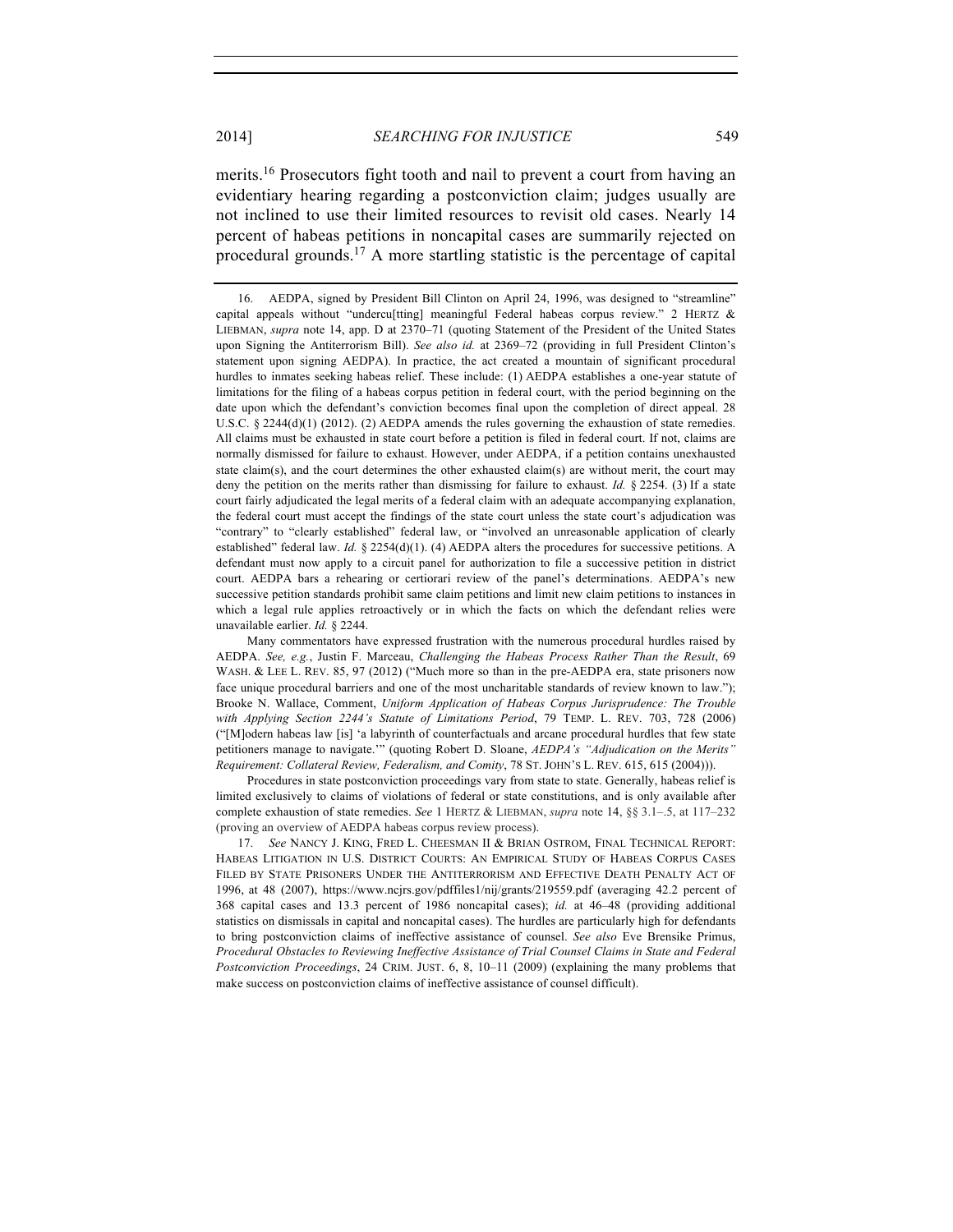cases dismissed on procedural grounds alone. Forty-two percent of all death penalty cases are also rejected because of procedural deficiencies.<sup>18</sup> Aware of these daunting odds, petitioners often engage in scorched earth tactics to raise every conceivable claim that could lead to habeas relief. Nonetheless, in contrast to how European countries and other inquisitorial systems approach postconviction litigation,  $19$  courts in the United States spend relatively little time reconsidering the accuracy of a conviction during postconviction habeas proceedings.

There are other ways to approach postconviction cases and the time is right to consider alternatives. As we near the crowded crossroads of criminal law, it is important to reevaluate the efficiency and efficacy of current postconviction practices, as well as to explore alternative approaches that will better ensure that innocent persons do not remain trapped in the criminal justice system. Most importantly, it is important to examine what we are trying to accomplish by postconviction review. If it is just a continuation of the adversarial process of trial, it may be less likely to uncover mistakes that tainted the original proceedings. However, if it is a collaborative effort between defense lawyers and prosecutors, it has the potential to expose failures in the criminal justice system. This Article seeks to do exactly that. Part II will set forth the overall tension between prosecutors and defendants in postconviction litigation and how current rules are driven by the goal of finality. Part III will then discuss how the tension between finality and accuracy is reflected in investigative, discovery, and litigation practices. Part IV will set forth proposals for reform. Finally, Part V will conclude.

Sometimes, things must get so bad that there is no choice but to try new options.20 Given the current incarceration and exoneration rates, we

<sup>18.</sup> KING, CHEESMAN & OSTROM, *supra* note 17, at 48.

<sup>19.</sup> *See* Daniel H. Foote, *"The Door That Never Opens"?: Capital Punishment and Postconviction Review of Death Sentences in the United States and Japan*, 19 BROOK. J. INT'L L. 367, 499 (1993) (explaining that compared to American courts, Japanese courts place greater emphasis "o[n] the pure search for truth, . . . resulting in a more liberal judicial approach favoring the grant of retrials where the ultimate objective of discovering the truth would be served"); Lissa Griffin, *Correcting Injustice: Studying How the United Kingdom and the United States Review Claims of Innocence*, 41 U. TOL. L. REV. 107, 109 (2009) ("Review of wrongful convictions in the United States is nowhere near as broad as it is in the United Kingdom."); Christopher M. Johnson, *Post-Trial Judicial Review of Criminal Convictions: A Comparative Study of the United States and Finland*, 64 ME. L. REV. 425, 475 (2012) ("[T]he Finnish system [i]s relatively more exclusively focused on achieving accurate results, even at some cost in terms of efficiency.").

<sup>20.</sup> Brandon L. Garrett, *Innocence, Harmless Error, and Federal Wrongful Conviction Law*, 2005 WIS. L. REV. 35, 113–14 ("Our criminal procedure has long remained frozen in time. . . . By illuminating the worst errors that any criminal justice system can possibly make, these actions align the incentives of actors on all sides to prevent the systemic errors that cause wrongful convictions. In so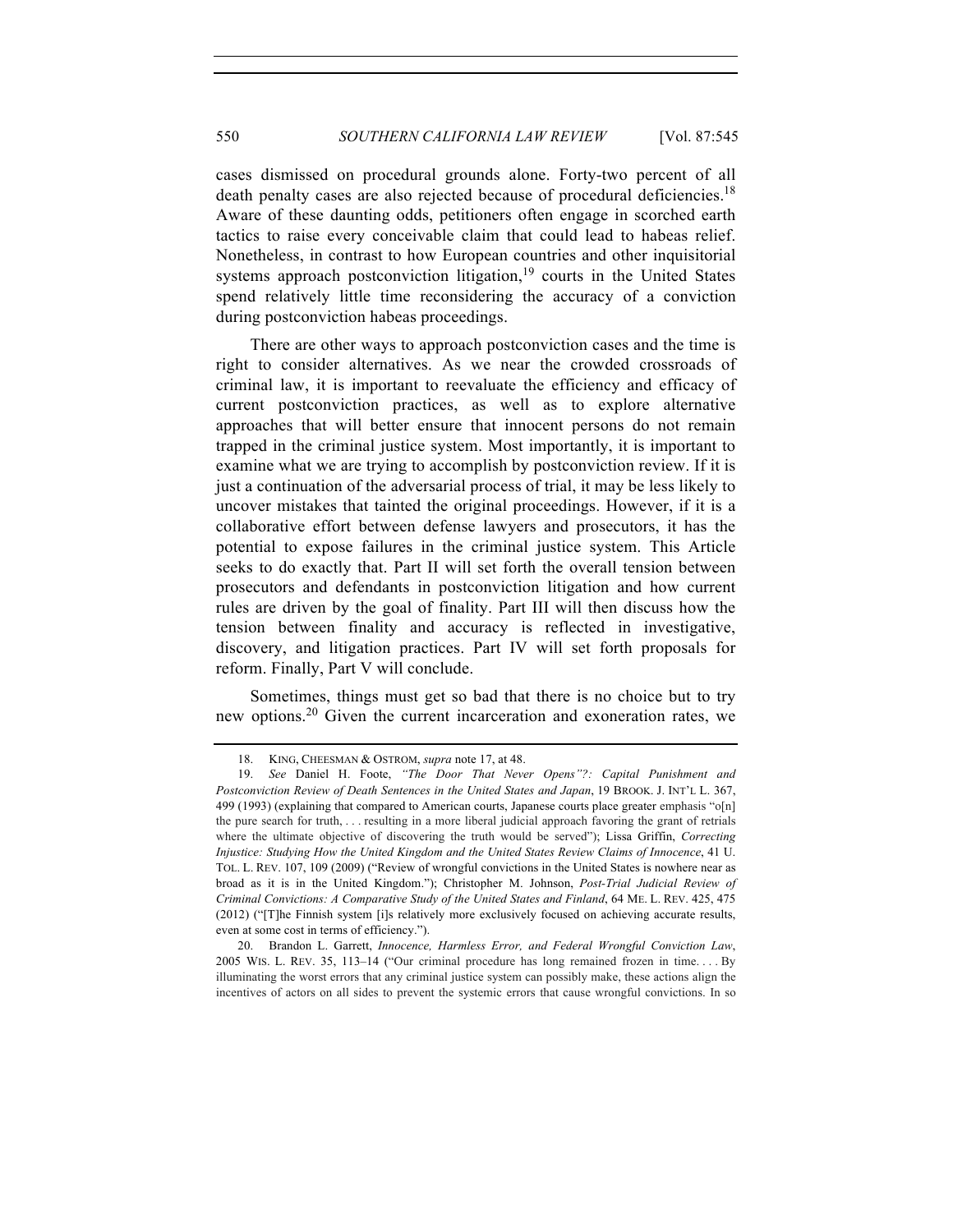2014] *SEARCHING FOR INJUSTICE* 551

may be at that point. At this crossroad, it is time to use a new map to lead our way. As one noted scholar has stated, it is time to make prosecutors "minister[s] of justice."<sup>21</sup>

# II. THE NEVER-ENDING TENSION BETWEEN FINALITY AND ACCURACY

The criminal justice system is obsessed with finality.<sup>22</sup> While it professes to focus on obtaining fair and accurate results, the goal of finality is never far away. As Kyden Creekpaum noted, "Accuracy and finality are policy goals in tension with each other, and whose balance crucially informs overall legitimacy [in the criminal justice system]."<sup>23</sup> When prosecutors try cases, they generally expect that if they follow the rules for trial and successfully defend a conviction on appeal, the matter will be closed. They do not necessarily expect protracted postconviction litigation of a case. It is critical to their operation that cases be concluded and that the finality of juries' judgments be upheld.

There are legitimate reasons for finality to be a critical goal of criminal proceedings. First, prosecutors know that there are more cases to come. There is a seemingly endless flow of criminal cases for prosecutors to handle.<sup>24</sup> For example, since 2005, prosecutors have the resources to prosecute only approximately 2 percent of all drug-related crimes that authorities estimate are committed in the United States. <sup>25</sup> There simply are

23. Kyden Creekpaum, Note, *What's Wrong with a Little More Double Jeopardy? A 21st Century Recalibration of an Ancient Individual Right*, 44 AM. CRIM. L. REV. 1179, 1203 (2007).

25. *See* Sara Sun Beale, Essay, *The Many Faces of Overcriminalization: From Morals and* 

doing, federal wrongful conviction cases provide a catalyst for remedies that promise to reshape our criminal justice system in the years to come.").

<sup>21.</sup> Daniel S. Medwed, *The Prosecutor as Minister of Justice: Preaching to the Unconverted from the Post-Conviction Pulpit*, 84 WASH. L. REV. 35, 36 (2009). *See also id.* at 37–38 (discussing how to achieve the minister of justice ideal).

<sup>22.</sup> *See* Paul M. Bator, *Finality in Criminal Law and Federal Habeas Corpus for State Prisoners*, 76 HARV. L. REV. 441, 453 (1963) (noting that in focusing on the values of finality, "we must accept the fact that human institutions are short of infallible; there is reason for a policy which leaves well enough alone and which channels our limited resources of concern toward more productive ends"); David P. Kennedy, *The End of Finality*, MD. B.J., Nov.–Dec. 2004, at 24, 26 ("Finality exists when the result of a criminal case is no longer subject to legal challenge. Finality is said to be one of the desirable ends of the criminal law." (citing McCleskey v. Zant, 499 U.S. 467, 491 (1991))).

<sup>24.</sup> The caseload for prosecutors depends, of course, on the rate of crime and law enforcement efforts in their individual communities. However, there is a general recognition that prosecutors, like defense lawyers, have had a steady or growing docket of cases since the 1980s. For example, in Harris County, Texas, each prosecutor is expected to handle more than 1500 felonies per year and more than 500 felonies at a time. *See* Adam M. Gershowitz & Laura R. Killinger, *The State (Never) Rests: How Excessive Prosecutorial Caseloads Harm Criminal Defendants*, 105 NW. U. L. REV. 261, 266–74 (2011) (describing the large caseloads of prosecutors in large jurisdictions).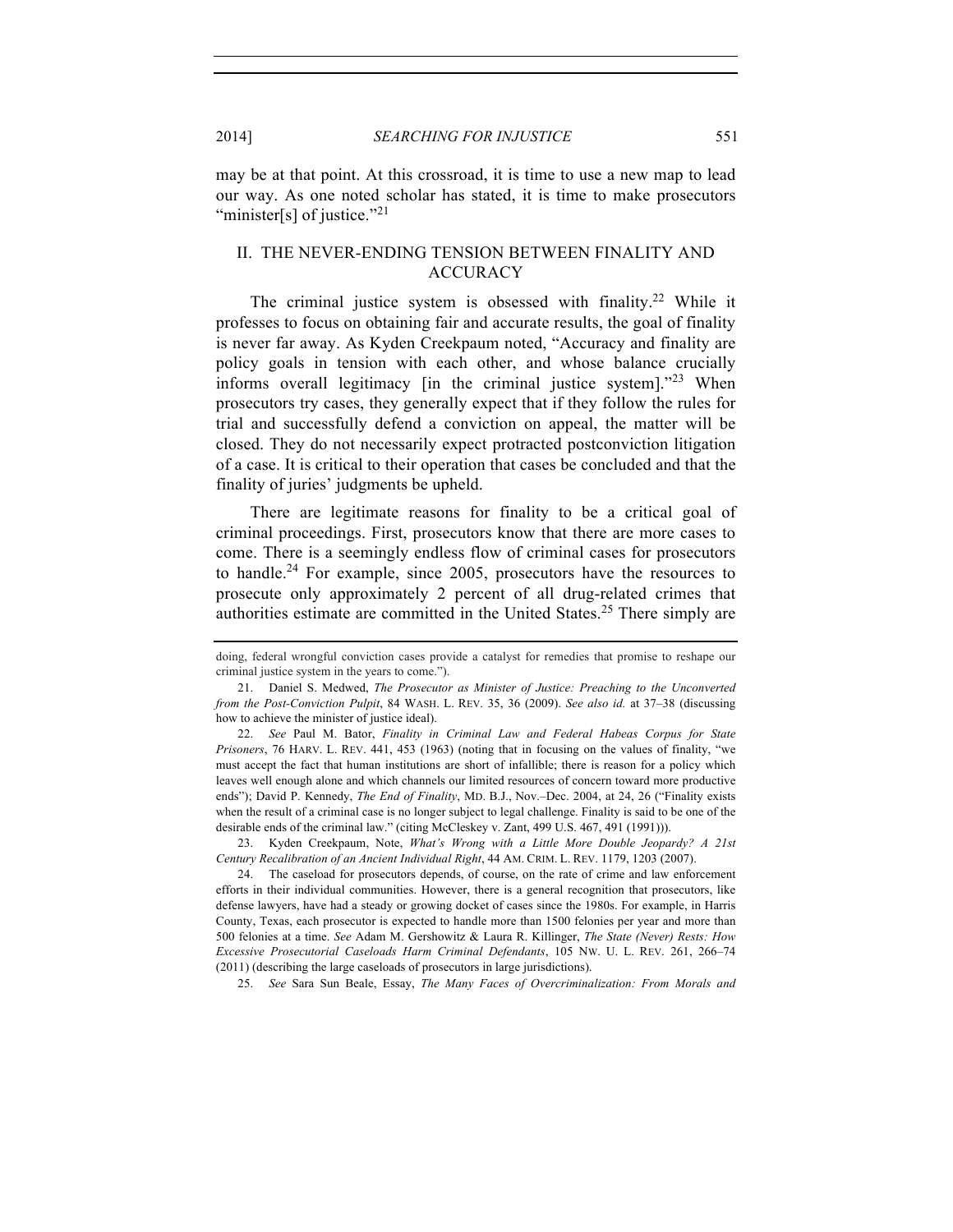insufficient resources to spend countless years on investigating, prosecuting, and reprosecuting a single case. Second, finality is important for the parties in the case. Victims want to move on with their lives and a criminal judgment can provide some closure to help with that process.<sup>26</sup> Although victims rarely can be made whole, a final resolution can assist them to put a criminal experience behind them. Third, courts want cases to be resolved. They, too, operate with limited resources.<sup>27</sup> Dockets are overflowing, and judges have both a practical and psychological need to believe that they have fairly and finally resolved a case.

The interest in finality is important not just for the prosecution. A fundamental rationale for the prohibition on double jeopardy is that a suspect should not be subject to repetitive trials.<sup>28</sup> Defendants should be able to move on with their lives, and the results of their criminal proceedings should not depend on the prosecution's luck in trying a case repeated times or on the government's ability to wear down the resources

27. *See McCleskey*, 499 U.S. at 491 ("Habeas review extracts further costs. Federal collateral litigation places a heavy burden on scarce federal judicial resources, and threatens the capacity of the system to resolve primary disputes."); Emanuel Margolis, *Habeas Corpus: The No-Longer Great Writ*, 98 DICK. L. REV. 557, 597–98 (1994) ("[T]he habeas court is being called on to perform a task that should have been performed at the state-court level. Why, then, repeat the process unnecessarily, taxing limited federal judicial resources which are so sorely needed . . . in criminal trials and appeals 'which deserve our most careful attention?'").

28. *See* Crist v. Bretz, 437 U.S. 28, 33 (1978) ("A primary purpose served by such a rule is akin to that served by the doctrines of *res judicata* and collateral estoppel—to preserve the finality of judgments."); Green v. United States, 355 U.S. 184, 187–88 (1957) ("The underlying idea, one that is deeply ingrained in at least the Anglo-American system of jurisprudence, is that the State with all its resources and power should not be allowed to make repeated attempts to convict an individual for an alleged offense, thereby subjecting him to embarrassment, expense[,] and ordeal and compelling him to live in a continuing state of anxiety and insecurity, as well as enhancing the possibility that even though innocent he may be found guilty."); Creekpaum, *supra* note 23, at 1181–82 ("The virtue of finality, enshrined in the concept of double jeopardy, is a vital ancient protection of individual liberty. When every trial exposes the defendant to significant 'embarrassment, expense, and ordeal,' the virtue of finality protects individuals from 'liv[ing] in a continuous state of anxiety and insecurity' while worrying about possible future retrial." (alteration in original) (footnotes omitted) (citations omitted)); Anna R. Light, Note, *Criminal Law: The Tension Between Finality and Accuracy: Double Jeopardy in Guilty Pleas—*State v. Jeffries, 39 WM. MITCHELL L. REV. 306, 307 (2012) ("When a defendant is in danger of twice being put in jeopardy, the policies of finality and the policies against governmental overreaching invoke enforcement of the Double Jeopardy Clause." (footnotes omitted)).

*Mattress Tags to Overfederalization*, 54 AM. U. L. REV. 747, 764, 777 n.143 (2005).

<sup>26.</sup> *See* Creekpaum, *supra* note 23, at 1182 ("When every trial exposes the defendant to significant 'embarrassment, expense, and ordeal,' the virtue of finality protects individuals from 'liv[ing] in a continuous state of anxiety and insecurity' while worrying about possible future retrial."); Kristen Lindsay Todd, Comment, *Double Jeopardy and the Death Penalty: A Fundamental Constitutional Protection with Life or Death Consequences*, 27 CAMPBELL L. REV. 117, 127–29 (2004) (explaining that some arguments favoring the prohibition on double jeopardy consider the financial and emotional burdens on the defendant that accompany the extended duration for which he or she is stigmatized because of an unresolved charge).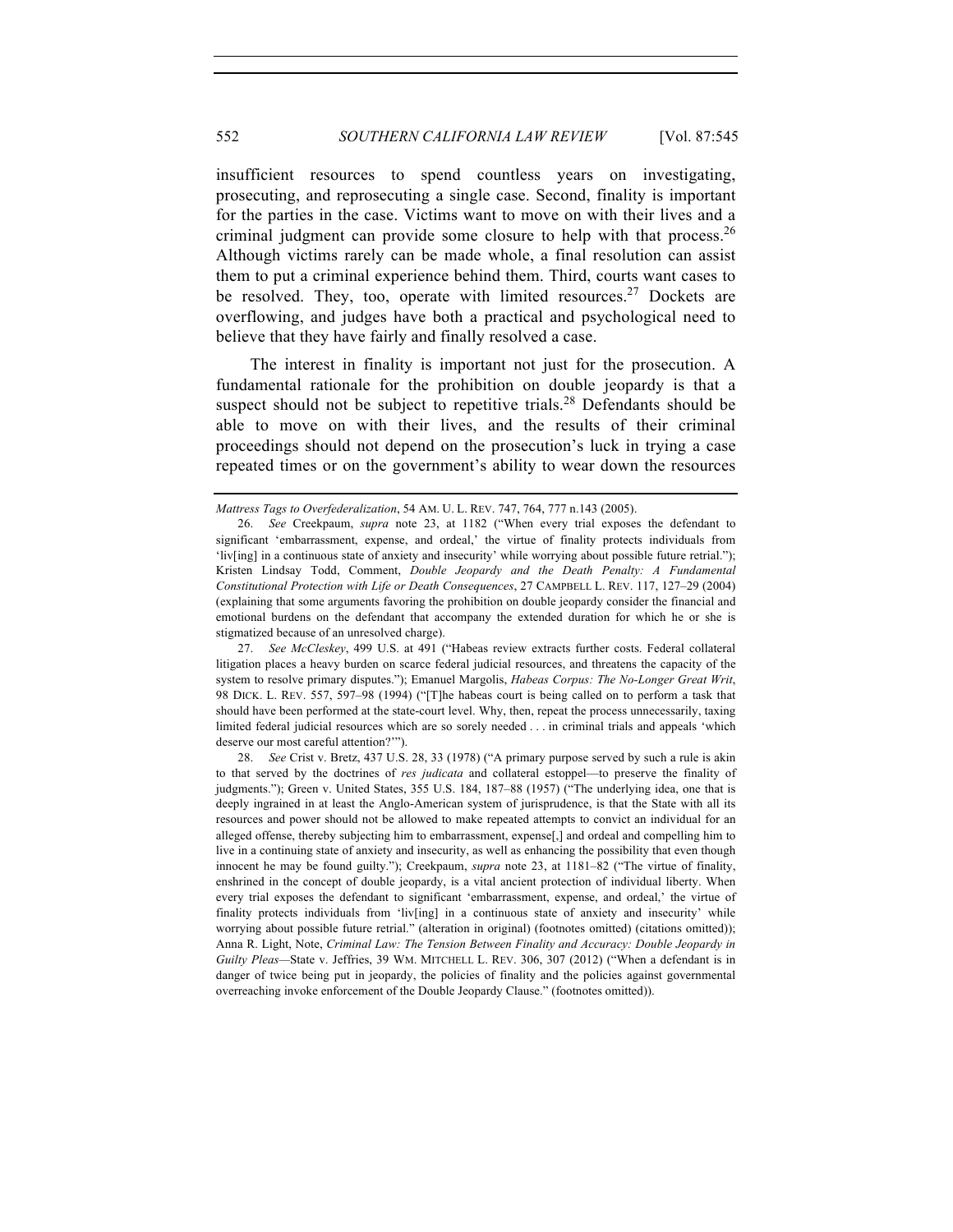and stamina of a defendant.<sup>29</sup> In fact, the criminal justice system vests so much interest in the goal of finality that the Supreme Court recently held in *Evans v. Michigan*<sup>30</sup> that when a judge acquits a defendant because the prosecutor failed to prove elements that are not actually required for the offense, the interest in finality governs, and the defendant cannot be retried.<sup>31</sup>

Every procedural aspect of the criminal justice system reflects this fixation with finality. Whether it be statutes of limitation,  $32$  deadlines for motions for new trials,  $33$  or the endless rules governing habeas and postconviction relief,  $34$  the goal of obtaining an accurate result in a case is always tempered by the need for finality. Prosecutors are led to believe that

32. *See* ERWIN CHEMERINSKY & LAURIE L. LEVENSON, CRIMINAL PROCEDURE: ADJUDICATION 158 (2008) (explaining that even when the evidence is compelling, "a charge cannot be filed outside the statute of limitations"); Peter Sessions, Note, *Swift Justice?: Imposing a Statute of Limitations on the Federal Habeas Corpus Petitions of State Prisoners*, 70 S. CAL. L. REV. 1513, 1544 (1997) ("At some point the law must convey to those in custody that a wrong has been committed, that consequent punishment has been imposed, that one should no longer look back with the view to resurrecting every imaginable basis for further litigation but rather should look forward to rehabilitation and to becoming a constructive citizen." (quoting Schneckloth v. Bustamonte, 412 U.S. 218, 262 (Powell, J., concurring))).

33. Federal Rules of Criminal Procedure 33 outlines the two time limitations that must be followed in order to move for a new trial. A party has either three years or fourteen days to move for a new trial depending on the circumstances of the case. FED. R. CRIM. P. 33. These limitations are jurisdictional, and a court may not extend those deadlines after their expiration. *Id.* advisory committee's note to 2005 amendments. *See also* United States v. Glenn, 389 F.3d 283, 287 (1st Cir. 2004) (holding that counsel's alleged failure to inform defendant of the seven day limitations period which changed to fourteen days in 2009—for filing a new trial motion after defendant allegedly asked counsel to withdraw did not equitably toll that period); LAURIE L. LEVENSON, FEDERAL CRIMINAL RULES HANDBOOK 474 n.55 (2013) (discussing the timing of motions).

34. *See* 1 HERTZ & LIEBMAN, *supra* note 14, §§ 3.1–.5, at 117–232 (providing overview of the federal habeas corpus process under AEDPA).

<sup>29.</sup> *See Crist*, 437 U.S. at 33, 38 (reasoning that double jeopardy promotes finality, the minimization of distress caused by the process of a criminal trial, and the right to have a chosen jury); *Green*, 355 U.S. at 187–88 (citing "embarrassment, expense[,] and ordeal" as the underlying reasons for double jeopardy).

<sup>30.</sup> Evans v. Michigan, 133 S. Ct. 1069, 1081 (2013).

<sup>31.</sup> In *Evans*, the defendant was apprehended while fleeing from a burning building with a gasoline can and subsequently charged with arson. Although the evidence pointed toward his guilt, petitioner moved for a directed verdict of acquittal based on the state's failure to prove the "'[f]ourth' element of the offense 'that the building was not a dwelling house.'" *Id.* at 1073. The trial court granted the motion, but the state appealed and the court of appeals reversed and remanded the case because "burning 'other real property' is a lesser included offense . . . , and disproving the greater offense is not required." *Id.* The court of appeals rejected petitioner's argument that the Double Jeopardy Clause barred retrial. *Id.* A divided Michigan Supreme Court affirmed the court of appeals decision that the trial court made an error of law; thus, retrial was not barred by double jeopardy. *Id.* at 1074. In an eight to one decision, the United States Supreme Court disagreed. *Id.* at 1081. The majority relied on the precedent established by "*Martin Linen*, *Sanabria*, *Rumsey*, *Smalis*, and *Smith*, [which] instruct[ed] that an acquittal due to insufficient evidence precludes retrial," despite the lack of merit in the court's ruling or reliance on an incorrect ruling of law. *Id.* at 1075.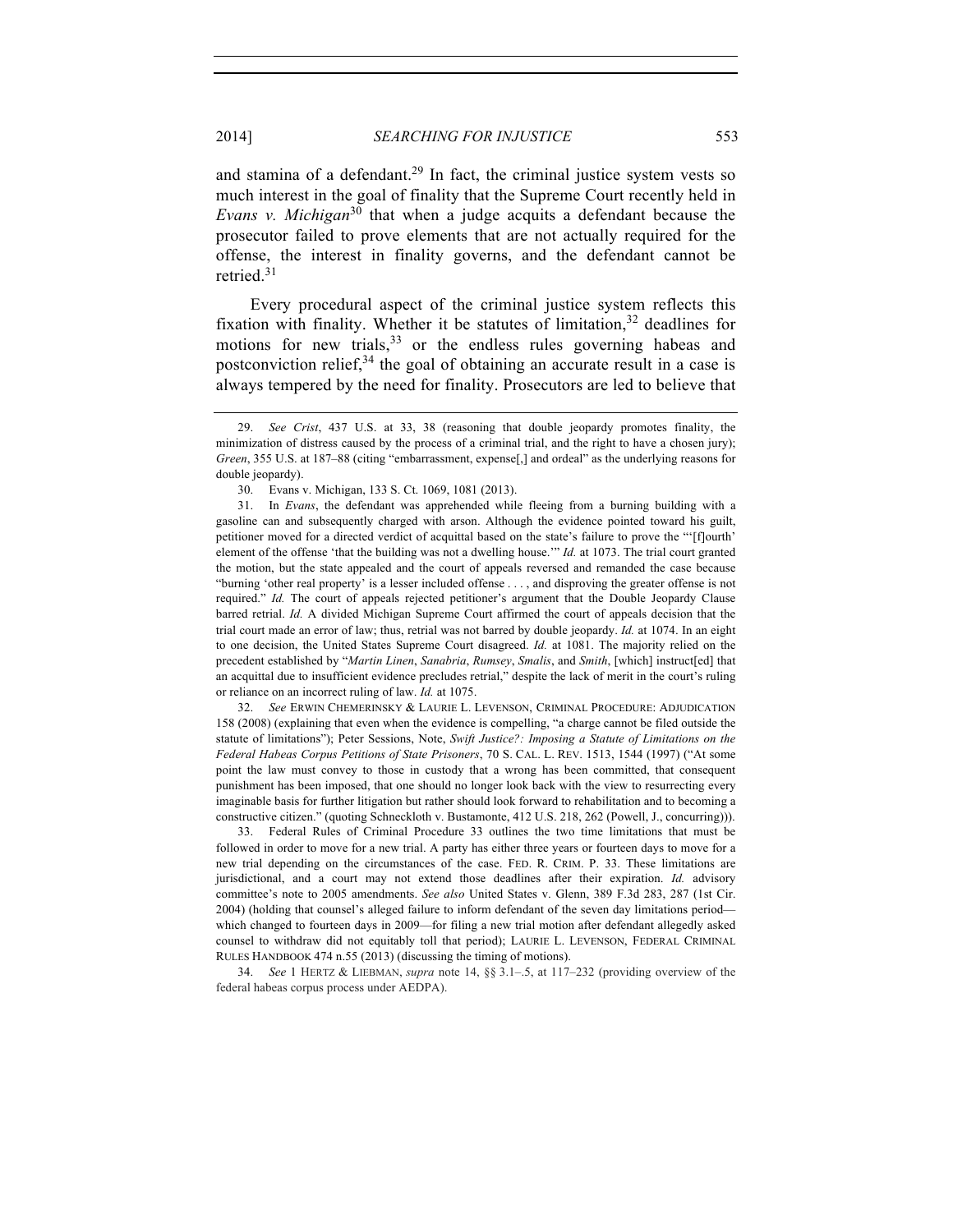if these rules are followed, both accurate and final decisions will be made.<sup>35</sup>

Postconviction proceedings pose the greatest threat to the belief in the finality of criminal proceedings. By the time of habeas corpus challenges, a defendant has had a trial (or entered a guilty plea) and, most often, a chance to appeal. Yet, the defendant continues to seek relief in the courts. As Justice Ginsburg recently noted in *McQuiggin v. Perkins*, <sup>36</sup> when petitioners later attempt to overturn convictions made final on appeal, the courts "see[k] to balance the societal interests in finality, comity, and conservation of scarce judicial resources with the individual interest in justice that arises in the extraordinary case."<sup>37</sup>

The procedural hurdles for seeking habeas relief in both state courts and, especially, federal courts under the Antiterrorism and Effective Death Penalty Act ("AEDPA") have made an art form of embracing the goal of finality over claims of an unfair conviction. Consider, for example, the standards for successive petitions. AEDPA prohibits the filing of same claim successive petitions,<sup>38</sup> which are "petitions seeking to relitigate [federal] claims previously denied on the merits."<sup>39</sup> AEDPA enacts additional procedural and substantive hurdles for new claim petitions. Petitioners must navigate through a procedural obstacle course. First, before filing a successive petition in district court, the petitioner must move for an order authorizing the district court to consider the petition. A threejudge panel in that court can grant the order only if the petition satisfies AEDPA. Even then, the district court must dismiss any claim that the court of appeals has authorized if the applicant has not made a prima facie

<sup>35.</sup> *See* Kevin C. McMunigal, *Disclosure and Accuracy in the Guilty Plea Process*, 40 HASTINGS L.J. 957, 970–71 (1989) (explaining how the rules themselves may not go far enough in ensuring that accurate decisions are made, especially for guilty pleas, if the defendant's knowledge is incomplete or limited).

<sup>36.</sup> McQuiggin v. Perkins, 133 S. Ct. 1924 (2013). In *McQuiggin*, Floyd Perkins was convicted of first-degree murder and sentenced to life in prison without parole. *Id.* at 1929. Over eleven years after his conviction, he filed a habeas petition on the basis of actual innocence, alleging that his companion on the night of the murder had killed the deceased. *Id.* Under AEDPA, a prisoner has one year to file a petition for habeas corpus, unless the petitioner alleges newly discovered evidence, which allows him to file one year from the date that the facts could have been discovered by due diligence. *Id.*  at 1931. Floyd Perkins alleged newly discovered evidence of actual innocence to avoid being time barred. *Id.* at 1929. The Supreme Court addressed the issue of whether AEDPA time limitations can be overcome by a showing of actual innocence. It held that whereas the miscarriage of justice exception continues to overcome procedural defaults, timeliness is a relevant factor in deciding the credibility of the petitioner's actual innocence claim. *Id.* at 1931–32. Thus, Floyd Perkins's claims of innocence faced an uphill battle given his six-year delay in filing his habeas petition.

<sup>37.</sup> *Id*. at 1932 (alteration in original) (quoting Schlup v. Delo, 513 U.S. 298, 324 (1995)).

<sup>38.</sup> 28 U.S.C. § 2244(b)(1) (2012).

<sup>39.</sup> 2 HERTZ & LIEBMAN, *supra* note 14, § 28.1, at 1559.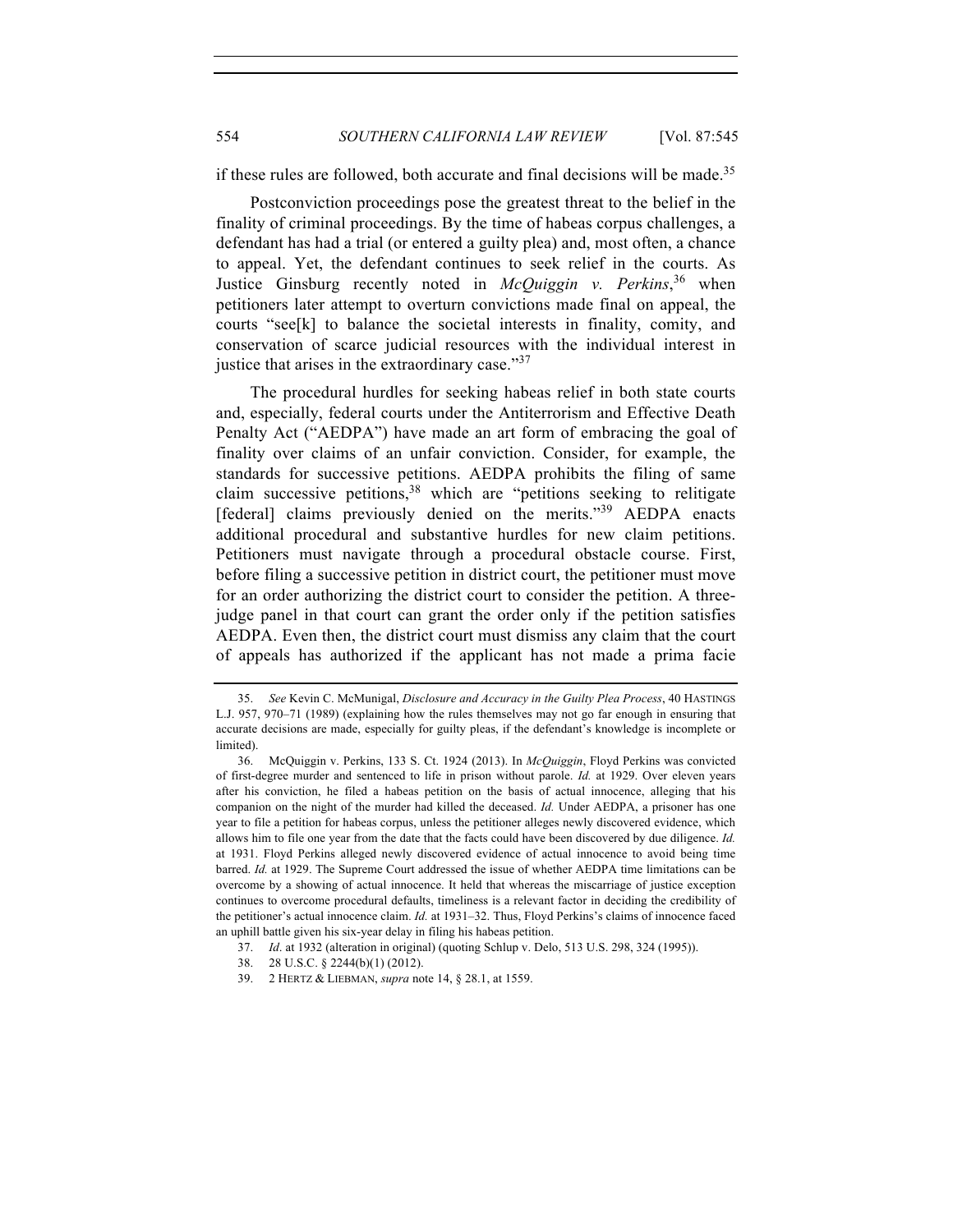showing that the claim satisfies AEDPA's substantive requirements. The claim must either rely on a new rule of constitutional law made retroactive to the states by the Supreme Court, which must have been unavailable to the petitioner during his state proceedings, or be based on facts that could not previously have been discovered through the exercise of due diligence and, if true, must establish by "clear and convincing evidence that, but for constitutional error, no reasonable factfinder would have found the applicant guilty of the underlying offense."<sup>40</sup> Certainly, the rules for seeking relief under a claim of actual innocence reflect the reluctance to reopen proceedings even when a defendant alleges that there is new evidence proving his or her actual innocence. Under *Herrera v. Collins*, <sup>41</sup> a defendant cannot raise a freestanding claim of actual innocence unless he or she demonstrates "by clear and convincing evidence that, but for a constitutional error, no reasonable juror would have found [him or her guilty]. $"42$ 

The basic grounds for postconviction relief are also founded on standards that integrate the interest in finality. Most habeas cases involve claims of *Strickland*43or *Brady*<sup>44</sup> violations. Under *Strickland v.* 

44. *See* Brady v. Maryland, 373 U.S. 83, 87 (1963) ("We now hold that the suppression by the prosecution of evidence favorable to an accused upon request violates due process where the evidence is material either to guilt or to punishment, irrespective of the good faith or bad faith of the prosecution."); R. Michael Cassidy, *Plea Bargaining, Discovery, and the Intractable Problem of Impeachment Disclosures*, 64 VAND. L. REV. 1429, 1436 (2011) ("Brady establishes a retrospective standard for establishing a prospective obligation." (quoting John G. Douglass, *Fatal Attraction? The Uneasy Courtship of* Brady *and Plea Bargaining*, 50 EMORY L.J. 437, 516 (2001)) (internal quotation marks omitted)); Bennett L. Gershman, *Reflections on* Brady v. Maryland, 47 S. TEX. L. REV. 685, 685–86 (2006) (discussing *Brady*'s effect on the criminal justice system); Daniel S. Medwed, Brady*'s Bunch of Flaws*, 67 WASH. & LEE L. REV. 1533, 1535 (2010) ("The United States Supreme Court's

<sup>40.</sup> 28 U.S.C. § 2244(b)(2)(b)(ii). *See also* 2 HERTZ & LIEBMAN, *supra* note 14, §§ 28.3[d]–[e], at 1610–32 (discussing AEDPA procedures and legal standards).

<sup>41.</sup> Herrera v. Collins, 506 U.S. 390, 390 (1993).

<sup>42.</sup> *Id*. at 442 n.6 (Blackmun, J., dissenting) (quoting Sawyer v. Whitley, 505 U.S. 333, 336 (1992)).

<sup>43.</sup> *See* Strickland v. Washington, 466 U.S. 668, 671 (1984) (stating that to be reversible, sentencing errors require a finding that counsel deficiency must cause prejudice); Alfredo Garcia, *The Right to Counsel Under Siege: Requiem for an Unendangered Right?*, 29 AM. CRIM. L. REV. 35, 81–83 (1991) (analyzing judicial inconsistencies in context of values served by the right to counsel); Brandon L. Garrett, *Validating the Right to Counsel*, 70 WASH. & LEE L. REV. 927, 927–41 (2013) (analyzing the expanding reach of *Strickland v. Washington*); Cecelia Klingele, *Vindicating the Right to Counsel*, 25 FED. SENT'G REP. 87, 87–88 (2012) (analyzing the impact *Gideon v. Wainwright* had on the right to counsel); *Right to Counsel*, 34 GEO. L.J. ANN. REV. CRIM. PROC. 455, 473–92 (2005) (analyzing the impact of *Strickland v. Washington*); Tom Zimpleman, *The Ineffective Assistance of Counsel Era*, 63 S.C. L. REV. 425, 426–33 (2011) (arguing that federal courts have begun to eliminate the ineffective assistance of counsel doctrine); Anne M. Voigts, Note, *Narrowing the Eye of the Needle: Procedural Default, Habeas Reform, and Claims of Ineffective Assistance of Counsel*, 99 COLUM. L. REV. 1103, 1117–29 (1999) (analyzing the Sixth Amendment's right to effective assistance of counsel).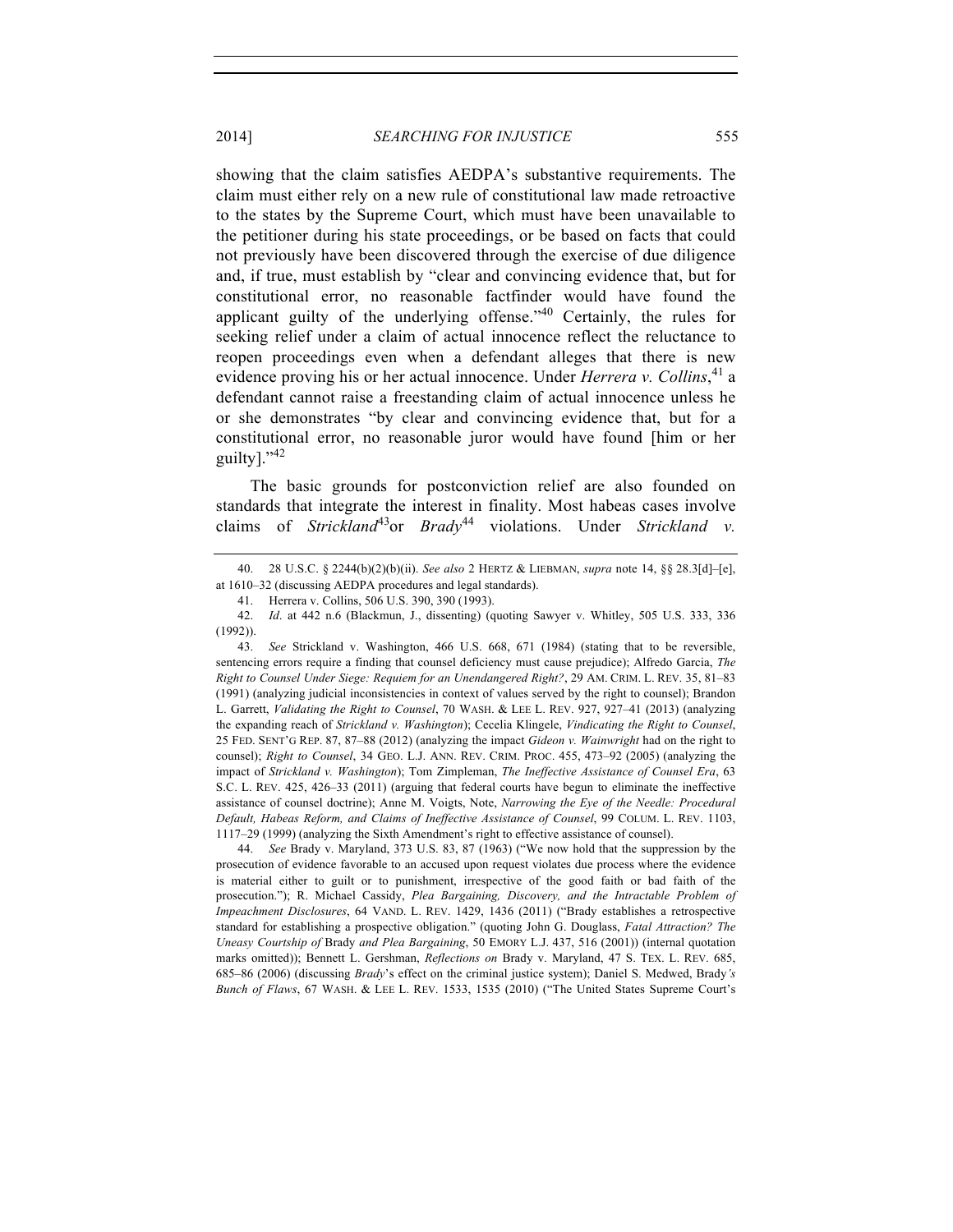*Washington*, defendants can seek to overturn their convictions for violation of the Sixth Amendment right to effective assistance of counsel. However, the *Strickland* standard requires that defense counsel not only act below professional standards, but also that counsel's errors had a reasonable probability of affecting the outcome of the proceedings.<sup>45</sup> This focus on whether errors affected the underlying proceedings is rooted in the standard for prejudice established in *Brady* for violations of a defendant's due process right to receive exculpatory evidence.<sup>46</sup>

Likewise, the rules governing the effect of the destruction of evidence ensure that only those cases in which the error would have made a difference are reopened by the court. In *Arizona v. Youngblood*<sup>47</sup> and *Illinois v. Fisher*,<sup>48</sup> the Supreme Court held that there has been no violation

45. *Strickland*, 466 U.S. at 696–98.

47. Arizona v. Youngblood, 488 U.S. 51 (1988). In *Youngblood*, the defendant was convicted of sexually assaulting a minor. *Id.* at 52. Because the investigators in the case had only just begun using DNA testing procedures, some evidence was improperly stored, and as a result, the DNA evidence in the case was corrupted. *Id.* at 54. On appeal, the defendant contended that he would have been exonerated had the DNA evidence been properly preserved. *Id.* The United States Supreme Court upheld the conviction, finding that a violation of the Due Process Clause of the Fourteenth Amendment requires the defendant to show bad faith on the part of investigators with regard to the destruction of evidence. *Id.* at 58.

48. Illinois v. Fisher, 540 U.S. 544 (2004) (per curiam). In *Fisher*, the Supreme Court reaffirmed the standard set forth in *Youngblood*, continuing to abide by a high standard that makes it difficult for defendants to argue that destroyed evidence impacted the fairness of their proceedings. *Id.* at 547–48. Respondent Gregory Fisher failed to appear after he was charged with cocaine possession. *Id.* at 545. He remained a fugitive for ten years until he was apprehended on an unrelated charge. *Id.* By the time the state reinstated the cocaine possession charge, the substance seized from him had been destroyed in

*Brady* decision in 1963 offered hope that prosecutors can straddle the fence between their two principal responsibilities: To serve simultaneously as zealous advocates and neutral 'ministers of justice.' . . . But in the ensuing half-century the ideals of *Brady* have not gained much traction in practice. Even worse, the doctrine as presently constituted may provide a disservice to the very concept of justice." (footnotes omitted)); Scott E. Sundby, Essay, *Fallen Superheroes and Constitutional Mirages: The Tale of* Brady v. Maryland, 33 MCGEORGE L. REV. 643, 643–44 (2002) ("[E]xamin[ing] the failed promise of *Brady* and argu<sup>[ing]</sup> that while *Brady* undoubtedly sets forth an important constitutional right, its significance lies primarily outside the realm of pre-trial discovery."); Kate Weisburd, *Prosecutors Hide, Defendants Seek: The Erosion of* Brady *Through the Defendant Due Diligence Rule*, 60 UCLA L. REV. 138, 145– 47 (2012) (examining the practice of courts forgiving prosecutors for failing to disclose *Brady* evidence).

<sup>46.</sup> *See* John H. Blume & Christopher Seeds, *Reliability Matters: Reassociating* Bagley *Materiality,* Strickland *Prejudice, and Cumulative Harmless Error*, 95 J. CRIM. L. & CRIMINOLOGY 1153, 1180–81 (2005) (noting that the Supreme Court did not fuse the *Brady* and *Strickland* standards but had a similar approach to materiality); Justin F. Marceau, *Embracing a New Era of Ineffective Assistance of Counsel*, 14 U. PA. J. CONST. L. 1161, 1185 (2012) (analyzing the Supreme Court's approach to interpreting the Sixth Amendment); Enrico B. Valdez, *Practical Ethics for the Professional Prosecutor*, 1 ST. MARY'S J. LEGAL MALPRACTICE & ETHICS 250, 261–64 (2011) (suggesting steps that will ensure employees disclose necessary *Brady* evidence); Leslie Kuhn Thayer, Comment, *The Exclusive Control Requirement: Striking Another Blow to the* Brady *Doctrine*, 2011 WIS. L. REV. 1027, 1055–56 (arguing for the modification or elimination of the exclusive control requirement).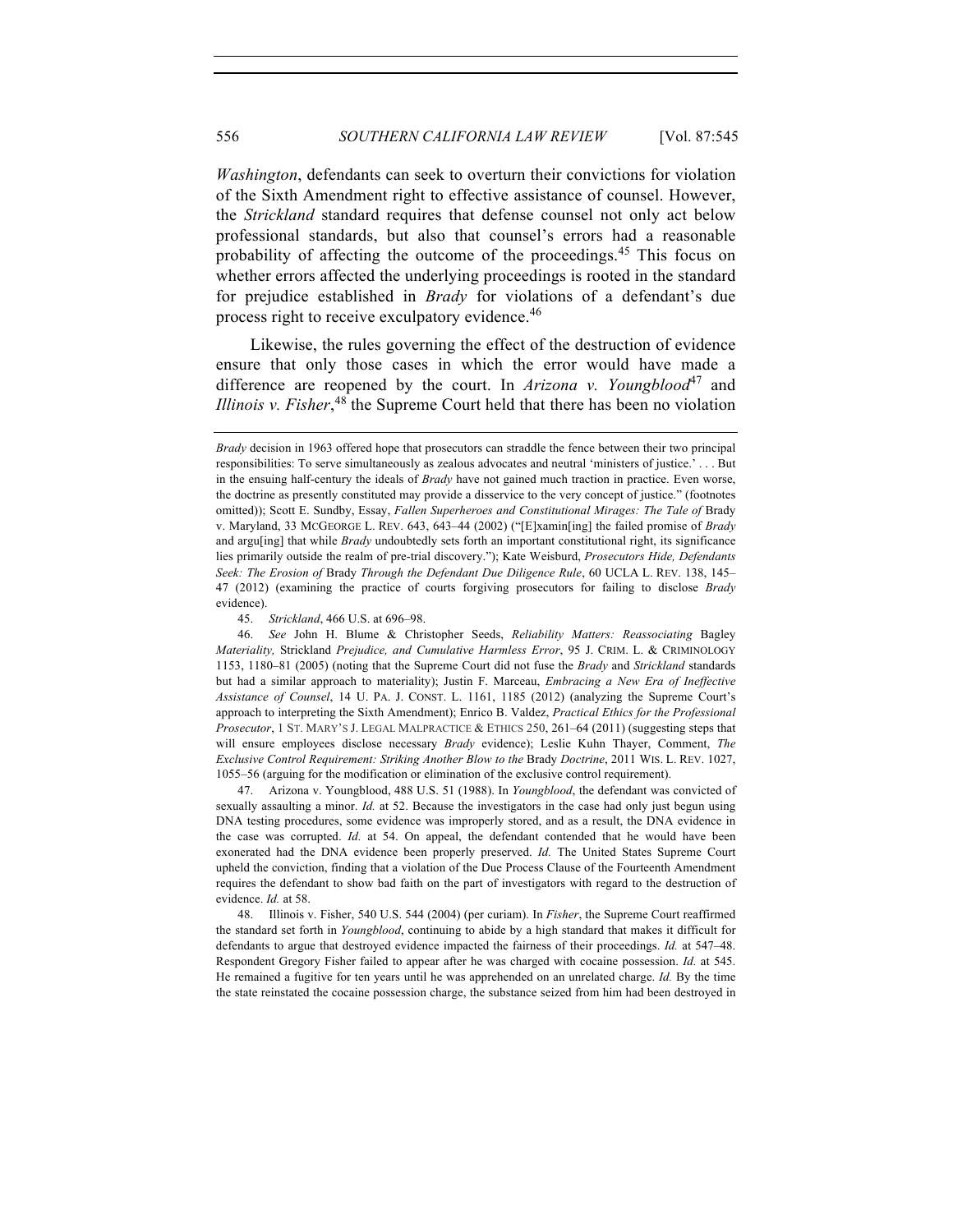of a defendant's right to a fair trial unless a defendant can show that prosecutors destroyed evidence in bad faith and that the defendant was prejudiced by the evidence that was lost.<sup> $49$ </sup> In setting its standard, the Court has taken a narrow view of the universe of "evidence" in a case and what its value might be, especially if technological changes become available to help defendants probe what additional information seized evidence might reveal.<sup>50</sup> In this day and age, it is not readily apparent when evidence is seized how important it might be to a case or what its exculpatory value might be.

Lastly, courts naturally embrace the finality of judgments because they must do so to justify the imposition of sentences. The retributive goal of punishment is tethered to the belief that a defendant must be punished in order to sear the verdict into the consciousness of the defendant and society.<sup>51</sup> Once marked as a lawbreaker, a defendant may be set aside and

50. Both courts and commentators have long been concerned with the *Youngblood* standard, recognizing how the destruction of physical evidence can undermine defendants' attempts to demonstrate their innocence. *See, e.g.*, State v. Morales, 657 A.2d 585, 594 (Conn. 1995) (holding that the police's failure to preserve the victim's jacket stained with her attacker's semen violated the defendant's right to present potentially exculpatory evidence and warranted Connecticut's departure from the *Youngblood* standard); State v. Ferguson, 2 S.W.3d 912, 917 (Tenn. 1999) (rejecting the bad faith analysis set forth in *Youngblood* in favor of a balancing approach to determine whether the state's destruction of a videotape taken of the defendant's performance on sobriety tests infringed upon the defendant's due process rights); Norman C. Bay, *Old Blood, Bad Blood, and* Youngblood*: Due Process, Lost Evidence, and the Limits of Bad Faith*, 86 WASH. U. L. REV. 241, 279–83 (2008) (questioning the validity of the *Youngblood* standard given the advance of DNA testing technology, the development of innocence initiatives to give access to DNA testing for convicted individuals, and the near impossibility to prove the bad faith requirement set by *Youngblood*); Albert M.T. Finch, III, Note, *"Oops! We Forgot to Put It in the Refrigerator!": DNA Identification and the State's Duty to Preserve Evidence*, 25 J. MARSHALL L. REV. 809, 832 (1992) ("[T]he 'bad faith' standard inappropriately focuses on the motive of the investigator rather than the relative value of the lost evidence.").

51. *See, e.g.*, 2 JAMES FITZJAMES STEPHEN, A HISTORY OF THE CRIMINAL LAW OF ENGLAND 81 (1883) ("[T]he infliction of punishment by law gives definite expression and a solemn ratification and justification to the hatred which is excited by the commission of the offense . . . . The criminal law thus proceeds upon the principle that it is morally right to hate criminals, and it confirms and justifies that sentiment by inflicting upon criminals punishments which express it."); David Dolinko, *Three Mistakes of Retributivism*, 39 UCLA L. REV. 1623, 1627 (1992) ("[T]he fact that a person has committed a moral offence provides a sufficient reason for his being made to suffer." (quoting C.W. K. Mundle, *Punishment and Desert*, 4 PHIL. Q. 216, 221 (1954)) (internal quotation marks omitted)); Sanford H. Kadish, *Excusing Crime*, 75 CALIF. L. REV. 257, 264–65 (1987) ("[C]riminal conviction charges a moral fault—if not the violation of a moral standard embodied in the criminal prohibition, then the fault of doing what the law has forbidden.").

accordance with police procedures. *Id.* at 546. The Supreme Court held that the destroyed evidence was not the type of "material exculpatory evidence" that would undermine the integrity of the prosecution's case, and that Gregory Fisher was required to prove that the police acted in bad faith when they destroyed the evidence. *Id.* at 548. Without such a showing, there could be no violation of Gregory Fisher's due process rights. *Id.*

<sup>49.</sup> *Fisher*, 540 U.S. at 548; *Youngblood*, 488 U.S. at 58.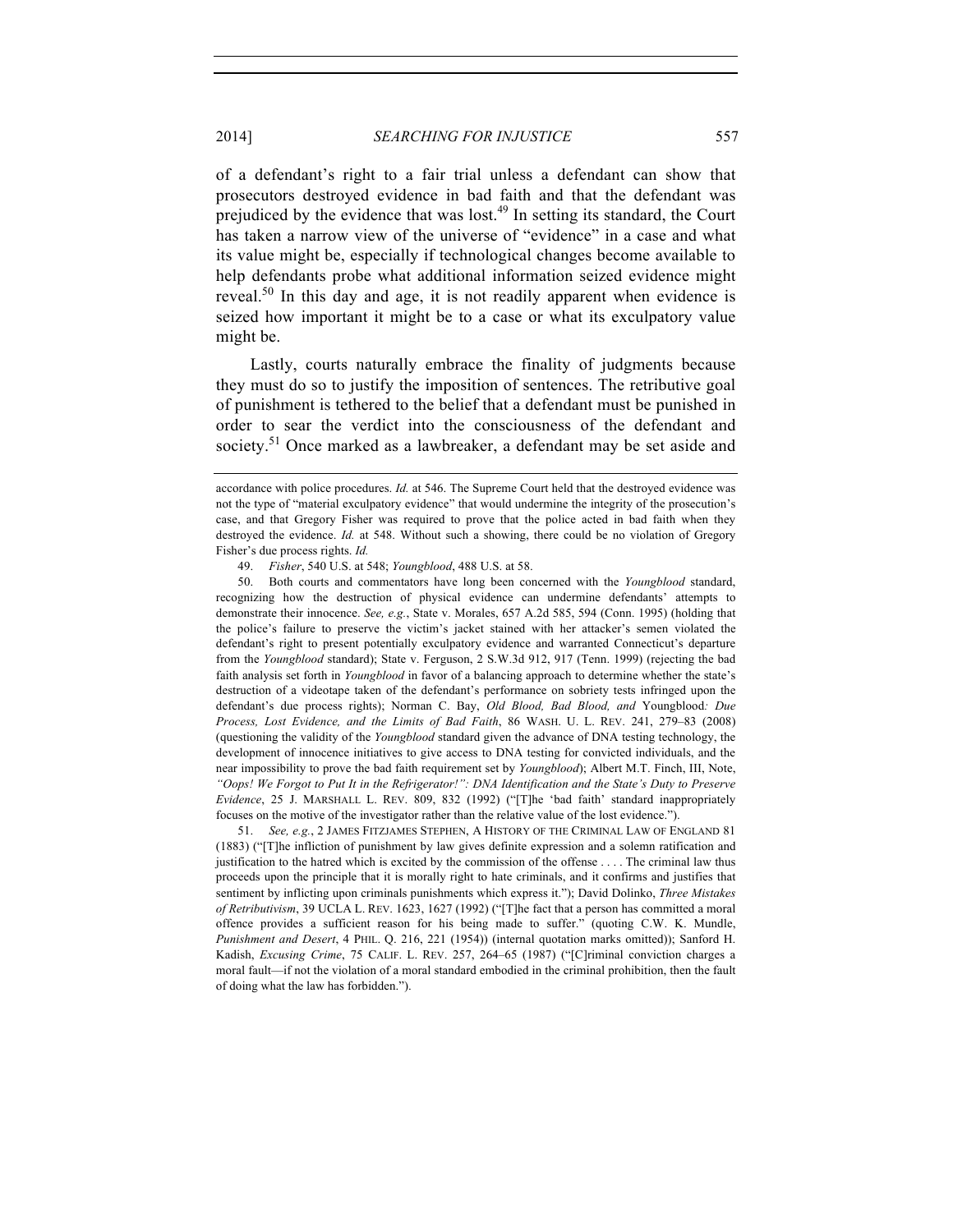discarded as society's waste.<sup>52</sup> With the general presumption that a defendant received a fair trial and that the rules of the trial ensured the reliability of the verdict, there is a bias that evidence presented closer to the time of the crime is more reliable than evidence later discovered.

Postconviction proceedings challenge all of these assumptions, especially as there are advancements in technology<sup>53</sup> and the social sciences.<sup>54</sup> Professor David Kennedy wrote: "The value of finality, then, is dependent on the degree of confidence in the result of the process, and ultimately on whether that confidence is justified."<sup>55</sup> While prosecutors and judges tend to have great confidence that if established pretrial and trial procedures are followed, then an accurate result will occur, experience has taught us differently. There are no guarantees that even the perfect trial will produce an accurate result, and given standards for harmless error,<sup>56</sup> our trials are anything but perfect.

In contrast with the prosecutor's focus on finality, defense lawyers stay focused on whether the defendant's conviction produced an accurate result. Generally, defense lawyers have less confidence that trial rules will produce accurate results because these rules are often violated.<sup>57</sup> Moreover,

<sup>52.</sup> *See* STEPHEN, *supra* note 51, at 81–82 ("I think it highly desirable that criminals should be hated, that the punishments inflicted upon them should be so contrived as to give expression to that hatred, and to justify it so far as the public provision of means for expressing and gratifying a healthy natural sentiment can justify and encourage it.").

<sup>53.</sup> *See* ROMAN ET AL., *supra* note 5, at 10 (describing how postconviction DNA testing detects wrongful convictions); Craig M. Cooley, *Advancing DNA Technology and Evolving Standards of Decency: Do Capital Prisoners Have an Eighth Amendment Right to Post-Conviction DNA in Light of*  Osborne*?*, 4 CHARLESTON L. REV. 569, 570–71 (2010) (stating that advancements in DNA testing technology have a potential role in postconviction proceedings).

<sup>54.</sup> *See* Sharon L. Davies, *The Reality of False Confessions—Lessons of the Central Park Jogger Case*, 30 N.Y.U. REV. L. & SOC. CHANGE 209, 217, 220–21 (2006) (telling the story of five teenage boys who had falsely confessed and been convicted of rape, and who were released thirteen years later after the true attacker had confessed); Keith A. Findley, *Toward a New Paradigm of Criminal Justice: How the Innocence Movement Merges Crime Control and Due Process*, 41 TEX. TECH L. REV. 133, 148 (2008) ("[E]yewitness error is the leading contributor to wrongful convictions—present in 79 [percent] of the first 200 DNA exonerations."); *id.* at 161 ("[Sixteen percent] of the first 200 DNA exonerations involved false confessions.").

<sup>55.</sup> Kennedy, *supra* note 22, at 28.

<sup>56.</sup> *See* Gregory Mitchell, *Against "Overwhelming" Appellate Activism: Constraining Harmless Error Review*, 82 CALIF. L. REV. 1335, 1351 (1994) (explaining the difficulties in applying the range of harmless error standards created by the courts); Meehan Rasch, Note, *California's Dueling Harmless Error Standards: Approaches to Federal Constitutional Error in Civil Proceedings and Establishing the Proper Test for Dependency*, 35 W. ST. U. L. REV. 433, 436–38 (2008) (describing the incoherence of the harmless error doctrine).

<sup>57.</sup> *See* Gabriel J. Chin & Scott C. Wells, *The "Blue Wall of Silence" As Evidence of Bias and Motive to Lie: A New Approach to Police Perjury*, 59 U. PITT. L. REV. 233, 233–37 (1998) (presenting evidence on the pervasiveness of police perjury); Donald A. Dripps, *Police, Plus Perjury, Equals*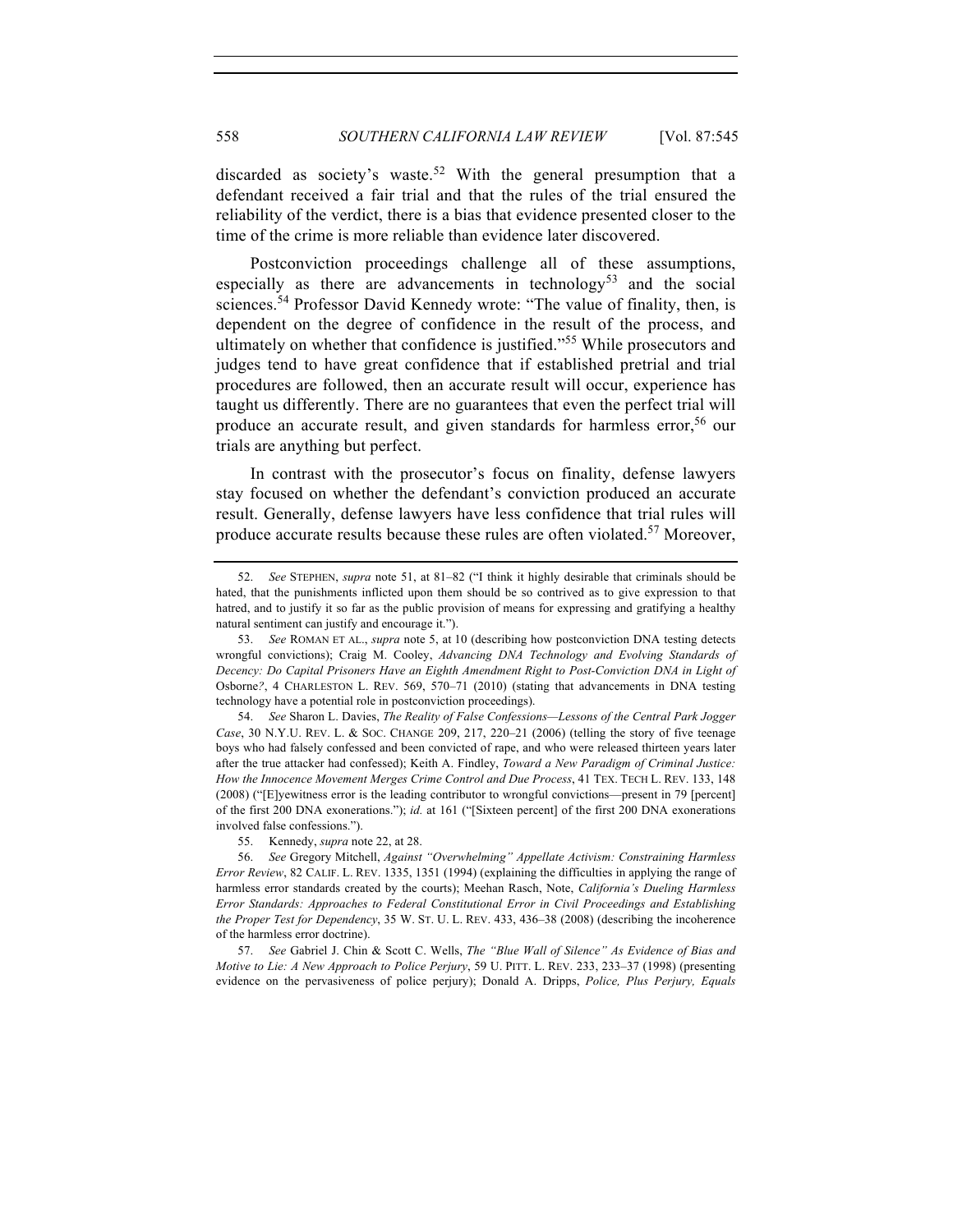even when there have been no identifiable errors in procedure, it is not in the defense's interest to accept the finality of a result. Lack of finality gives a defendant hope that one day a wrongful conviction will be remedied.

There are good reasons why defendants do not subscribe to the belief that all of the rules put into place for a fair trial necessarily guarantee a fair and accurate result. The rules are too malleable to ensure that all of the pertinent information regarding a case is obtained before trial. Defense counsel has broad discretion to decide how much investigation to do before trial.<sup>58</sup> The procedural rules can only process evidence that is obtained. If this evidence is never located, then the rules alone do not guarantee an accurate result. As science improves so does our understanding of how jurors' internal prejudices might affect their analysis of evidence.<sup>59</sup> Even our very perception of defendants and the seriousness of their crimes changes over time. For example, the image of those convicted of three

58. *See* Strickland v. Washington, 466 U.S. 668, 691 (1984) ("In any [ineffective assistance of counsel] case, a particular decision not to investigate must be directly assessed for reasonableness in all the circumstances, applying a heavy measure of deference to counsel's judgments. . . . [W]hen a defendant has given counsel reason to believe that pursuing certain investigations would be fruitless or even harmful, counsel's failure to pursue those investigations may not later be challenged as unreasonable."); Miles v. Ryan, 691 F.3d 1127, 1144 (9th Cir. 2012) (stating that courts will not grant habeas petitions on grounds of defense counsel's failure to investigate simply because the defendant disagreed with his counsel's chosen defense strategy). For thoughtful discussions of the challenges in setting investigative standards for defense counsel, see John H. Blume & Stacey D. Neumann, *"It's Like Deja Vu All Over Again":* Williams v. Taylor*,* Wiggins v. Smith*,* Rompilla v. Beard*, and a (Partial) Return to the Guidelines Approach to the Effective Assistance of Counsel*, 34 AM. J. CRIM. L. 127, 147–48 (2007) (comparing the Supreme Court's "transition in the rigor of the Court's review of claims that trial counsel conducted an inadequate investigation" in *Strickland v. Washington*, *Darden v. Wainwright*, and *Burger v. Kemp*); Celestine Richards McConville, *Protecting the Right to Effective Assistance of Capital Postconviction Counsel: The Scope of the Constitutional Obligation to Monitor Counsel Performance*, 66 U. PITT. L. REV. 521, 579 n.294 (2005) ("Sixty-seven percent of the petitions reviewed by the Texas Defender Service . . . contained . . . claims with 'no extra-record materials reflecting [an] investigation.' . . . The Texas Defender Service used these facts to conclude that counsel in those cases had rendered incompetent assistance." (citation omitted)); Robert R. Rigg, *The T-Rex Without Teeth: Evolving* Strickland v. Washington *and the Test for Ineffective Assistance of Counsel*, 35 PEPP. L. REV. 77, 80–98 (2007) (explaining the evolution of the *Strickland* test and comparing the standard to that of *Williams v. Taylor*, *Wiggins v. Smith*, and *Rompilla v. Beard*).

59. *See* Findley, *supra* note 54, at 166 ("[F]aulty forensic sciences played a role in [57 percent] of the first 200 DNA exonerations." (citing Brandon L. Garrett, *Judging Innocence*, 108 Colum. L. Rev. 55, 81 n.95 (2008))); Jessica L. West, *12 Racist Men: Post-Verdict Evidence of Juror Bias*, 27 HARV. J. ON RACIAL & ETHNIC JUST. 165, 167 (2011) ("Social science has shown that bias, racial or otherwise, is entrenched and pervasive throughout the jury system.").

*Polygraphy*, 86 J. CRIM. L. & CRIMINOLOGY 693, 693 (1996) (same); Myron W. Orfield, Jr., *Deterrence, Perjury, and the Heater Factor: An Exclusionary Rule in the Chicago Criminal Courts*, 63 U. COLO. L. REV. 75, 109 & n.159 (1992) (nothing that eleven out of eleven public defenders surveyed "believe that at least some of the time the prosecutors 'knew or had reason to know' that the police were lying in suppression hearings"); Melanie D. Wilson, *An Exclusionary Rule for Police Lies*, 47 AM. CRIM. L. REV. 1, 2–3 (2010) (presenting evidence on the pervasiveness of police perjury ).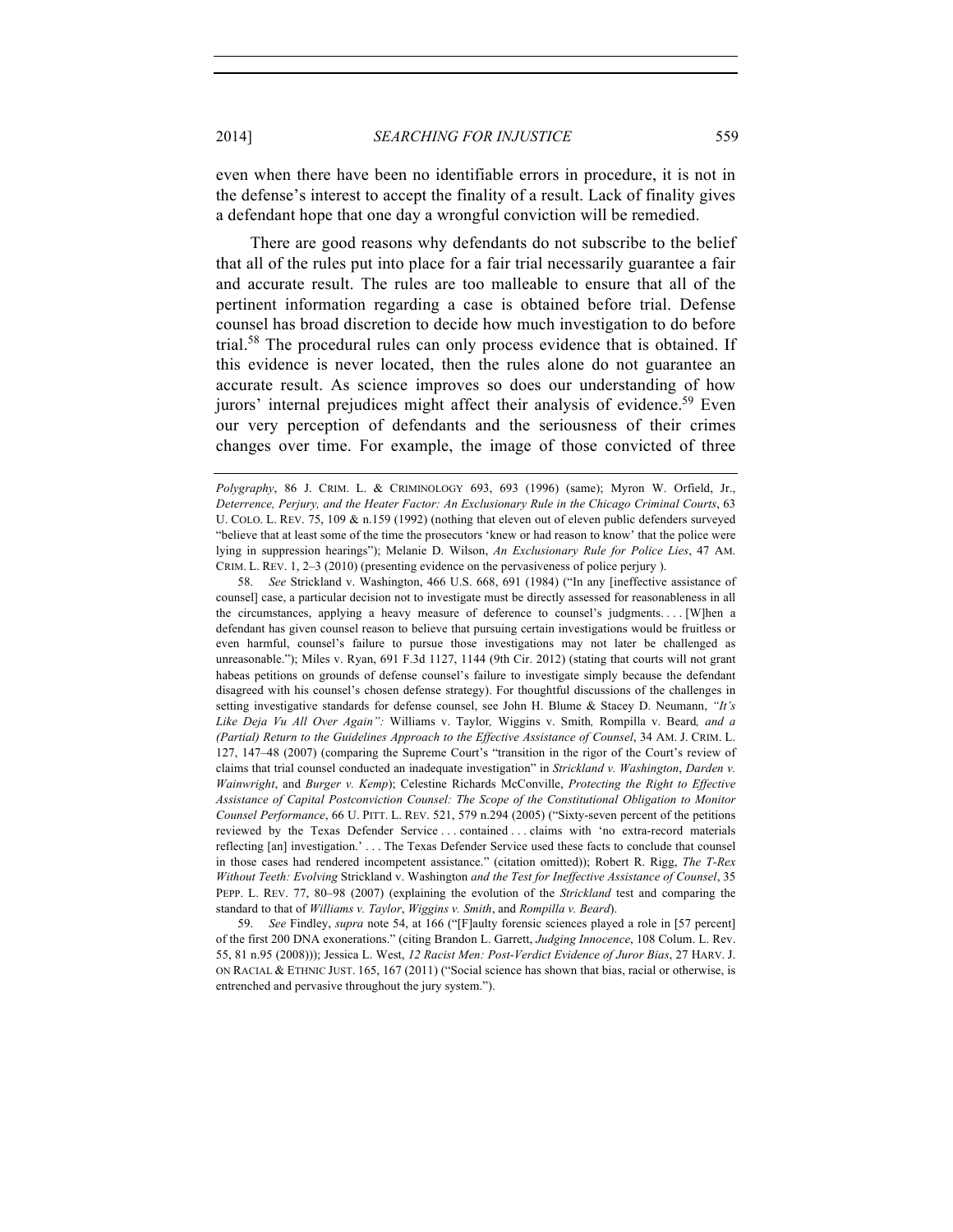strikes crimes as hardened criminals who can never be let out of prison has changed with our understanding of the harshness of these laws.<sup>60</sup> Thus, defense lawyers are reluctant to allow a verdict and sentence to be fixed in time. Prosecutors think they got it right because they followed the rules. Defense lawyers tend to believe that prosecutors have not completely followed the rules and, even if they did, much can be overlooked or inappropriately disregarded given those rules.<sup>61</sup>

In postconviction proceedings, defense lawyers and prosecutors work in opposite directions. Prosecutors want to shut down any attempt to overturn a conviction. Defense lawyers do not want to quit until they are positive they have received an accurate result. Thus, it is hard to find common ground.

# III. HOW DIFFERING PERSPECTIVES AFFECT THE HANDLING OF POSTCONVICTION CASES

As the sides move in opposite directions, their immediate goals in postconviction investigation, discovery, and litigation differ as well. For prosecutors, the goal is to shut down postconviction litigation at the earliest possible stage. Thus, if procedural rules can be used to dismiss a case or prevent an evidentiary hearing, prosecutors will raise them.

The goal for the defense is exactly the opposite. Those who are convicted try individually and, when possible, through counsel to reopen a case. Realizing how difficult it is to win a postconviction claim, defense

<sup>60.</sup> *See* Beth Caldwell, *Twenty-Five to Life for Adolescent Mistakes: Juvenile Strikes as Cruel and Unusual Punishment*, 46 U.S.F. L. REV. 581, 610 (2012) (arguing that strikes given to juveniles is a form of cruel and unusual punishment); Alex Ricciardulli, *The Broken Safety Valve: Judicial Discretion's Failure to Ameliorate Punishment Under California's Three Strikes Law*, 41 DUQ. L. REV. 1, 2–3, 12 (2002) (arguing that judges' powers to reduce three-strikes sentences after *People v. Superior Court* (*Romero*), 917 P.2d 628, 628 (Cal. 1996), are not sufficiently utilized, and as a result, defendants convicted of petty and nonviolent crimes are serving hefty sentences under California's three strikes law).

<sup>61.</sup> One of the biggest and most legitimate complaints by defense lawyers is that prosecutors get to decide whether discovered evidence qualifies for disclosure under *Brady* standards. *See* Alafair S. Burke, *Revisiting Prosecutorial Disclosure*, 84 IND. L.J. 481, 483 (2009) (arguing that even ethical prosecutors might fail to disclose exculpatory evidence due to *Brady*'s materiality standard); Bennett L. Gershman, *Litigating* Brady v. Maryland*: Games Prosecutors Play*, 57 CASE W. RES. L. REV. 531, 531 (2007) (arguing that *Brady* has caused "many prosecutors to become adept at . . . gamesmanship to avoid compliance" with disclosure); *id.* at 531–38 (discussing the same in detail); Janet C. Hoeffel, *Prosecutorial Discretion at the Core: The Good Prosecutor Meets* Brady, 109 PENN. ST. L. REV. 1133, 1135–36 (2005) (arguing that *Brady* encourages the withholding of some favorable evidence). While prosecutors may honestly believe that they afforded a defendant a fair trial because undisclosed evidence was unlikely to exonerate the defendant, the defense perspective is that the rules did little, under the circumstances, to ensure the defendant's right to a fair trial.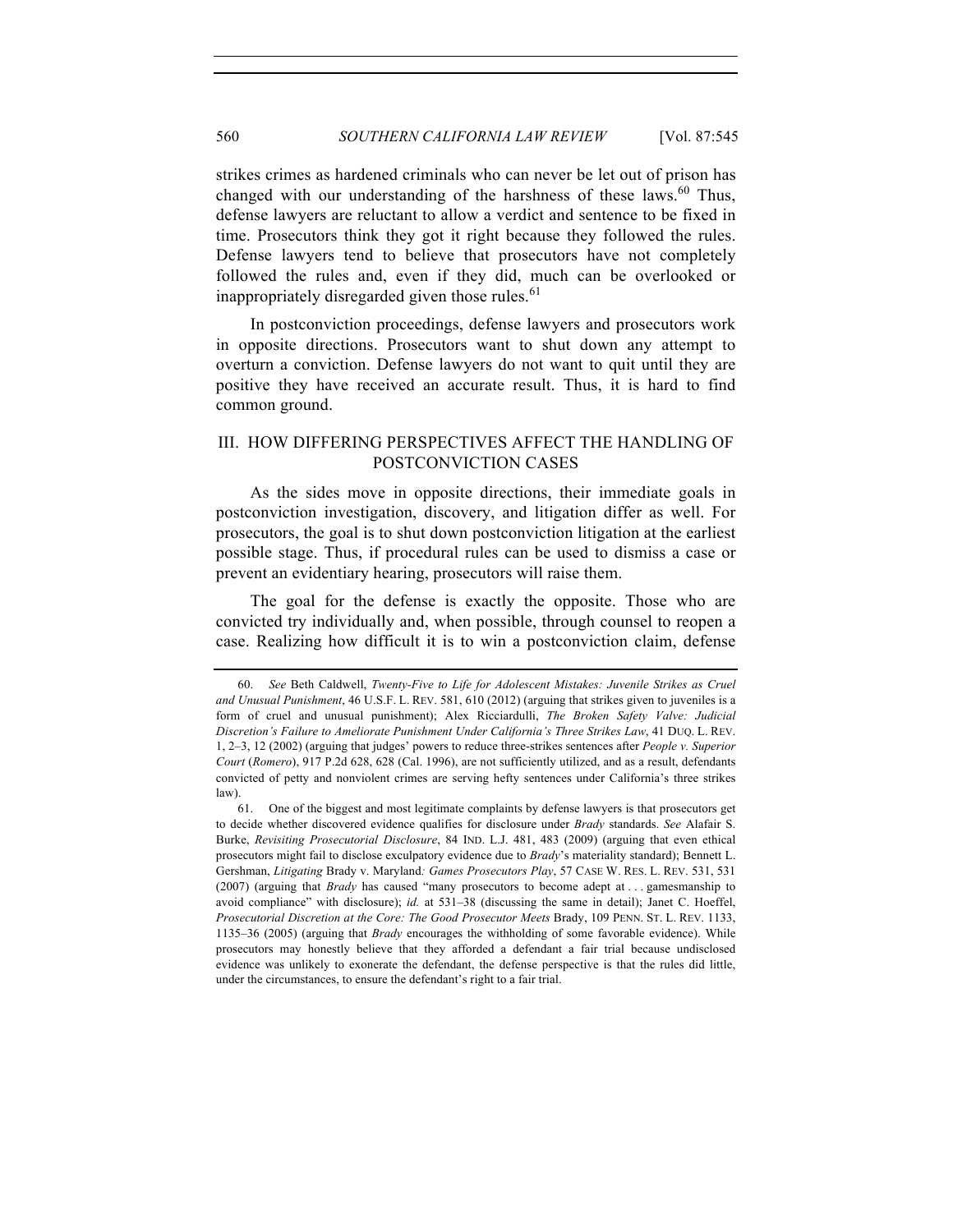2014] *SEARCHING FOR INJUSTICE* 561

lawyers often opt for scorched earth tactics in habeas litigation.

#### A. POSTCONVICTION INVESTIGATIONS

There are significant problems with how postconviction investigations are handled by both prosecutors and defense counsel. Prosecutors will routinely use the same officers whose misconduct is under scrutiny to investigate postconviction claims brought by habeas petitioners.<sup>62</sup> From the prosecutor's perspective, this is often the quickest way to complete the investigation and close the case because the original investigator will already know the basic facts of the case. Of course, the big problem with this approach is that the assigned investigator has an inherent conflict of interest and is unlikely to probe to overturn a conviction in a case in which he was responsible for convicting the defendant.<sup>63</sup>

Detectives can take very aggressive approaches when conducting their postconviction interviews of trial and potential trial witnesses. It is not uncommon for prosecution investigators to remind trial witnesses of the testimony they gave at trial and to subtly or not so subtly threaten them with perjury if they recant at the postconviction stage.<sup> $64$ </sup> Investigators also may mislead witnesses as to the purpose of their postconviction inquiries, leading them to believe that persons challenging a conviction have malicious motives in seeking a rehearing.<sup>65</sup> Postconviction investigators may hide from witnesses the fact that they are being taped<sup>66</sup> or not share

<sup>62.</sup> *See generally* Levenson, *supra* note 9 (finding that such assignments are common and suggesting that new investigators be assigned to habeas cases because "[t]rial investigators have too much invested to fairly and objectively evaluate their own work"). Because a natural conflict of interest arises when law enforcement officers are assigned to investigate their own alleged misconduct in postconviction investigations, those officers are often reluctant to point out the flaws in their cases for fear of jeopardizing their credibility. *Id.* at S226. Thus, there continues to be a need for jurisdictions to adopt specific standards that prevent police officers from conducting postconviction investigations on cases where their own misconduct is at issue.

<sup>63.</sup> *Id.* at S240–41.

<sup>64.</sup> *See, e.g.*, Traverse for Petitioner at 125, Kash Register v. Rackley (*In re* Kash Register), No. A078883 (Cal. Super. Ct. July 2013) (on file with the *Southern California Law Review*) ("Respondent made thinly-veiled threats to prosecute him for perjury if he assisted the [p]etitioner.").

<sup>65.</sup> *Id.* at 59.

<sup>66.</sup> In California, law enforcement officials frequently secretly record postconviction interviews even though California prohibits one-party consent for taping conversations. CAL. PENAL CODE § 631 (West 2008). Law enforcement officers assert that they qualify for exemption because they are permitted to record conversations in criminal investigations. *See* CAL. PENAL CODE § 633 ("Nothing in Section 631 . . . prohibits . . . any . . . police officer . . . from overhearing or recording any communication that they could lawfully overhear or record prior to the effective date of this chapter."). However, courts have never held that habeas investigations qualify as "criminal investigations." Rather, habeas investigations are technically civil cases, *Habeas Corpus*, LEGAL INFO. INST., www.law.cornell.edu/wex/habeas\_corpus (last visited Apr. 2, 2014), and the California Penal Code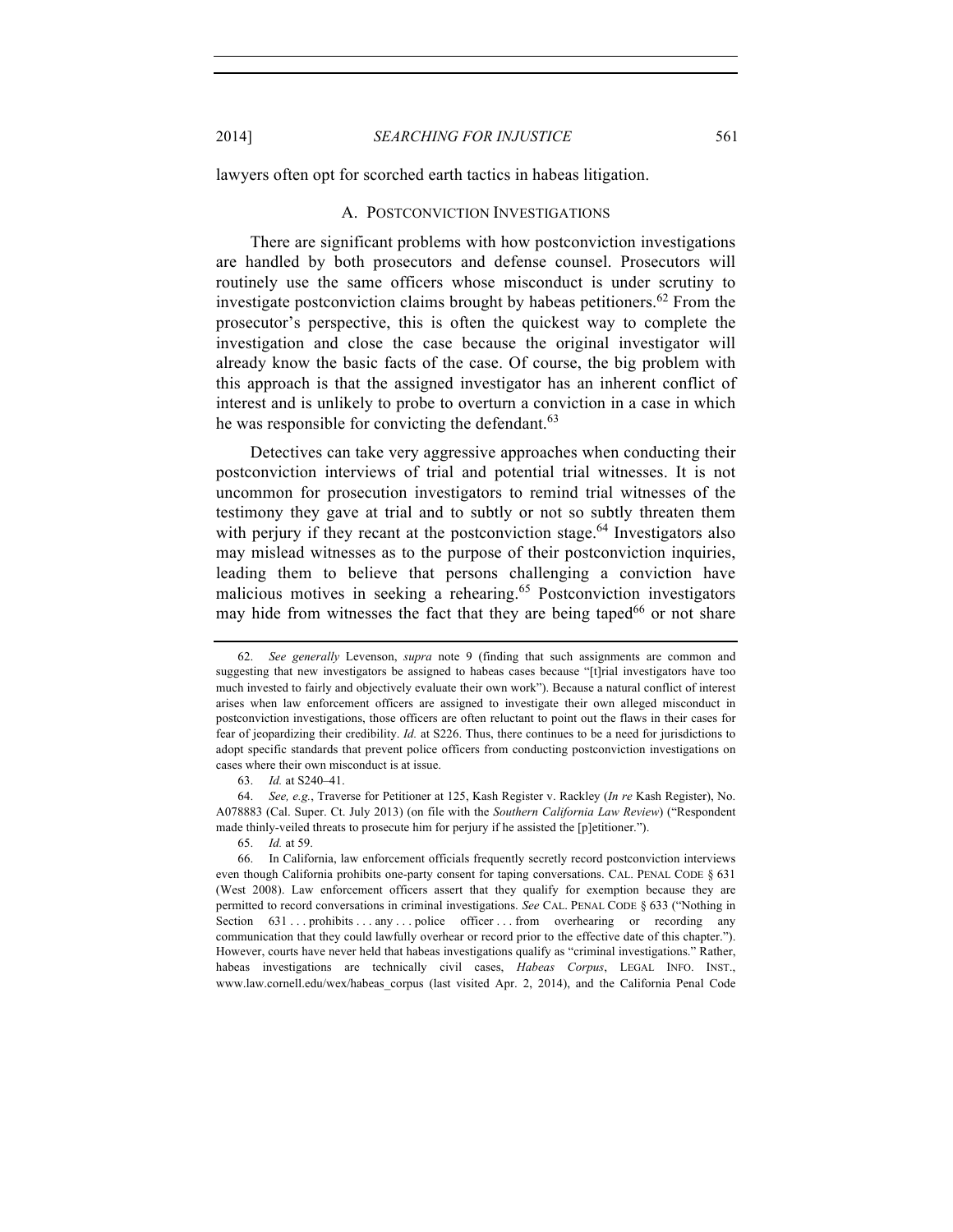with them newly discovered evidence demonstrating a possible miscarriage of justice in the case. These practices regularly occur despite that there is a general duty of prosecutors and law enforcement to use only legitimate methods in postconviction proceedings.<sup>67</sup>

Prosecution teams can also make it difficult for defense counsel to conduct their own investigations. A postconviction investigation by an incarcerated inmate is nearly impossible for the inmate to conduct on his own.68 Even when counsel is secured, it is still a daunting task for habeas counsel to get the cooperation of prosecution witnesses. Frequently, petitioners will not get past the first step. Habeas counsel must frequently rely on the prosecutor for contact information to reach trial witnesses and investigators on the case. To avoid reopening a case, prosecutors will regularly tell habeas counsel that witnesses do not wish to be located.

Prosecutors and their investigators are extremely protective of witnesses long after a case has been tried.<sup>69</sup> Even when there is no demonstrated threat of violence to a witness, prosecutors tend to view them as fragile individuals who can be coerced or cajoled at any time into changing their stories. It does not even occur to the government team that witnesses may have been living with nagging doubts for years or decades. Certainly, there is little or no follow-up effort to determine whether a witness has discovered any reason to doubt his or her testimony at trial.

Finally, prosecutors are so committed to ensuring that their convictions are final, that they may intentionally or inadvertently cover up for actions of fellow prosecutors during a trial. There are both personal and legal reasons for this conduct. First, prosecutors naturally support their colleagues. It is a brotherhood and sisterhood of individuals who work

generally prohibits nonconsensual taping in civil cases, CAL. PENAL CODE § 631.

<sup>67.</sup> *See* Imbler v. Pachtman, 424 U.S. 409, 427–28 (1976) ("[Post]conviction judicial decisions . . . should be made with the sole purpose of insuring justice.").

<sup>68.</sup> *See* Emily Garcia Uhrig, *The Sacrifice of Unarmed Prisoners to Gladiators: The Post-AEDPA Access-to-the-Courts Demand for a Constitutional Right to Counsel in Federal Habeas Corpus*, 14 U. PA. J. CONST. L. 1219, 1235 (2012) ("[F]ederal courts engage in mythical thinking in assuming that the average incarcerated inmate is as able to litigate and conduct factual investigations as the professional attorney.").

<sup>69.</sup> *See* Motion to Exclude Detective Winn from Evidentiary Hearing & Bar Her Contact with Witnesses at 8, *In re* Obie Steven Anthony III, No. BA097736 (Cal. Super. Ct. Aug. 16, 2011) (on file with the *Southern California Law Review*) (describing how a detective tried to dissuade a witness from providing habeas testimony that would contradict the witness's trial testimony); Motion to Exclude Investigators Joe Vita, Detective Roland Rodriguez, & Investigator Curtis McLean from Evidentiary Hearing at 8–9, *In re* Kash Register, No. A078883 (Oct. 2013) [hereinafter Motion to Exclude Vita, Rodriguez & McLean] (on file with the *Southern California Law Review*) (explaining how prosecution investigators pressured witness not to deviate from prior testimony).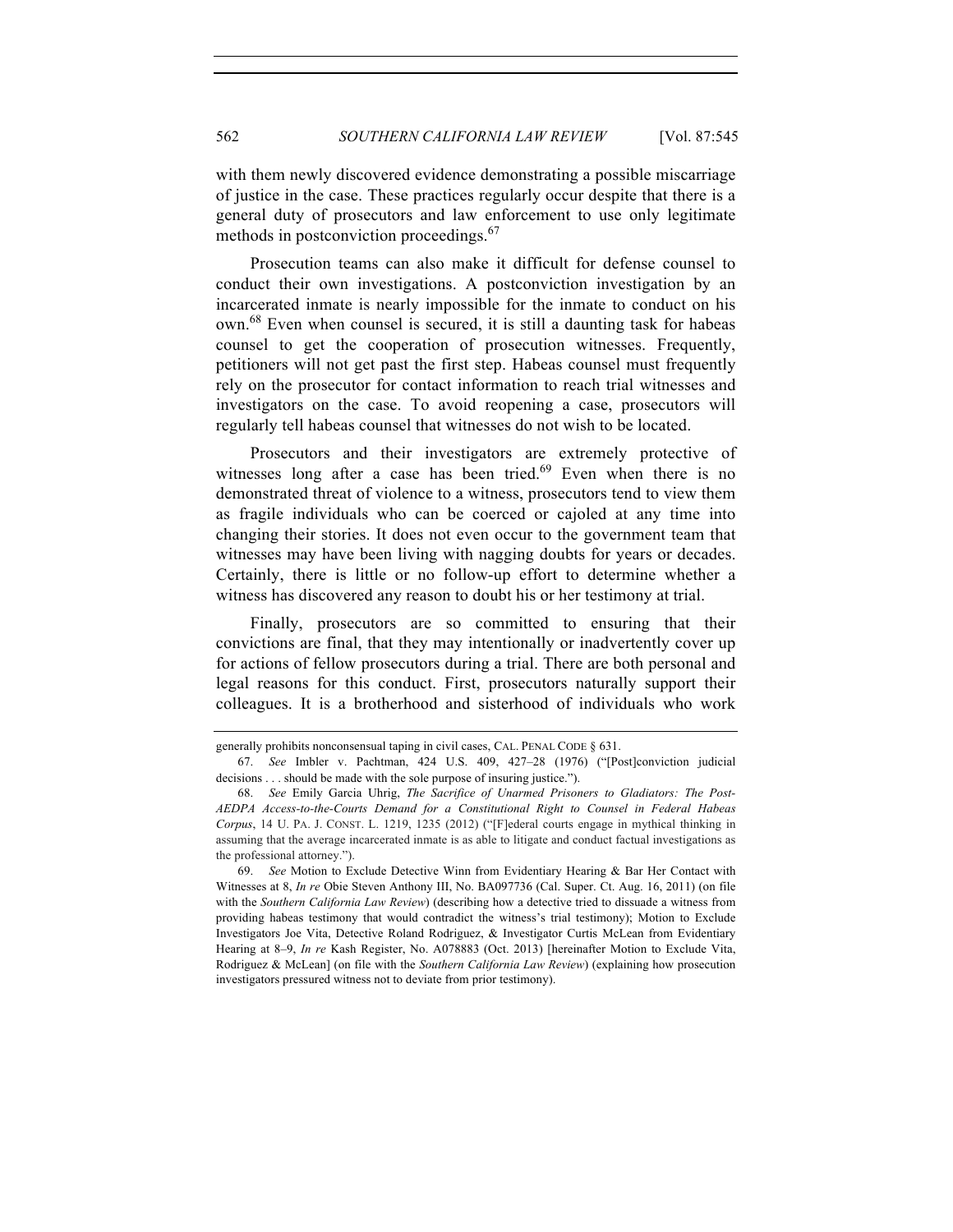together on one side in the pursuit of justice.<sup>70</sup> There is a natural inclination to forgive mistakes by prosecutors and assume that they would not have made a difference in the conviction.<sup>71</sup>

Second, there are legal reasons why prosecutors tend not to reveal misconduct by other prosecutors. If there are subsequent civil actions by exonerees for monetary damages, the focus will be on the overall policies and practices of the prosecutor's office.<sup>72</sup> Misconduct by one prosecutor may raise the issue of competency, failure in training, or bad supervision of other prosecutors. Knowing that a successful habeas action may lead to embarrassing and costly actions against the prosecutor's office, even prosecutors who were not involved in the original trial are generally reluctant to probe too deeply into the actions of their colleagues or to make them available for interviews by habeas counsel. The prosecutor's goal is to shut the door on investigations of misconduct allegations as early as possible in the habeas process.

<sup>70.</sup> In America, prosecutors work together on a fulltime basis in prosecutorial offices and create a culture focusing on the needs and operations of that office. *See* Kay L. Levine & Ronald F. Wright, *Prosecution in 3-D*, 102 J. CRIM. L. & CRIMINOLOGY 1119, 1146–57 (2012) (discussing how a prosecutor's work is affected by the office structure in which they work). By contrast, the British criminal justice system uses barristers, British lawyers in private practice, who independently contract to prosecute or defend a particular case. *See* Peter W. Tague, *Guilty Pleas and Barristers' Incentives: Lessons from England*, 20 GEO. J. LEGAL ETHICS 287, 289 n.9 (2007). Although there is still collegiality among prosecutors, there is also more independence in decisionmaking and the handling of pleas and trials. *Id.* at 294.

<sup>71.</sup> For more regarding prosecutors' cognitive biases, see Alafair Burke, *Neutralizing Cognitive Bias: An Invitation to Prosecutors*, 2 N.Y.U. J. L. & LIBERTY 512, 515 (2007) ("[T]here has been increased attention to the possibility that unintentional cognitive biases can play at least as large a role in wrongful convictions as intentional prosecutorial misconduct.").

<sup>72.</sup> Individual prosecutors enjoy absolute immunity for their misconduct. However, a prosecution office and the governmental entity governing it do not have such immunity and may be sued if there is a pattern and practice of unlawful behavior. In *Monell v. Department of Social Services*, 436 U.S. 658, 658 (1978), the Supreme Court held that municipalities would no longer enjoy absolute immunity from lawsuits under 42 U.S.C. § 1983 if the constitutional deprivation stems from a governmental custom. *Id.* at 690–91. Whereas the *Monell* standard opened up prosecutorial agencies to civil liability for misconduct such as *Brady* violations, the recent Supreme Court decision in *Connick v. Thompson*, 131 S. Ct. 1350, 1366 (2011), narrowed the scope of liability under § 1983 to cover only patterns of violations or single incidents of extraordinary prosecutorial misconduct. Planned, tolerated and repeated misconduct can create liability for a prosecutorial office. *Id.* at 1366. While it is still extraordinarily difficult to address prosecutorial misconduct through lawsuits, the prospect of civil liability and negative publicity for a group of prosecutors puts pressure on them to circle the wagons when accusations of misconduct or wrongful convictions arise. *See* David Keenan et al., *The Myth of Prosecutorial Accountability After* Connick v. Thompson*: Why Existing Professional Responsibility Measures Cannot Protect Against Prosecutorial Misconduct*, 121 YALE L.J. ONLINE 203, 209 (2011) ("[Connick] sharply limit[ed] one of the few remaining avenues of redress for prosecutorial misconduct."); David Rittgers, Connick v. Thompson*: An Immunity That Admits of (Almost) No Liabilities*, 2011 CATO SUP. CT. REV. 203, 203 (2011) ("While ethical sanction and criminal prosecution provide theoretical deterrents to misconduct, they have proved ineffective in practice.").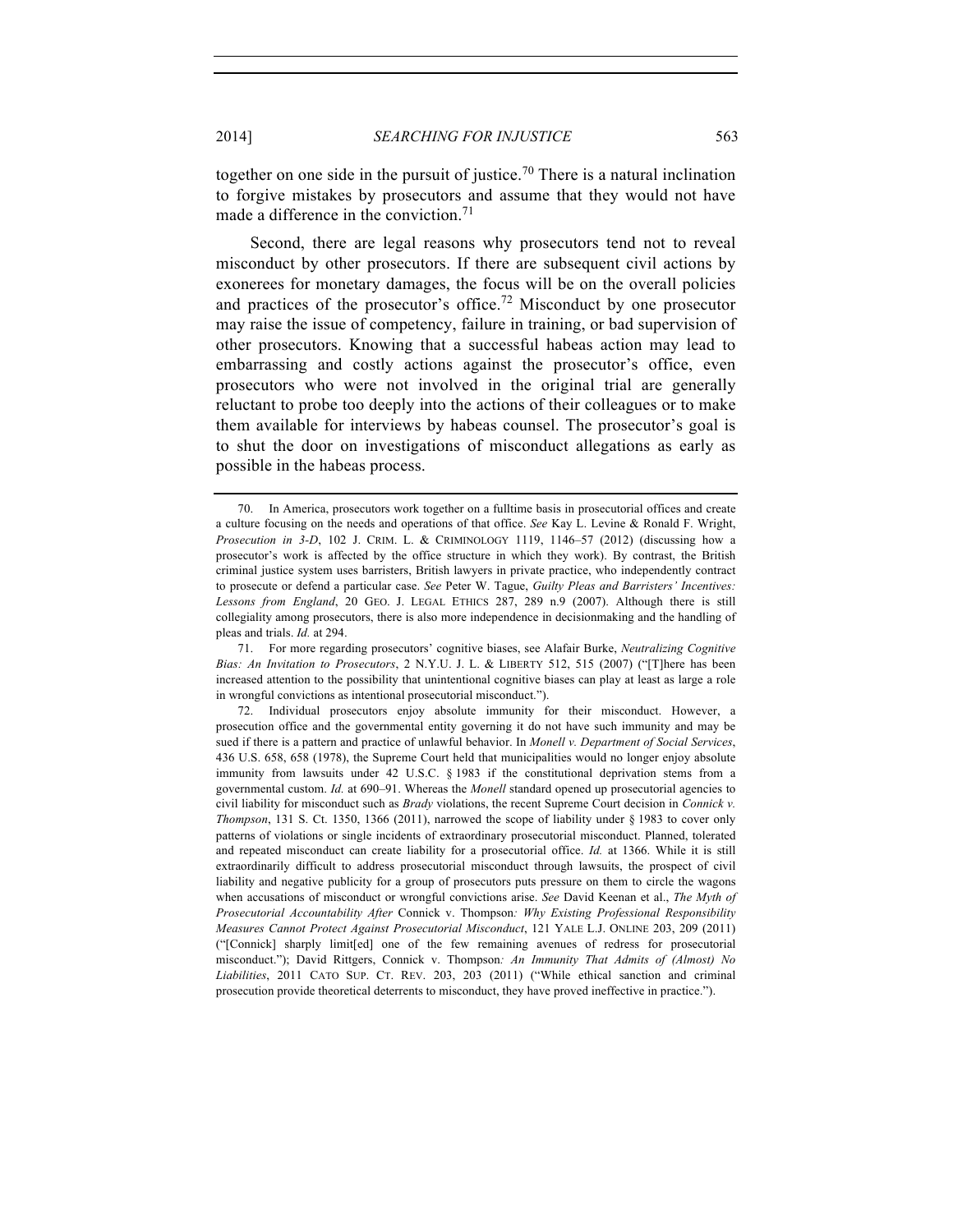Take, for example, the prosecution's conduct in *Cress v. Palmer*. 73 There, petitioner Thomas Cress was preparing his pro se motion for habeas corpus relief. He filed a pro se motion for trial transcripts with his prosecutor's office on May 8, 1992. Shortly after receiving Thomas Cress's motion, the state of Michigan began implementing a statewide program to "increase storage space" by destroying evidence from cases determined to be "closed."<sup>74</sup> At least one prosecutor at the office was aware that Thomas Cress was pursuing habeas relief before the directive went into effect. Nevertheless, that prosecutor ordered the destruction of all physical evidence related to Thomas Cress's case that  $fall<sup>75</sup>$  No one bothered to inform Thomas Cress that his evidence had been destroyed. The court held that because *Youngblood* applies to the pretrial destruction of evidence, and "the Supreme Court has not clearly established that [post]conviction destruction [of evidence] is a due process violation," Thomas Cress's claim regarding the destruction of evidence "was not cognizable on federal habeas review."76

This tendency to wittingly or unwittingly impair postconviction challenges is further illustrated by the prosecution's conduct in *Collins v. City of New York*. <sup>77</sup> Petitioner Jabbar Collins was granted habeas relief in 2010 after serving sixteen years for a murder conviction.<sup>78</sup> Periodically after his conviction in 1994, in appealing his conviction and also in seeking state habeas relief, Jabbar Collins made requests to the Kings County District Attorneys Office ("KCDA"), pursuant to New York's Freedom of Information Law ("FOIL"), seeking evidence of any statements made by the police or district attorneys where they made promises to witnesses who testified against him, and any other impeachment or exculpatory evidence they may have. Prosecutors, acting as FOIL officers, repeatedly denied the existence of such documents.<sup>79</sup> However, in 2008, as Jabbar Collins was pursuing federal habeas relief, employees at KCDA suddenly produced the same documents that Jabbar Collins had been seeking for fifteen years.<sup>80</sup> The federal judge "lambasted KCDA, calling the office's conduct—and, in particular its continued denials of wrongdoing—'shameful' and 'a

<sup>73.</sup> Cress v. Palmer, 484 F.3d 844 (6th Cir. 2007).

<sup>74.</sup> *Id.* at 848.

<sup>75.</sup> *Id.* at 848.

<sup>76.</sup> *Id.* at 853.

<sup>77.</sup> Collins v. City of N.Y., 923 F. Supp. 2d 462 (E.D.N.Y. 2013).

<sup>78.</sup> *Id.* at 466.

<sup>79.</sup> *Id.* at 468.

<sup>80.</sup> *Id.* at 469.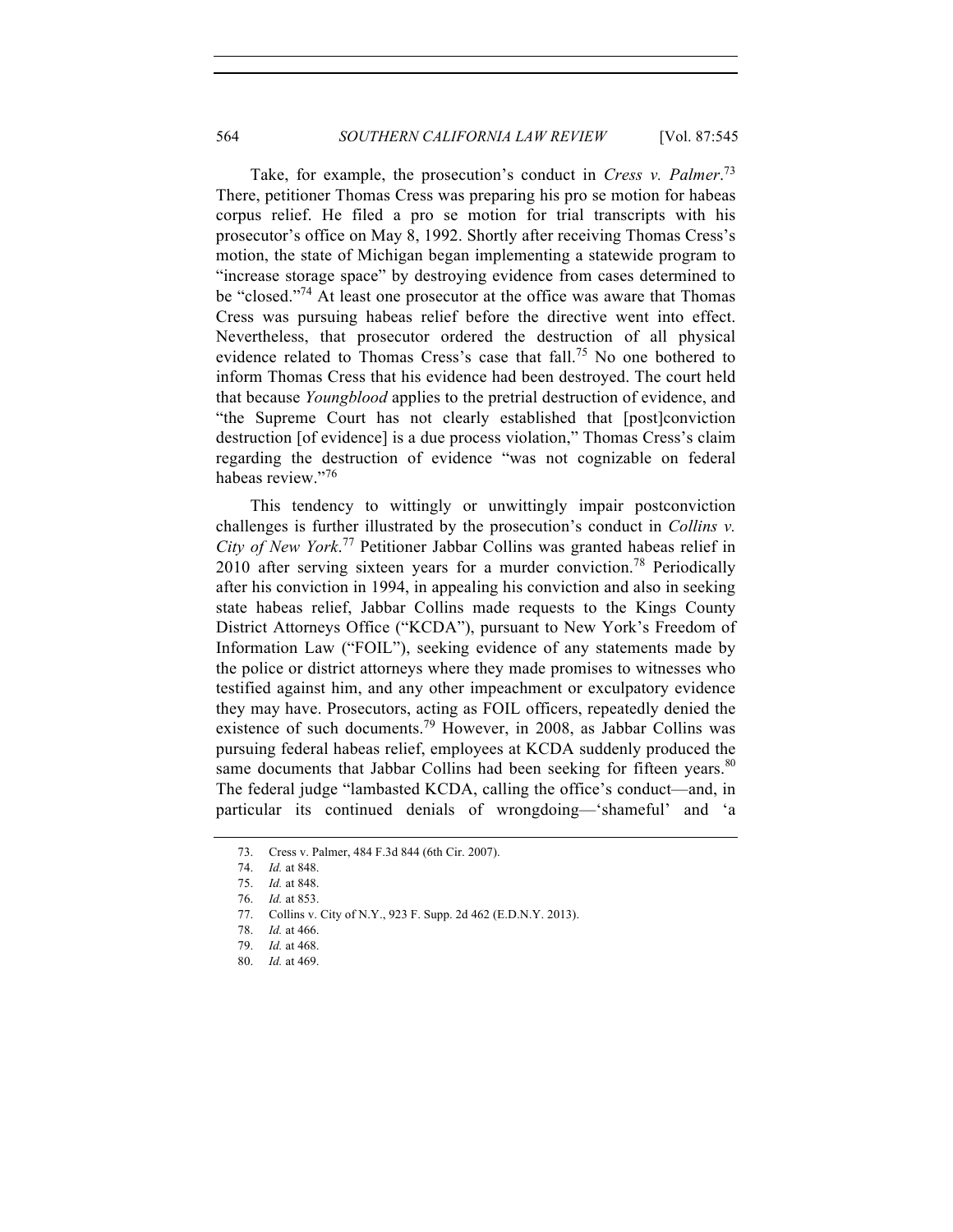tragedy.'"81 Although Jabbar Collins was granted federal habeas relief on *Brady* grounds, he was unable to pursue a civil action against the KCDA office or prosecutors, as they enjoyed "absolute immunity."<sup>82</sup>

There are other investigative obstacles to petitioners investigating their own habeas cases. Current laws on the handling of physical evidence allow law enforcement to discard old evidence unless the evidence is destroyed in bad faith and the petitioner can show prejudice. These rules, established well before the regular use of DNA and other forensic tests, still stand as an impediment to defendants seeking postconviction relief today.

The seminal case of *Arizona v. Youngblood*, <sup>83</sup> was decided in 1988. Larry Youngblood was convicted of sexually assaulting a minor.  $84$  The investigators in the case had only just begun using DNA testing procedures, resulting in some evidence being improperly stored, corrupting the DNA evidence.<sup>85</sup> On appeal, the defendant contended that he would have been exonerated had the DNA evidence been properly preserved.<sup>86</sup> The United States Supreme Court upheld the conviction, finding that a violation of the Due Process Clause of the Fourteenth Amendment requires the defendant to show bad faith on the part of investigators regarding the destruction of evidence.<sup>87</sup> Years later, it turned out that Youngblood was correct in his assertion.<sup>88</sup>

More recently, in *Illinois v. Fisher*, <sup>89</sup> the Supreme Court reaffirmed the *Youngblood* rule. Gregory Fisher was arrested and charged with

<sup>81.</sup> *Id.*

<sup>82.</sup> *Id.* at 470. *See also id.* at 470–72 (discussing jurisprudence on absolute immunity and its effect on Jabbar Collins's case).

<sup>83.</sup> Arizona v. Youngblood, 488 U.S. 51 (1988). For years, commentators have criticized the *Youngblood* standard. *See generally* Catherine Greene Burnett, *"If Only": Best Practices for Evidence Retention in the Wake of the DNA Revolution*, 52 S. TEX. L. REV. 335 (2011) (finding the *Youngblood*  standard to be unworkable in light of DNA testing advancements); Cynthia E. Jones, *The Right Remedy for the Wrongly Convicted: Judicial Sanctions for Destruction of DNA Evidence*, 77 FORDHAM L. REV. 2893 (2009) (labeling the *Youngblood* standard as an "insurmountable burden on defendants"); Rodney Uphoff, *Convicting the Innocent: Aberration or Systemic Problem?*, 2006 WIS. L. REV. 739 (discussing myths surrounding the justice system and how "wrongful convictions sound an increasingly loud discordant note in . . . the American criminal justice system").

<sup>84.</sup> *Youngblood*, 488 U.S. at 52.

<sup>85.</sup> *Id.* at 53–54.

<sup>86.</sup> *Id.* at 54–55.

<sup>87.</sup> *Youngblood*, 488 U.S. at 57–59.

<sup>88.</sup> In 2000, defense counsel was able to convince the police department to use new, sophisticated DNA tests to analyze the degraded evidence in Larry Youngblood's case. The new tests exonerated Larry Youngblood, and he was released from prison after serving a decade on his wrongful conviction for sexual assault. *Larry Youngblood*, INNOCENCE PROJECT, http://www.innocenceproject.org/Content/Larry\_Youngblood.php (last visited Apr. 1, 2014).

<sup>89.</sup> Illinois v. Fisher, 540 U.S. 544 (2004) (per curiam).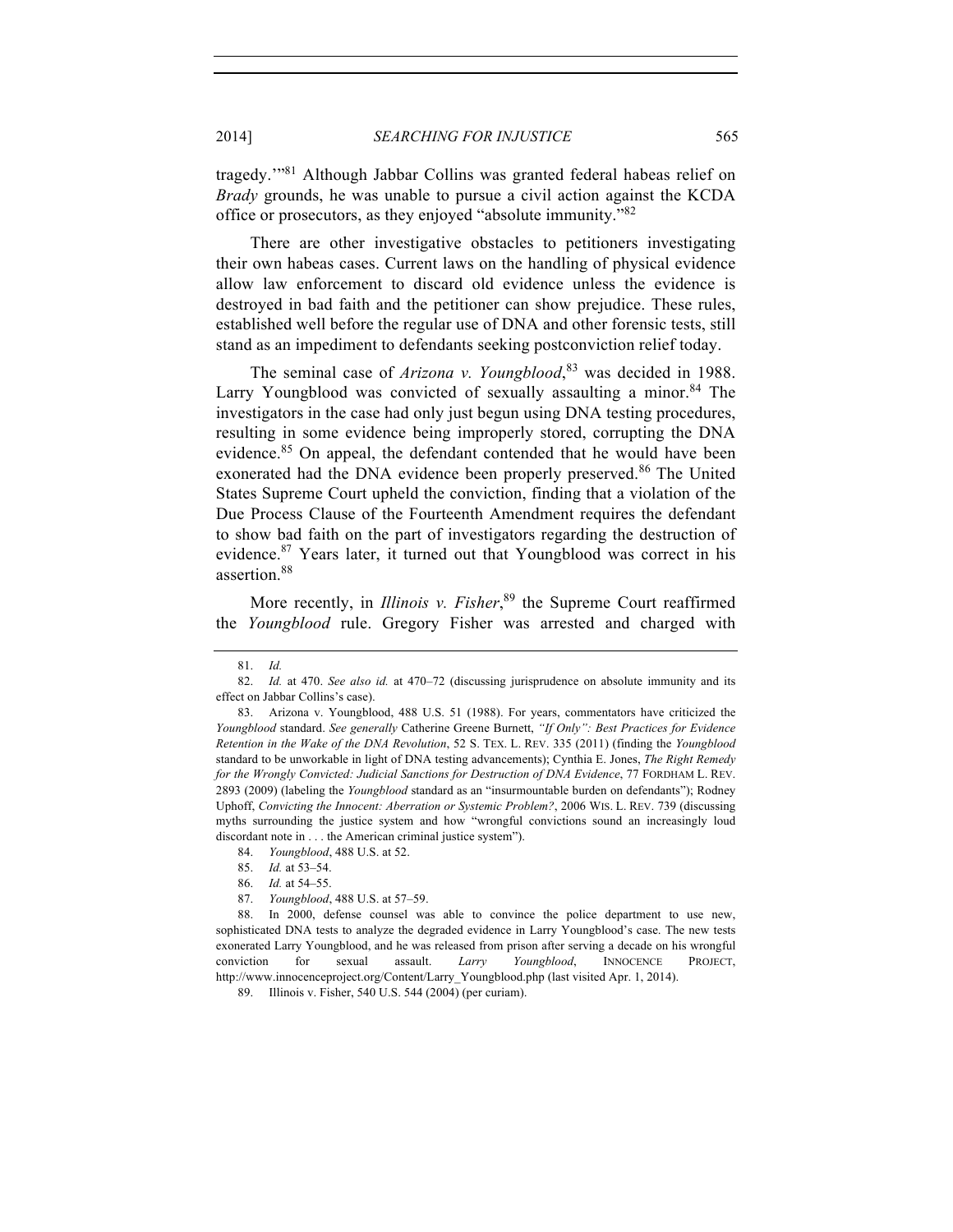possession of cocaine in Illinois.<sup>90</sup> He was released on bail and failed to appear at trial, at which point a bench warrant was issued.<sup>91</sup> Gregory Fisher was arrested eleven years later in Tennessee, and the prior charge for cocaine possession was reinstated.<sup>92</sup> Upon requesting discovery of all physical evidence in his case, the defendant was informed that the substance confiscated from him after his first arrest had been destroyed, per state policy.93 The United States Supreme Court held that the *Youngblood*  bad faith requirement applied to this case, and therefore, Gregory Fisher's due process rights were not violated because the evidence was merely "potentially useful," rather than "material[ly] exculpatory."<sup>94</sup>

Both of these cases demonstrate a somewhat myopic view by the Supreme Court of the evidentiary value of physical evidence. In this day and age, it is no longer realistic to believe that the only evidentiary value that evidence will have is that which can be detected before trial. Ongoing scientific developments have made it possible to detect additional information from evidence decades later. It is simply not true that there is a limited universe of evidence available regarding a case that can be determined by the time of trial.<sup>95</sup> Just as no one might have known in 1984 that DNA tests could derive from evidence information that conventional serology testing could not reveal,<sup>96</sup> it is impossible to know what information future tests of physical evidence will uncover. Nonetheless, in the interest of finality and defining the limited universe of evidence

95. *See Confronting the New Challenges of Scientific Evidence*, 108 HARV. L. REV. 1481, 1557 (1995) (explaining that advances in technology have led to new kinds of evidence); Nicole Dapcic, *A Quest for Exculpatory DNA Evidence or a Wild-Goose Chase? Expansion of Searches for Lost Evidence Under* Horton v. State of Maryland, 37 NEW ENG. J. ON CRIM. & CIV. CONFINEMENT 77, 81 (2011) ("Modern DNA testing has exposed the fact that testimony and information used to try defendants during the period of inferior forensic science 'may have contributed to wrongful convictions of innocent people.'").

96. *See* Jon B. Gould & Richard A. Leo, *One Hundred Years Later: Wrongful Convictions After a Century of Research*, 100 J. CRIM. L. & CRIMINOLOGY 825, 830 (2010) ("[E]very year since 1989, in about 25 percent of the sexual assault cases referred to the FBI . . . the primary suspect has been excluded by DNA testing." (ellipsis in original) (quoting EDWARD CONNORS ET AL., CONVICTED BY JURIES, EXONERATED BY SCIENCE: CASE STUDIES IN THE USE OF DNA EVIDENCE TO ESTABLISH INNOCENCE AFTER TRIAL xxviii (1996)) (internal quotation marks omitted)). *See generally* Paul C. Giannelli, *Forensic Science: Under the Microscope*, 34 OHIO N.U. L. REV. 315 (2008) (analyzing legal and technical changes in forensic science in the last thirty years); Paul C. Giannelli, *Regulating Crime Laboratories: The Impact of DNA Evidence*, 15 J.L. & POL'Y 59 (2007) (same) [hereinafter Giannelli, *Regulating Crime Laboratories*].

<sup>90.</sup> *Id.* at 545.

<sup>91.</sup> *Id.*

<sup>92.</sup> *Id.*

<sup>93.</sup> *Id.* at 546.

<sup>94.</sup> *Id.* at 549.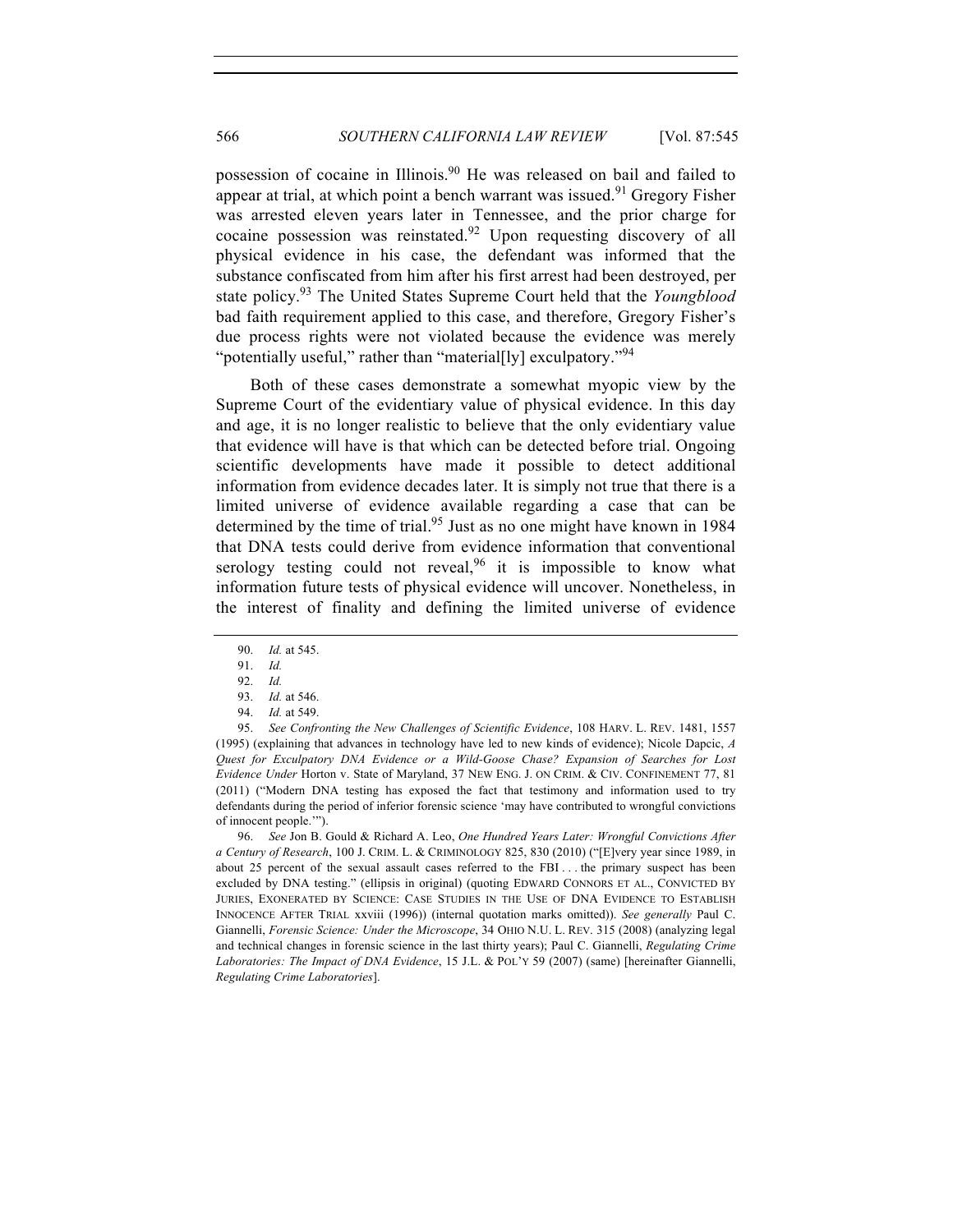applicable to a criminal case, the law on destruction of evidence works against a petitioner's continual quest for new information about his case.

#### B. POSTCONVICTION DISCOVERY PRACTICES

Prosecutors' interest in ensuring the finality of convictions also impacts postconviction discovery practices. Postconviction discovery in many states is very limited. Many times, there are no specific statutes governing postconviction discovery.<sup>97</sup> Prosecutors are not eager to open their files, nor those of their investigators, for inspection by habeas petitioners. There is certainly nothing like open file discovery of these files, even though interests that may have limited discovery access at the time of trial may no longer apply in the postconviction context. For example, at the time of trial, prosecutors may be concerned that the defendant will harass a witness before trial. With the defendant incarcerated, such contact is much more limited.<sup>98</sup> Also, at pretrial, there is the possibility that open discovery

<sup>97.</sup> *See* 1 THOMSON REUTERS, CRIMINAL PRACTICE MANUAL § 19:32 (2013) ("[M]ost states have no . . . [rules] specifically permitting and regulating discovery in [post]conviction proceedings."). Nearly all of the attention on postconviction discovery has been focused on DNA testing. *See, e.g.*, *New York Fails to Pass Criminal Justice Reforms*, INNOCENCE PROJECT (July 8, 2013, 12:45 PM), http://www.innocenceproject.org/Content/New\_York\_Fails\_to\_Pass\_Criminal\_Justice\_Reforms.php (discussing criminal justice reform legislation aimed to reduce the wrongful conviction rate, which was not passed). *See generally* THOMSON REUTERS / WEST, POST-CONVICTION RELIEF THROUGH DNA TESTING (STATUTES) (2012) (providing a fifty-state survey of the legal status of postconviction relief through DNA testing); *Access To Post-Conviction DNA Testing*, INNOCENCE PROJECT http://www.innocenceproject.org/Content/Access\_To\_PostConviction\_DNA\_Testing.php (last visited Mar. 31, 2014) (discussing general trends in postconviction DNA testing laws); Press Release, Innocence Project, Innocence Project Applauds Governor Cuomo for Making Wrongful Conviction Reform a Priority in Coming Legislative Session (Jan. 9, 2013), http://www.innocenceproject.org/Content/Innocence\_Project\_Applauds\_Governor\_Cuomo\_for\_Makin g\_Wrongful\_Conviction\_Reform\_a\_Priority\_in\_Coming\_Legislative\_Session.php (mentioning proposed non-DNA testing reforms). However, what is lacking are statutes relating to general, non-DNA discovery in postconviction cases. *See, e.g.*, OKLA. STAT. tit. 22, § 1089(D)(3) (2013) ("Subject to the specific limitations of this section, the [c]ourt of [c]riminal [a]ppeals may issue any orders as to discovery or any other orders necessary to facilitate [post]conviction review.").

<sup>98.</sup> The courts have broad discretion to withhold witness information in posttrial proceedings, as it does in pretrial discovery matters. *E.g.*, COLO. CONST. art. II, § 16 ("[T]he accused shall have the right . . . to meet the witnesses against him face to face."); People v. Ray, 252 P.3d 1042, 1044 (Colo. 2011) (en banc) ("[Post]conviction counsel made a minimal showing of why the witnesses' addresses are material to [post]conviction proceedings. . . . The trial court abused its discretion by lifting the protective order and requiring the disclosure of the witnesses' addresses."); People v. Dist. Court, 933 P.2d 22, 25 (Colo. 1997) (en banc) ("Generally, the rule is that a defendant's right to obtain a witness' address is in aid of the defendant's right of confrontation. . . . The defendant's right of confrontation, however, is not without limitations." (citation omitted)); *id.* at 25–27 (elaborating further on the defendant's right to confrontation and finding that "the witnesses' safety in this case outweighs the defendants' confrontation right"); People v. Robles, 302 P.3d 269, 273-74 (Colo. App. 2011) (finding that a trial delay to secure a witness's safety did not prejudice the defendant). *See also, e.g.*, U.S. CONST. amend. VI ("[T]he accused shall enjoy the right . . . to be confronted with the witnesses against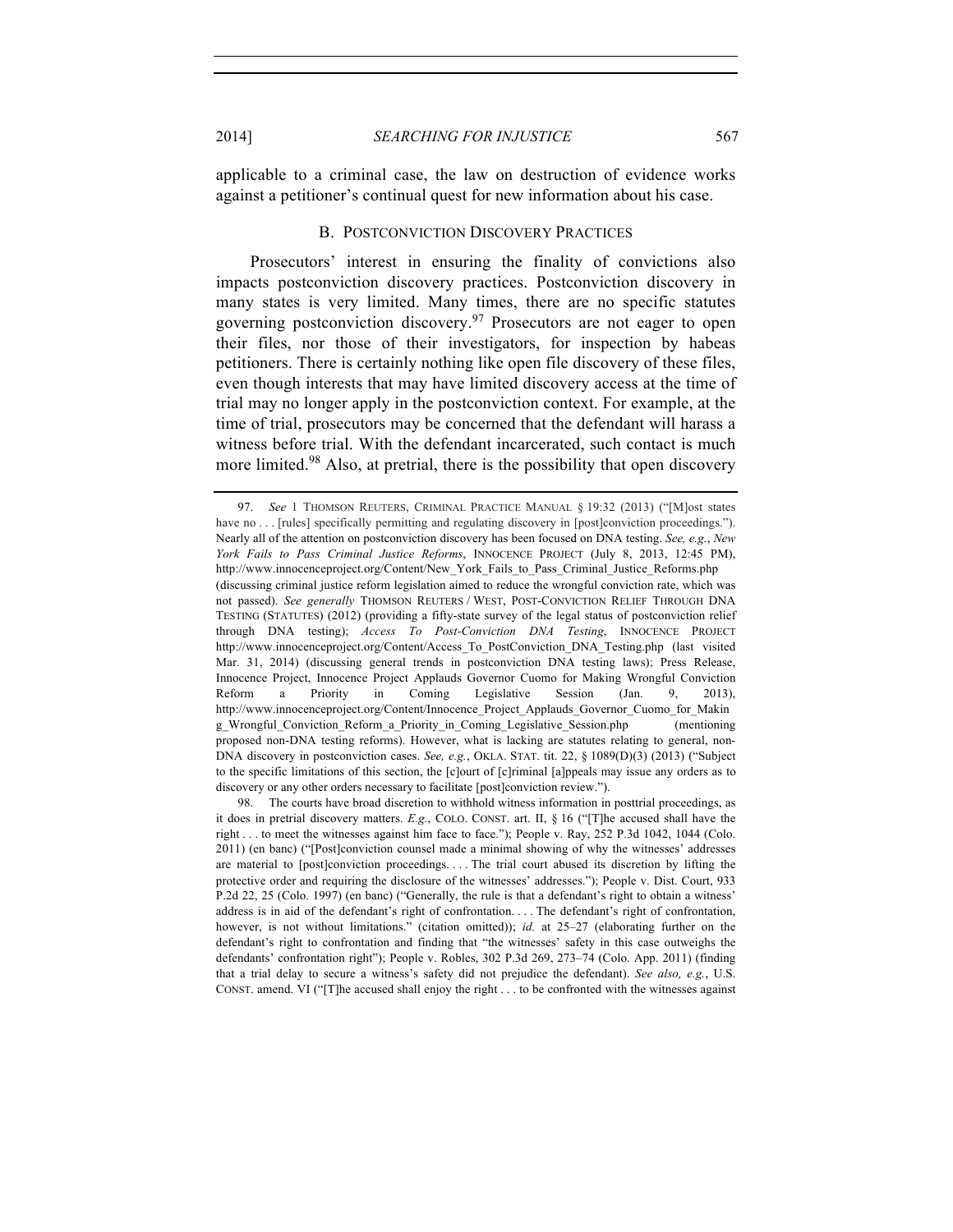could impede ongoing investigations regarding the case.<sup>99</sup> A habeas petition that is filed years after a crime, however, is unlikely to cause such problems.

Despite the change in circumstances, prosecutors often safeguard their files as if they hold state secrets. They will disclose no more than they are required to do by statute or court order. For example, in California, there is no general discovery rule for postconviction cases unless the defendant has been sentenced in a capital case or to life without the possibility of parole.<sup>100</sup> Rather, it is left to the courts to order discovery in habeas corpus proceedings on a case-by-case basis.<sup>101</sup>

Practically, it can be a nightmare for habeas petitioners to get the evidence they need to support their claims. District attorneys frequently claim that their files are protected by the work product doctrine<sup>102</sup> and are reluctant to demand open access to police files. Prosecutors also routinely contest efforts to obtain new evidence through additional forensic and DNA testing. Instead, they are eager to maintain the finality of a conviction by keeping their files closed.

Finally, the concept of a postconviction *Brady* duty is relatively new. In *District Attorney's Office for the Third Judicial District v. Osborne*, 103

102. Typically, state laws provide: "Neither the defendant nor the prosecuting attorney is required to disclose any materials or information which are work product as defined [elsewhere in the code]." CAL. PENAL CODE § 1054.6. "Work product" may be defined as, "[a] writing that reflects an attorney's impressions, conclusions, opinions, or legal research or theories." CAL. CIV. PROC. CODE § 2018.030(a) (West 2007). *See also* Hickman v. Taylor, 329 U.S. 495, 510 n.9 (1947) ("[A]ll documents prepared by or for counsel with a view to litigation."). To the extent that prosecutors invoke the work product privilege to bar disclosure of reports in their files, they must be careful not to use the privilege to create a per se bar to their files. Even with a work product privilege, ordinary requests for "relevant, [non]privileged facts" are not shielded from discovery. *Hickman*, 329 U.S. at 508. Thus, a report of a witness interview, or letters to witnesses and their lawyers regarding any leniency they will receive in exchange for their testimony, should not be shielded by the work product privilege.

103. *See, e.g.*, Dist. Att'y's Office for the Third Judicial Dist. v. Osborne, 557 U.S. 52 (2009). In *Osborne*, the defendant had been convicted in Alaska state court of kidnapping, assault, and sexual assault. *Id.* at 58. He sought to retest the DNA used to convict him. *Id.* The Supreme Court held that due

him."). No additional rules barring habeas litigants from seeking information are needed to protect witnesses who are genuinely at risk of harm.

<sup>99.</sup> To the extent that there is an ongoing investigation, current laws, including the Federal Freedom of Information Act and the California Public Records Act, have exceptions from disclosure for information that might jeopardize an ongoing investigation. *See* 5 U.S.C. § 552(b)(7) (2012) ("This section does not apply to matters that are . . . records or information compiled for law enforcement purposes."); CAL. GOV'T. CODE § 6255 (West 2008) ("The agency shall justify withholding any record by demonstrating that the record in question is exempt under express provisions of this chapter or that on the facts of the particular case the public interest served by not disclosing the record clearly outweighs the public interest served by disclosure of the record.").

<sup>100.</sup> CAL. PENAL CODE § 1054.9 (West 2008).

<sup>101.</sup> *E.g.*, *In re* Scott, 61 P.3d 402, 417–18 (Cal. 2003).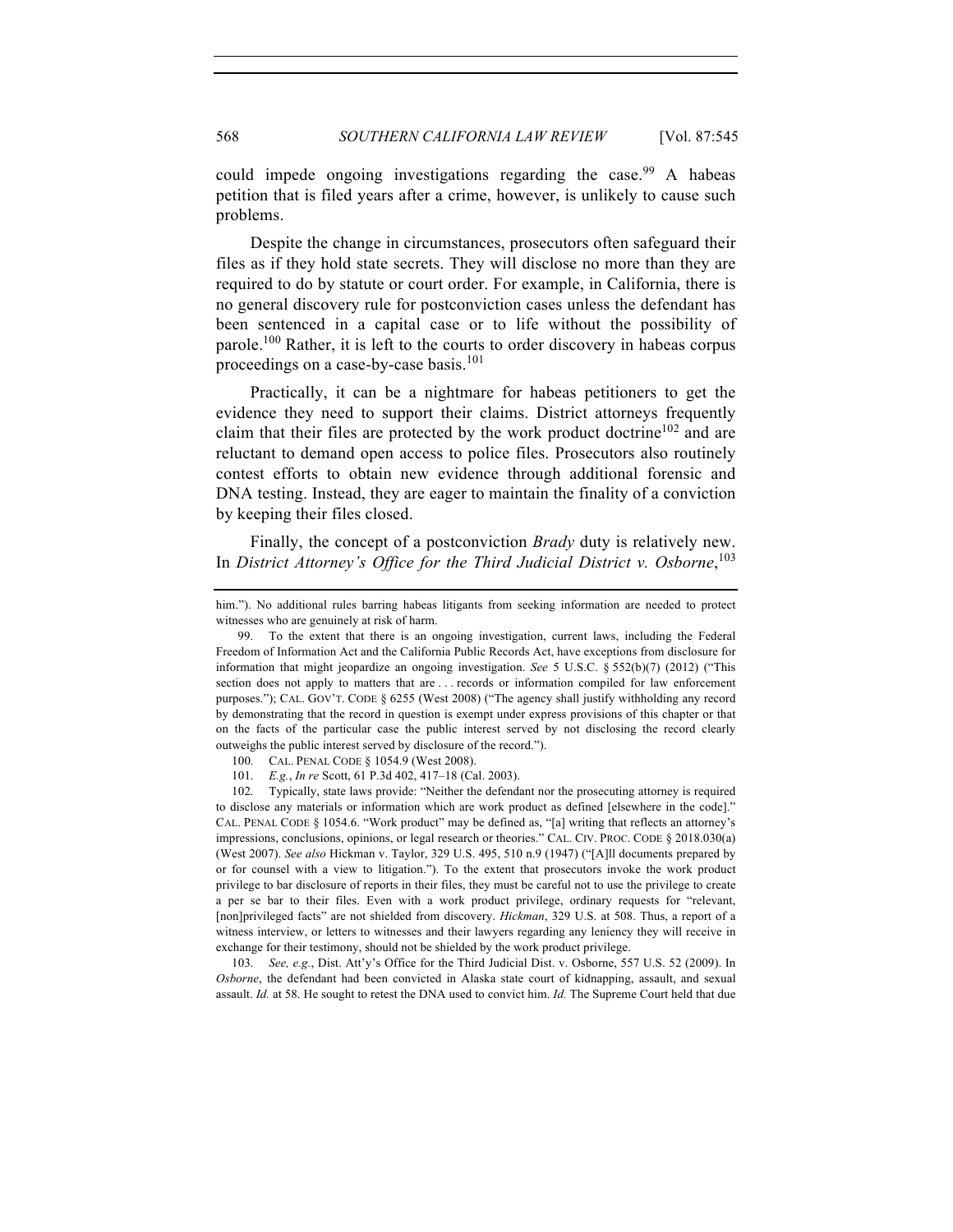the United States Supreme Court held *Brady* did not apply in the postconviction setting.<sup>104</sup> However, in 2011, the American Bar Association ("ABA") amended its Model Rules of Professional Conduct to impose an ethical duty on prosecutors to reveal exculpatory evidence obtained after conviction. ABA Model Rule 3.8(g) provides that "[w]hen a prosecutor knows of new, credible[,] and material evidence creating a reasonable likelihood that a convicted defendant did not commit an offense of which the defendant was convicted," he or she must disclose the information to a court, and normally to the defendant as well.<sup>105</sup> Yet, this rule, like many other *Brady* rules, is difficult to enforce because prosecutors may not recognize new evidence to be exculpatory.<sup>106</sup> Prosecutors are more likely to discount any new evidence as not sufficiently exculpatory to warrant reopening a case.

Overall, prosecutors tend to approach discovery in postconviction proceedings with the mindset that the evidence relevant to a case comes from the finite universe of the evidence that was available at the time of trial. Once the prosecution and defense have had a chance to present that evidence to a jury, the case should be resolved. There is very little recognition that the information obtainable from a piece of evidence or witness can change over time, altering the likely outcome of a case. $107$ 

104. *Id.* at 68–69.

106. *See* Alafair S. Burke, *Talking About Prosecutors*, 31 CARDOZO L. REV. 2119, 2135 (2010) ("Because the prosecutor believes that the defendant is guilty, she is likely to weigh the evidence against him as strong. In contrast, she is likely to view evidence that might be helpful to the defendant's lawyer as unreliable, distracting, or immaterial. As a consequence, she may conclude that the evidence is not material and exculpatory, or perhaps not even exculpatory at all."); Bruce A. Green, *Beyond Training Prosecutors About Their Disclosure Obligations: Can Prosecutors' Offices Learn from Their Lawyers' Mistakes?*, 31 CARDOZO L. REV. 2161, 2163–64 (2010) (explaining that prosecutors sometimes do not understand what they are legally required to turn over); Laurie L. Levenson, *Discovery from the Trenches: The Future of* Brady, 60 UCLA L. REV. DISCOURSE 74, 78 (2013) ("[I]t is also plausible that prosecutors, not understanding the proposed defense case as well as their adversaries, do not identify what will turn out to be key exculpatory evidence.").

107. *See supra* note 86 and accompanying text.

process did not extend to issues regarding DNA testing. *Id.* at 74–75. The Court reasoned that if it extended constitutional rights to the handling of DNA evidence, it would be responsible for creating a new constitutional code of rules, which it was reluctant to do. *Id.* at 74. Instead, it left it to state legislatures and courts to monitor postconviction DNA testing. *Id.* at 74–75.

<sup>105.</sup> MODEL RULES OF PROF'L CONDUCT R. 3.8(g) (2012). *See also* Niki Kuckes, *The State of Rule 3.8: Prosecutorial Ethics Reform Since Ethics 2000*, 22 GEO. J. LEGAL ETHICS 427, 429 (2009) (citing MODEL RULES OF PROF'L CONDUCT R. 3.8) (describing the "special responsibilities" of a prosecutor); Michele K. Mulhausen, Comment, *A Second Chance at Justice: Why States Should Adopt ABA Model Rules of Professional Conduct 3.8(g) and (h)*, 81 U. COLO. L. REV. 309, 312–15 (2010) (explaining the duties of a prosecutor to disclose evidence).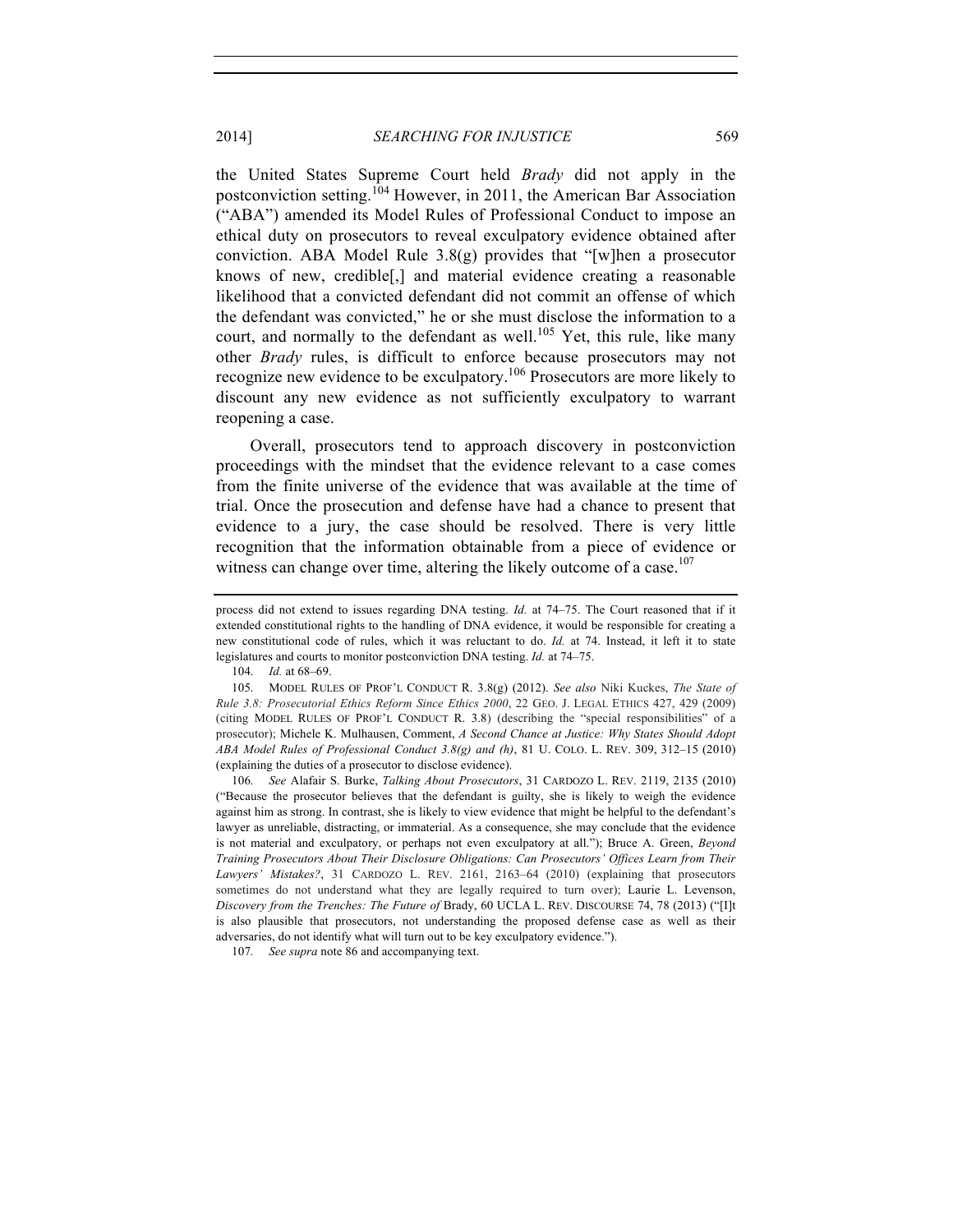#### C. POSTCONVICTION LITIGATION RULES: HURDLE-JUMPING OVER PROCEDURAL OBSTACLES

Most of habeas litigation is not about the merits of a case. Rather, it is a morass of procedural rules designed to limit convicted defendants' access to the courts for postconviction relief. AEDPA<sup>108</sup> takes these procedural hurdles to a new level. In order to preserve finality, and give deference to local courts' resolution of criminal cases, both state and federal postconviction procedures require that a petitioner exhaust his remedies in the trial court before seeking relief elsewhere.<sup>109</sup> There are also rules against successive petitions, $110$  rules setting forth strict statutes of limitation for habeas actions, $111$  and rules limiting appellate review of habeas petitions.112

These procedural hurdles so dominate postconviction litigation that cases rarely receive evidentiary hearings and decisions on the merits.<sup>113</sup> AEDPA also created a complicated and time-consuming labyrinth of rules

<sup>108.</sup> Antiterrorism and Effective Death Penalty Act of 1996, Pub. L. No. 104-132, 110 Stat. 1214 (1996) (codified as amended in scattered sections of 26 U.S.C., 28 U.S.C., and 42 U.S.C.).

<sup>109.</sup> 28 U.S.C. § 2254(b)(1)(A) (2012). *E.g.*, Cullen v. Pinholster, 131 S. Ct. 1388, 1413 (2011) ("AEDPA erects multiple hurdles to a state prisoner's ability to introduce new evidence in a federal habeas proceeding."); Wright v. State, 19 Cal. Rptr. 3d 92, 95-97 (Ct. App. 2004) (requiring prisoners exhaust all administrative remedies).

<sup>110.</sup> 28 U.S.C. § 2244(b). *See also* Bryan A. Stevenson, *The Politics of Fear and Death: Successive Problems in Capital Federal Habeas Corpus Cases*, 77 N.Y.U. L. REV. 699, 703 (2002) ("[AEDPA] significantly curtails the opportunities for federal habeas corpus petitioners to file a second or 'successive' petition in cases in which a claim could not be filed or fully adjudicated at the time of the first petition."); Jerrod M. Maddox, Note, *The Precious Safeguard Impaired:* Magwood v. Patterson *and the Supreme Court's New Approach to Second and Successive Federal Habeas Corpus Petitions*, 2 ALA. C.R. & C.L. L. REV. 195, 197 (2011) ("[T]he pertinent gatekeeping provision of AEDPA is the bar on 'second or successive' petitions.").

<sup>111.</sup> 28 U.S.C. § 2244(d)(1). *See also* Douglas J. Glaid, *The Antiterrorism and Effective Death Penalty Act of 1996: A New One-Year Limitation for Filing a Federal Habeas Corpus Petition*, FLA. B. J., July–Aug. 2001, at 55, 55 (stating that AEDPA creates a one-year statute of limitations period); Aaron G. McCollough, Note, *For Whom the Court Tolls: Equitable Tolling of the AEDPA Statute of Limitations in Capital Habeas Cases*, 62 WASH. & LEE L. REV. 365, 368–69 (2005) (discussing the application of equitable tolling in the AEDPA context); Wallace, *supra* note 16, at 703 (discussing the difficulty of courts in applying AEDPA's statute of limitations).

<sup>112.</sup> 28 U.S.C. § 2253. *See generally* Lee Kovarsky, *AEDPA's Wrecks: Comity, Finality, and Federalism*, 82 TUL. L. REV. 443 (2007) (criticizing judges' denial of habeas relief through reliance on AEDPA's stated legislative purposes: "principles of comity, finality, and federalism").

<sup>113.</sup> Even before the Supreme Court's decision in *Pinholster*, less than 1 percent of federal habeas actions in death penalty and life without parole cases resulted in an evidentiary hearing. *See* KING, CHEESMAN & OSTROM, *supra* note 17, at 36 ("Of all cases, including those still pending, nine included an evidentiary hearing, a rate of one of every 243 cases or ([0.4 percent])."); *id.* at 60 ("The pre-AEDPA studies did not report the frequency of evidentiary hearings, but one federal report using the AO data noted that [1.1 percent] of all habeas cases received an evidentiary hearing, a rate that is higher, not lower, than the rate after AEDPA.").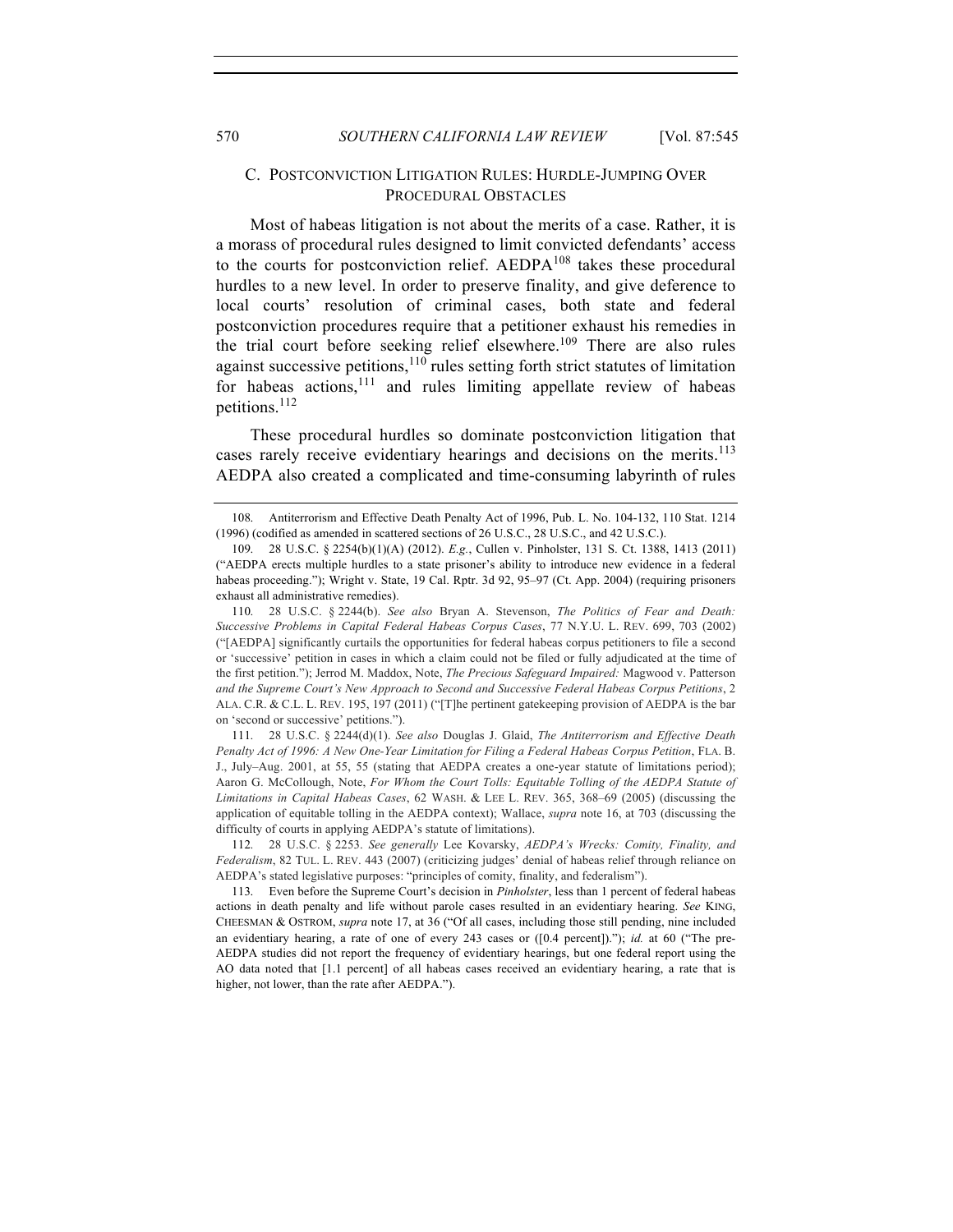for judges. The one thing it does do effectively is send a clear message to judges that if there is a bar to reopening a case, the court should avail itself of it. The rules were drafted to serve the primary interest of bringing finality to criminal cases. $114$ 

Postconviction rules put a thumb (or more like a fist) on the side of the scales of justice that favor finality over certainty in accuracy. The recent case of *McQuiggin v. Perkins*<sup>115</sup> aptly demonstrates the manner in which postconviction litigation is skewed in favor of finality over accuracy when there is a tension between the two in habeas cases. In *McQuiggin*, the petitioner failed to comply with AEDPA's statute of limitations. Nonetheless, the petitioner submitted three affidavits by key government witnesses that supported petitioner's claim that he had been wrongfully convicted.<sup>116</sup> The Court created a very narrow avenue for raising an actual innocence gateway for habeas petitions that would otherwise be blocked by AEDPA's procedural bars. Even when there is a claim of actual innocence, the court and prosecutor's drive for finality will bar full litigation of that claim unless the petitioner can show "in light of the new evidence, no juror, acting reasonably, would have voted to find him guilty beyond a reasonable doubt. $"$ <sup>117</sup>

Knowing that the standards are so exacting, habeas petitioners often resort to scorched earth strategies in postconviction proceedings. Petitioners realize that they can no longer raise just doubts about

<sup>114.</sup> *See* John H. Blume, Sheri Lynn Johnson & Keir M. Weyble, *In Defense of Noncapital Habeas: A Response to Hoffman and King*, 96 CORNELL L. REV. 435, 441–42 (2011) ("AEDPA's primary goal was to simultaneously reduce the number of successful habeas challenges in state capital cases while accelerating the pace at which federal courts adjudicate those challenges.").

<sup>115.</sup> McQuiggin v. Perkins, 133 S. Ct. 1924 (2013).

<sup>116.</sup> *Id.* at 1929. In 1997, Floyd Perkins was convicted of murdering his friend, Rodney Henderson. *Id.* Rodney Henderson was stabbed to death after Floyd Perkins and his friend, Damarr Jones, attended a party with him. *Id.* at 1928–29. Damarr Jones was the key witness against Floyd Perkins. *Id.* at 1929. Between 1997 and 2002, Floyd Perkins obtained three affidavits tending to show his innocence and Damarr Jones's guilt for Rodney Henderson's murder. *Id.* The first affidavit, submitted by Floyd Perkins's older sister, stated that a third party told her that Damarr Jones openly boasted about stabbing Rodney Henderson and taking his clothes to be cleaned afterward. *Id.* The second affidavit was by a friend who stated that Damarr Jones confessed to him that he had stabbed Rodney Henderson and that the friend had accompanied Damarr Jones to take his bloodstained clothes, "orange pants, and a colorful shirt" to the cleaners. *Id.* The final affidavit was by the drycleaners, who described that on or about the day of Rodney Henderson's murder, a man fitting Damarr Jones's description dropped off a pair of bloodstained orange pants and a multicolored shirt. *Id.* at 1930. In 2008, Floyd Perkins filed a habeas petition asserting newly discovered evidence of actual innocence on the basis of the three affidavits. *Id.* at 1929. Taken together, the affidavits tended to prove that Damarr Jones, not Floyd Perkins, had committed the murder. *Id.* at 1929–30.

<sup>117.</sup> *Id.* at 1928 (quoting Schlup v. Delo, 513 U.S. 298, 329 (1995)) (internal quotation marks omitted).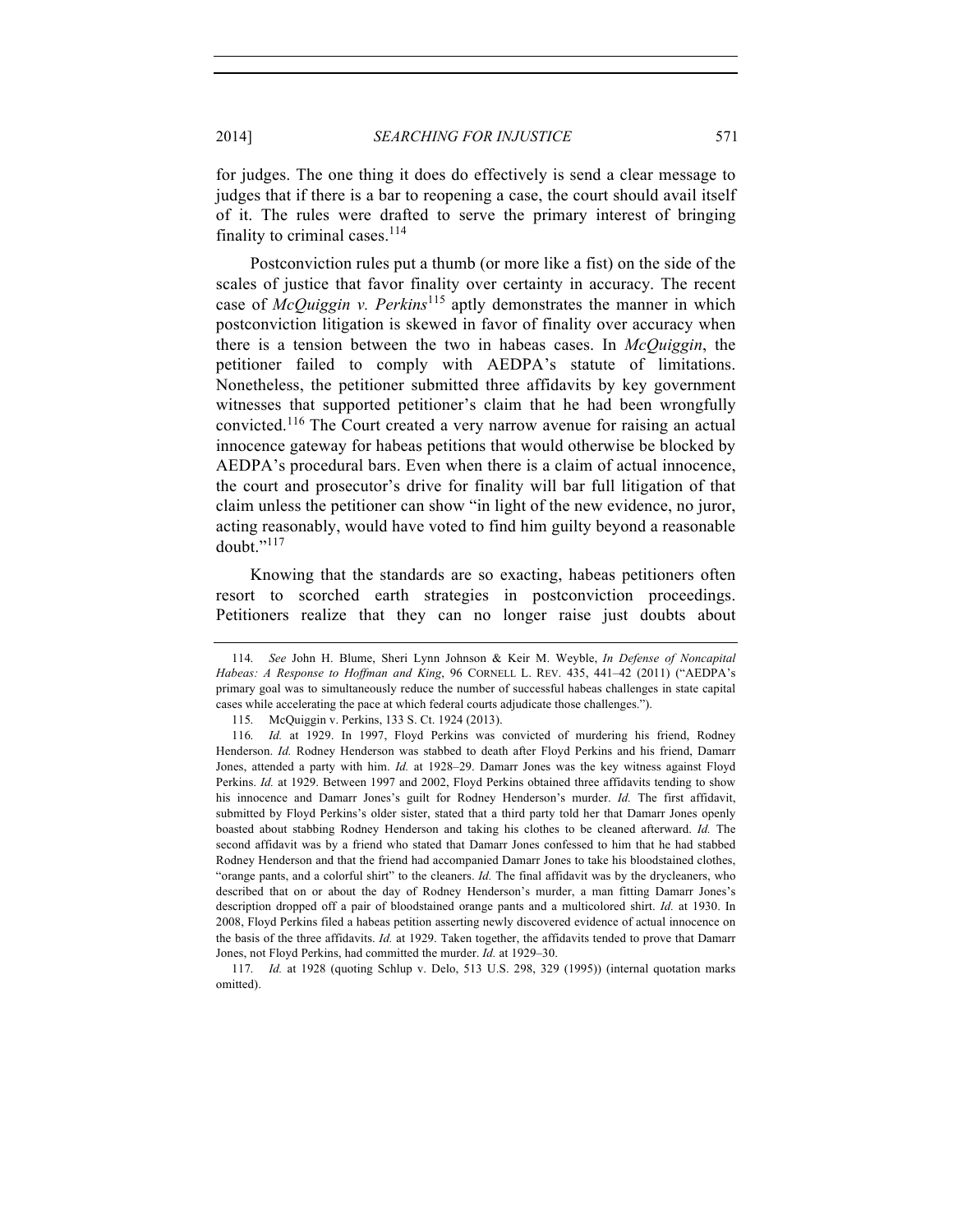prosecution witnesses (even those kinds of doubt that may have raised reasonable doubt); they must go for the knockout punch. It is not enough to argue that the petitioner may be innocent. Petitioners and their counsel must engage in the equivalent of thermal nuclear habeas warfare to succeed. The net result is a distorted, exaggerated practice where petitioners are more likely to argue that every prosecutor is a *Brady* cheater, every defense lawyer provides ineffective assistance of counsel, and every police officer is dismissive of exculpatory evidence.

Of course, prosecutors tend to take the opposite approach. They reflexively defend not only their own investigators and witnesses, but also their opposing defense counsel at trial. The net result is that the court gets distorted pleadings from both sides in habeas litigation. While not every petitioner is a saint, it is also not true that they all play fast and loose with the system. The truth can lie somewhere in between. There are many bad trials where mistakes are known or where, due to no fault of anyone, not all of the evidence is known or understood at the time of trial.<sup>118</sup> Although it is costly and inconvenient to revisit these proceedings, the underlying question that should be nagging at everyone is whether the outcome was accurate enough to justify long-term incarceration of the defendant.

#### D. WHERE DOES THIS CONSTRUCT LEAD US?

The entrenched roles of both sides in habeas litigation have led to a system where the court and litigants are frustrated and dissatisfied. Petitioners feel as if the criminal justice system has lost interest in whether they are really guilty, and the government feels like the petitioners will never stop challenging the outcome of their cases. Each side becomes entrenched in its role, and it is hard to get out of that mold.

To really make postconviction relief work, prosecutors must think it is part of their role to regularly reassess their cases, and habeas counsel must find avenues to raise their concerns without engaging in scorched earth litigation practices. This is a greater challenge than it might first appear. There are many pressures, culturally and otherwise, that convey to prosecutors the message that they should win cases and not change the results of cases they have won.<sup>119</sup> What we need to do is no less than

<sup>118.</sup> For an excellent discussion of why this occurs, see generally Dan Simon, IN DOUBT: THE PSYCHOLOGY OF THE CRIMINAL JUSTICE PROCESS (2012).

<sup>119.</sup> *See* Bruce A. Green, *Policing Federal Prosecutors: Do Too Many Regulations Produce Too*  Little Enforcement?, 8 ST. THOMAS L. REV. 69, 95 (1995) (suggesting that "the diffusion of responsibility among the various authorities who oversee federal prosecutors" may lead to prosecutorial misconduct); Bruce A. Green, *Why Should Prosecutors "Seek Justice"?*, 26 FORDHAM URB. L.J. 607,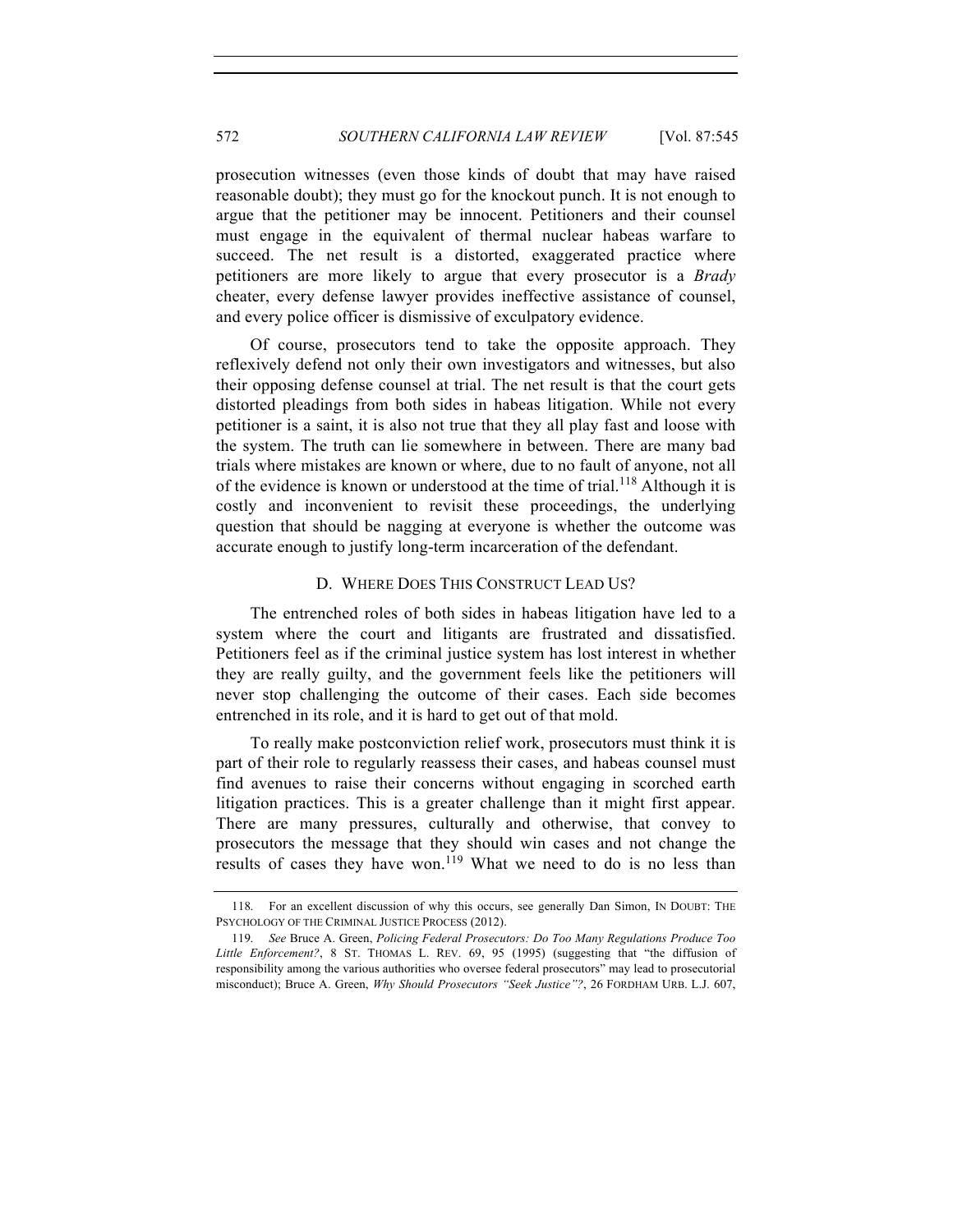2014] *SEARCHING FOR INJUSTICE* 573

redefine what "winning" means in the postconviction world. $120$ 

Similarly, defense lawyers must be open to pursuing postconviction avenues that do not assume that all prosecutors and police are liars and cheaters. Nor can they assume that all defense trial lawyers missed something that a competent lawyer would have found. They must be open to strategies that invite cooperative postconviction efforts to honestly evaluate the accuracy of a conviction.

## IV. MODIFYING PROSECUTION AND DEFENSE LAWYERS' ROLES IN POSTCONVICTION PROCEEDINGS

Generally, the criminal justice community must engage in a serious discussion about the need for and role of postconviction proceedings. Even though defendants have been convicted, people are not disposable and are not going away. Lawyers and judges who think that once a trial and appeal are concluded, they can move on to the next matter, must realize that a criminal case is a lifelong responsibility. As long as those defendants live, everyone involved in their cases has a responsibility to ensure that the criminal justice system reaches the proper result. Prosecutors must understand that finality is an elusive concept in criminal law and will always be trumped by interests in obtaining an accurate result.

In addition to lawyers making a long-term commitment to cases, there are also specific changes that would help ensure greater reliability and integrity in postconviction proceedings. In each phase of postconviction proceedings, changes can be made that will better balance the interests in finality and accuracy.

# A. MODIFYING THE PROSECUTION AND POLICE ROLES IN THE INVESTIGATIVE PHASE OF POSTCONVICTION PROCEEDINGS

There are several concrete changes that can be made to enhance the

<sup>614 (1999)</sup> ("The United States Attorney is the representative . . . of a sovereign whose obligation to govern impartially is as compelling as its obligation to govern at all; and whose interest, therefore, in a criminal prosecution is not that it shall win a case, but that justice shall be done." (quoting Berger v. United States, 295 U.S. 78, 88 (1935)) (internal quotation marks omitted)); Laurie L. Levenson, *Working Outside the Rules: The Undefined Responsibilities of Federal Prosecutors*, 26 FORDHAM URB. L.J. 553, 568 (1999) (discussing the emphasis that prosecutors place on winning cases as opposed to seeking justice); Daniel Richman, *Political Control of Federal Prosecutions: Looking Back and Looking Forward*, 58 DUKE L.J. 2087, 2100–01 (2009) (explaining that incentives exist for prosecutors to pursue cases where the effort required is low and the conviction rates are high).

<sup>120.</sup> *See* Levenson, *supra* note 119, at 568 ("Potential prosecutors must be evaluated not only for their skill in winning cases, but also for their ability and judgment in filling in the gaps left in the law with decisions that will serve both sides' search for justice.").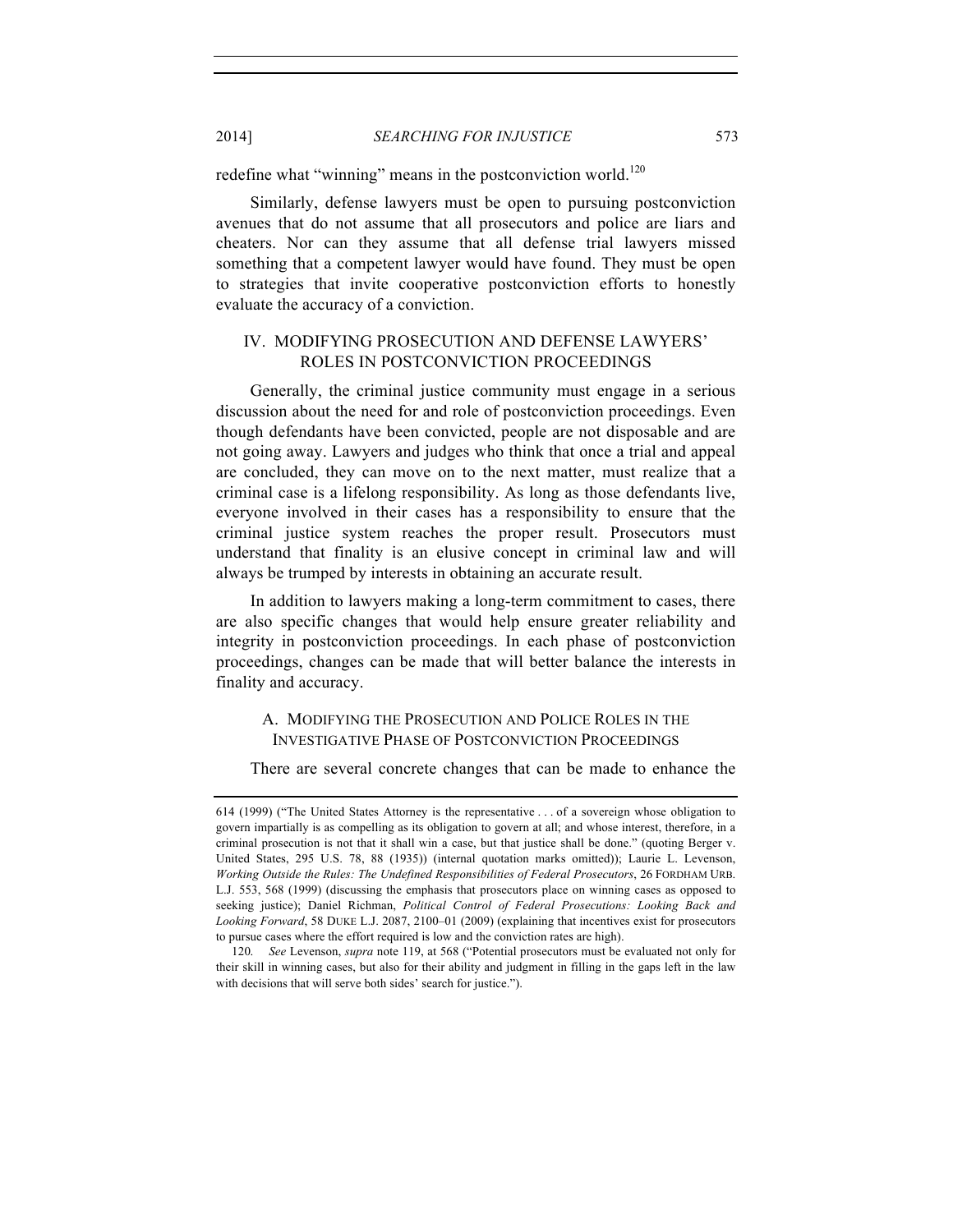prosecutor's role in postconviction proceedings. First and foremost, prosecutors must view it as part of their role to be open to a postconviction review of a case.<sup>121</sup> Due to the lapse of time between trials and postconviction proceedings, many prosecutors consider it someone else's problem when postconviction challenges are filed. In many prosecution offices, separate habeas units will handle these cases. The benefit of having separate units is that the new set of lawyers may be less personally invested in the conviction. The downside is that the new lawyers will also be less familiar with the facts of the case and will eventually have to involve the trial prosecutors in the proceedings in order to respond to the challenges.

Prosecutors must be invested enough in an accurate resolution to their cases to not view every habeas petition as a personal attack on that prosecutor or the law enforcement officers involved in the case. Mistakes occur even by the most well-meaning prosecutor. If a prosecutor has a conflict with a habeas case, it is frequently because that prosecutor realizes that he or she crossed the ethical line in obtaining a conviction. Thus, the initial reform is that prosecutors have to be trained not to fear habeas proceedings, but to see it as part of their responsibility to ensure, even long after the trial has occurred, that the proper verdict was rendered. If prosecutors view postconviction challenges in this manner, it is more likely they will conduct a full and fair investigation of postconviction issues.

#### 1. Ethical Rules for Investigators

Current postconviction investigations by prosecutors and their officers raise serious concerns. The actions by police officers can be shocking as they seek to convince witnesses not to recant their trial testimony or intimidate other witnesses from coming forward in support of a habeas petition. For example, it is rather standard practice for police officers to be allowed to interview witnesses who now claim prosecutorial or police misconduct. In essence, the police are now investigating their own misconduct or that of their close associates.<sup>122</sup>

Ethical rules for investigators would help prevent these types of abuses that undermine postconviction proceedings.<sup>123</sup> Independent

<sup>121.</sup> *See* MODEL RULES OF PROF'L CONDUCT R. 3.8(g) (2012) (giving prosecutors the duty to disclose newly discovered exculpatory evidence even following conviction); Kuckes, *supra* note 105, at 459 ("The prosecutor's ethical duty to remedy wrongful convictions—the first substantive change to the ABA's prosecutorial ethics rule in many years—promises to become one of the most important provisions in the current rule.").

<sup>122.</sup> Levenson, *supra* note 9, at S226.

<sup>123.</sup> *Id.* at S227.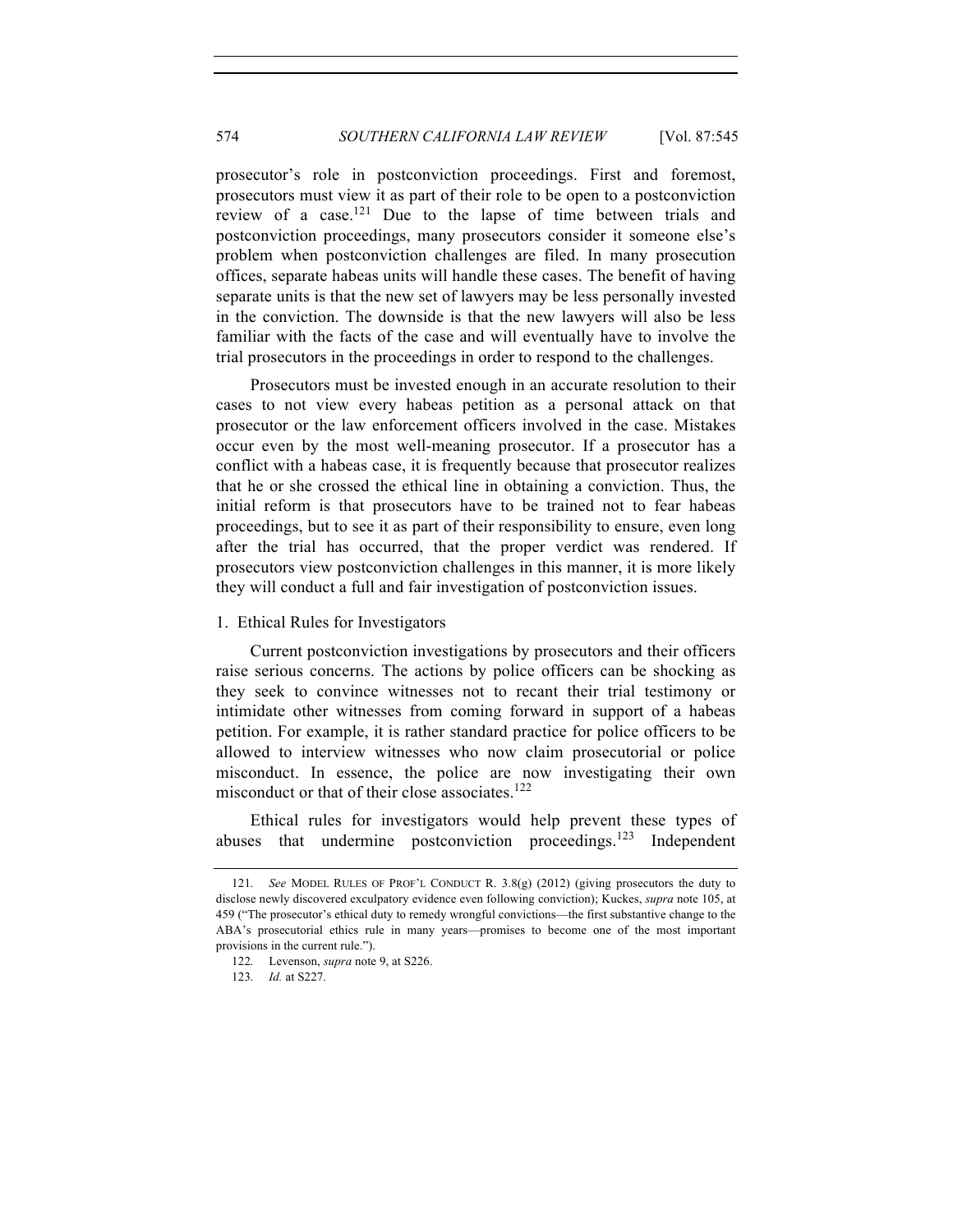investigators whose own integrity is not being challenged should participate in the investigations. Better yet, prosecutors should consider working together with defense counsel in a collaborative manner to interview witnesses for the postconviction claim.<sup>124</sup>

In addition to not allowing investigators to investigate their own misconduct, there should be strict rules on how officers must behave in postconviction investigations. They should not be allowed to trick or mislead witnesses who claim to have evidence in support of the defense. The ethical rules governing the conduct of prosecutors prohibit such conduct,  $125$  and prosecutors are responsible for those that they supervise as well.

Investigators and prosecutors should not be allowed to hide evidence that might tend to support a habeas petition as occurred in *Collins v. City of New York*. <sup>126</sup> There is no reason that a person should serve sixteen years in prison because the prosecution team does not want to disclose reports that demonstrate previously undisclosed deals with witnesses or evidence that witnesses had recanted their testimony. The federal court that granted habeas relief in the case was absolutely correct. Such conduct is "shameful" and "a tragedy."<sup>127</sup>

Prosecutors and police must be as committed to rectifying wrongful convictions as the habeas petitioner and his or her counsel. Postconviction investigations that deliberately seek to hide exculpatory evidence or to prevent witnesses from revisiting their testimony should be prohibited.<sup>128</sup>

<sup>124.</sup> *See* Levenson, *supra* note 106, at 81–83 (discussing benefits of inquisitorial model for ferreting out exculpatory evidence for defendants); Christopher Slobogin, *Lessons from Inquisitorialism*, 87 S. CAL. L . REV. 699, 710–13 (2014) (same).

<sup>125.</sup> *See* MODEL RULES OF PROF'L CONDUCT R. 3.4 (2012) (discussing fair conduct pertaining to opposing counsel); AM. BAR ASS'N, STANDARDS FOR CRIMINAL JUSTICE: PROSECUTION FUNCTION § 3- 3.2 (1993) (discussing prosecution conduct with witnesses).

<sup>126.</sup> Collins v. City of N.Y., 923 F. Supp. 2d 462, 470 (E.D.N.Y. 2013) ("[T]he suppression by the prosecution of evidence favorable to an accused upon request violates due process." (quoting Brady v. Maryland, 373 U.S. 83, 87 (1963)) (internal quotation marks omitted)).

<sup>127.</sup> *Id*. at 469.

<sup>128.</sup> Prosecutors and habeas counsel should work together to adopt best practices in interviewing witnesses for habeas proceedings. Unfortunately, it is not unusual for law enforcement to suggest to witnesses that "they did their job" when the case was originally tried and that the defendant is just trying to inconvenience witnesses. Nor is it unusual for law enforcement to repeatedly remind habeas witnesses of their prior testimony so that they will not deviate from it in the habeas proceedings. *See, e.g.*, Motion to Exclude Vita, Rodriguez & McLean, *supra* note 69, at 8–9 (explaining how prosecution investigators pressured witness not to deviate from prior testimony). Such attempts to influence witness testimony are improper and impede the factfinding process.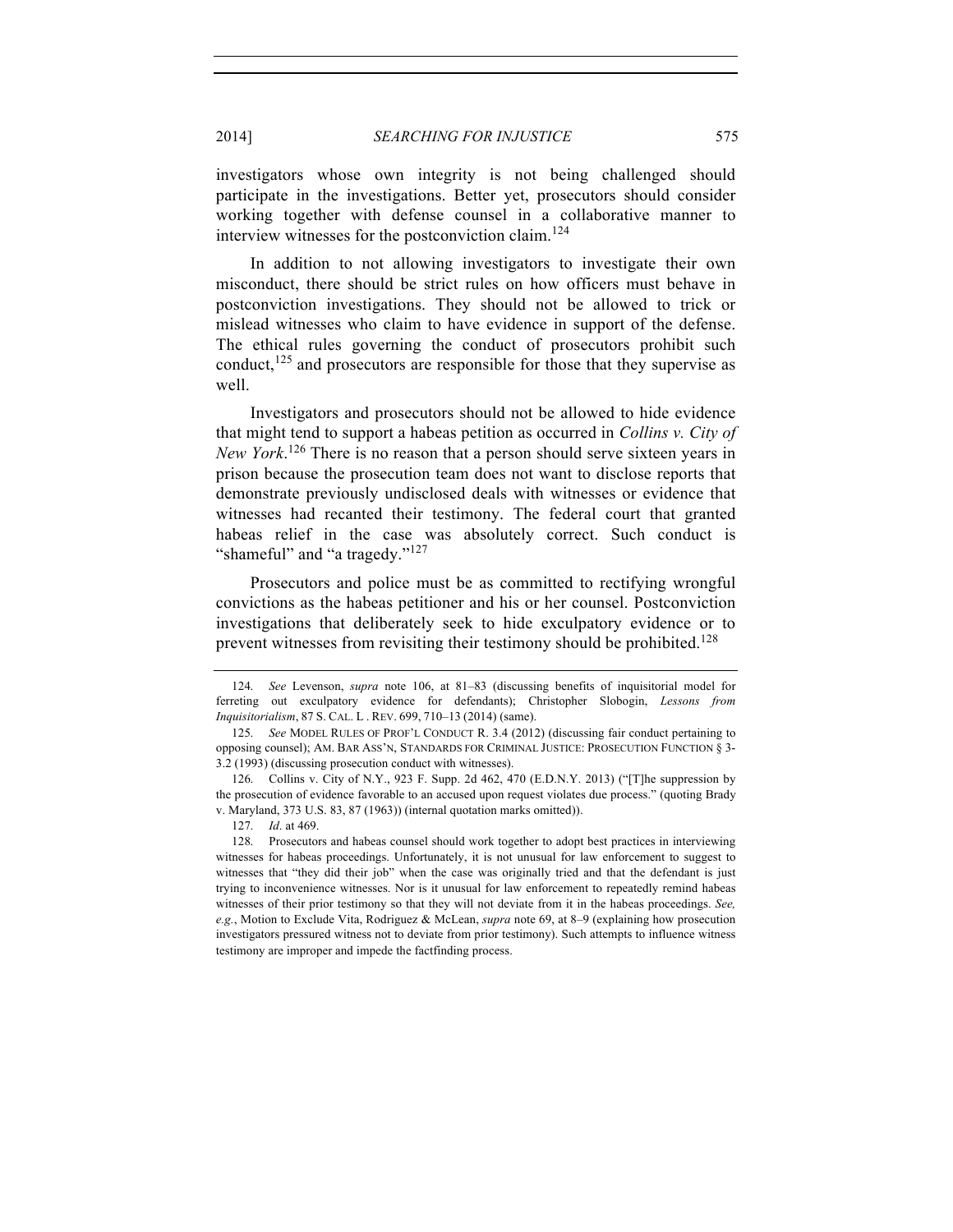#### 2. Preservation of Evidence

Contrary to the Supreme Court's holdings in *Arizona v. Youngblood*,<sup>129</sup> *Illinois v. Fisher*,<sup>130</sup> and their progeny,<sup>131</sup> there should be an affirmative duty on law enforcement and the prosecution to preserve physical evidence or, at least, a useable sample from it. Technology changes so quickly that one certainly cannot state with confidence that the information available from physical evidence at the time of trial is the only information that might be discerned from that evidence in the future.<sup>132</sup> The Supreme Court's holdings in *Youngblood* and *Fisher* were premised on an assumption that all of the information available from a piece of evidence was that which was apparent when the evidence was first obtained. However, we know that this assumption is no longer true. Because of the increased capability to expand the universe of information available from a piece of evidence, it should be considered per se bad faith to destroy or lose evidence relating to a case.<sup>133</sup>

New technology has also made it easier to store evidence. In an era when the federal government can collect and store metadata for all calls made by Americans overseas,<sup>134</sup> as well as envelope photographs of all

132. *See generally* DAVID L. FAIGMAN ET AL., MODERN SCIENTIFIC EVIDENCE: FORENSICS (2008) (advocating that science and technology advances are important tools for the legal field and justice); BARRY A.J. FISHER, TECHNIQUES OF CRIME SCENE INVESTIGATION (5th ed. 1993) (describing technological improvements to methods of conducting forensic investigations). In fact, judges also realize that the "snapshot" approach to viewing evidence in a case can be misleading. *See* Brian M. Hoffstadt, *Judging by a Snapshot of the Law*, L.A. DAILY J., Aug. 20, 2013, at 1, 1, 6 (discussing "[w]hat information may courts consider when deciding cases").

133. Because modern technology is constantly improving, scientists are discovering new ways to test DNA that have exonerated convicted defendants. *E.g.*, *Glen Woodall*, INNOCENCE PROJECT, http://www.innocenceproject.org/Content/Glen\_Woodall.php (last visited Apr. 2, 2014) (describing the story of Glen Woodall who was convicted of rape in 1987 and exonerated in 1992 with the help of new DNA testing technology). *See also* Giannelli, *Regulating Crime Laboratories*, *supra* note 96, at 84–86 (discussing the first several convicted defendants who were exonerated by early DNA testing).

134. *See* Barton Gellman & Laura Poitras, *U.S., British Intelligence Mining Data from Nine U.S. Internet Companies in Broad Secret Program*, WASH. POST (June 6, 2013), http://www.washingtonpost.com/investigations/us-intelligence-mining-data-from-nine-us-internetcompanies-in-broad-secret-program/2013/06/06/3a0c0da8-cebf-11e2-8845-d970ccb04497\_story.html (describing the National Security Administration's Prism program); Glenn Greenwald & Ewen MacAskill, *NSA Prism Program Taps in to User Data of Apple, Google and Others*, GUARDIAN (June 6, 2013), http://www.guardian.co.uk/world/2013/jun/06/us-tech-giants-nsa-data (explaining that the National Security Agency's Prism program allows the agency to access participating companies'

<sup>129.</sup> Arizona v. Youngblood, 488 U.S. 51, 57 (1988).

<sup>130.</sup> Illinois v. Fisher, 540 U.S. 544, 547–48 (2004) (per curiam).

<sup>131.</sup> *See, e.g.*, Cress v. Palmer, 484 F.3d 844, 853 (6th Cir. 2007) (holding that there is no duty to preserve evidence during postconviction proceedings). *But see* Commonwealth v. Lambert, 765 A.2d 306, 363 (Pa. Super. Ct. 2000) (holding that an unsubstantiated claim that evidence was destroyed does not support postconviction petition for habeas relief).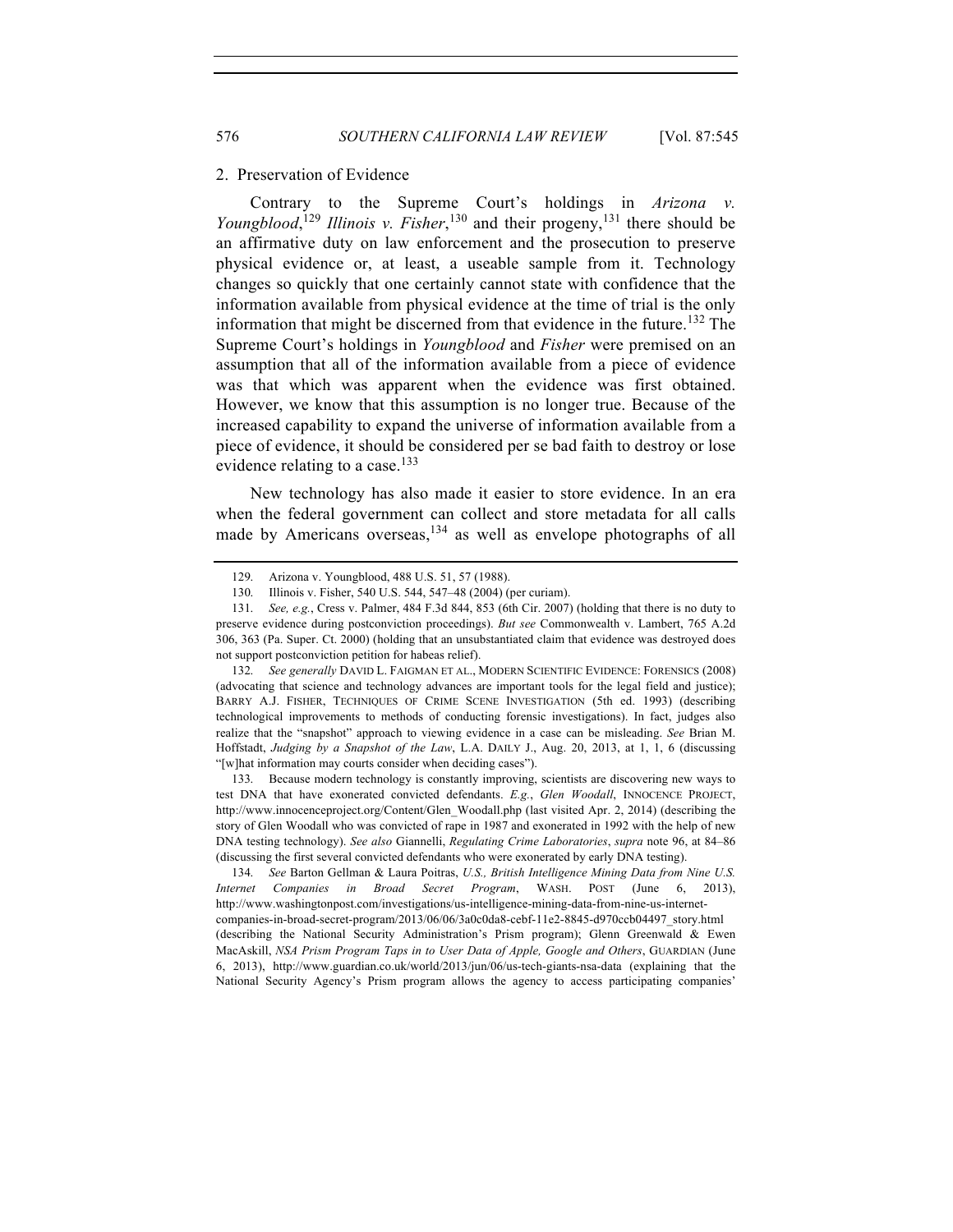mail sent by Americans,  $135$  it certainly should be possible to create repositories of key physical evidence from murder cases, especially those where the defendant is given a life sentence. The routine destruction of evidence from criminal trials serves as an impediment to later attempts to establish the innocence of a person claiming to have been wrongfully convicted. It is particularly "shameful" and "tragic" when the prosecution destroys evidence during pending postconviction litigation that seeks to ascertain the exculpatory value of such evidence.<sup>136</sup>

#### 3. Regular Audits by Prosecutors of Their Cases

If, indeed, prosecutors have an obligation to ferret out injustice, then we should also consider creating a system where prosecutors engage in routine audits of cases even after their convictions are final. These audits may entail correspondence with defense counsel to determine if there have been any new developments in the case, as well as a check by prosecutors that no new evidence has been discovered by the investigators on the case. For example, if prosecutors realize that a conviction was obtained through the testimony of an officer who has since been discovered to have lied in another case, such a development should and could trigger an immediate review of the prior conviction.

The most likely objection to this proposal is that it takes too much time and effort by prosecutors who must continue to handle new cases. $137$ However, it need not be a burden to prosecutors or defense lawyers. A once-a-year checklist, at least for the most serious cases, will keep prosecutors and defense lawyers in communication and create a collaborative model in which wrongful convictions are exposed as soon as problems are noted. This is much preferable to the current system in which

136. Collins v. City of N.Y., 923 F. Supp. 2d 462, 469 (E.D.N.Y. 2013)*. See also id.* at 470 (holding a prosecutor immune from a 42 U.S.C. § 1983 action for destruction of exculpatory evidence during postconviction proceedings).

137. Medwed, *supra* note 21, at 50 ("[A]sking for prosecutors to do more work in [post]conviction matters might push many of these financially strapped organizations beyond the breaking point.").

servers, including those of Google, Facebook, Skype, and most recently, Apple, without having to obtain court orders); James Risen & Eric Lichtblau, *Bush Lets U.S. Spy on Callers Without Courts*, N.Y. TIMES (Dec. 16, 2005), http://www.nytimes.com/2005/12/16/politics/16program.html?

pagewanted=all& $r=1$ & (reporting that President George W. Bush authorized monitoring of international communication without securing a court order).

<sup>135.</sup> Ron Nixon, *U.S. Postal Service Logging All Mail for Law Enforcement*, N.Y. TIMES (July 3, 2013), http://www.nytimes.com/2013/07/04/us/monitoring-of-snail-mail.html?pagewanted=all (discussing that the Mail Isolation Control and Tracking program, created in 2001 to abate anthrax attacks, requires the United States Postal Service to photograph the outside of each envelope that is processed in the U.S. and enables it to retrace the envelope's path at the request of law enforcement).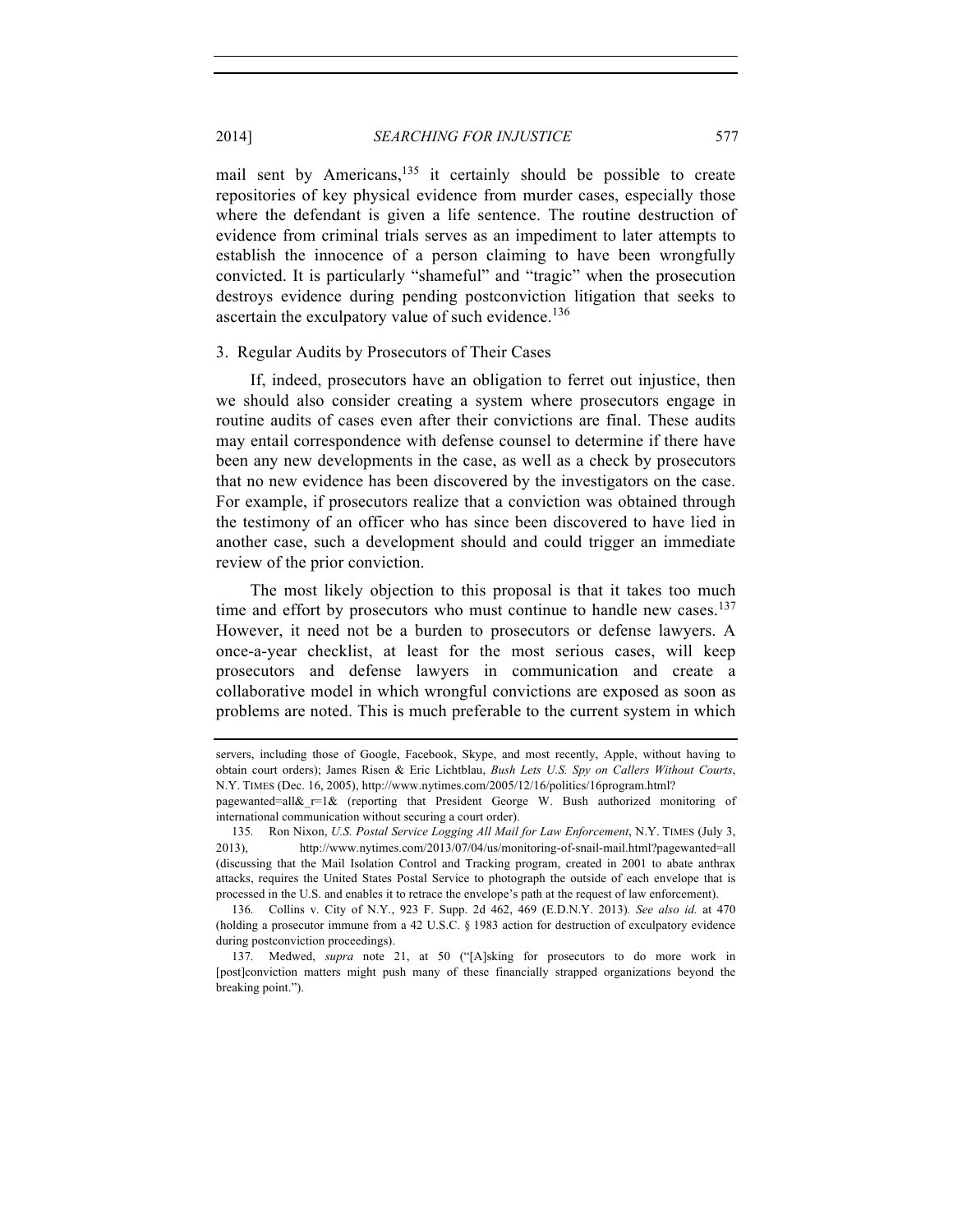incarcerated petitioners, either alone or with the help of counsel, labor for years to discover evidence that might support a reversal of their conviction. It also has the added benefit of creating a system in which both the prosecutor and defense are committed to the integrity of convictions. In a collaborative system, it is less likely that prosecutors' immediate instinct will be to dispose of a habeas petition as quickly as possible, rather than exploring its merits.

There is a current movement to create Conviction Integrity Units in the United States. A growing number of prosecutors' offices have created such units, although much of their focus has been on DNA testing.<sup>138</sup> The district attorney's offices in Houston, St. Paul, and New York City have been instrumental in exonerating wrongfully convicted defendants.<sup>139</sup> The Dallas County, Texas, program has a particularly effective model for prosecutorial units dedicated to investigating claims of wrongful conviction.<sup>140</sup>

Finally, it is possible to move to a model where prosecutors and defendants will file joint habeas petitions, identifying for the court where there may be grounds for a habeas action and where the prosecution contests the defense arguments. Such joint petitions were used, for example, during the Rampart crisis in Los Angeles. $141$ 

#### B. MODIFYING THE DISCOVERY PROCESS FOR HABEAS ACTIONS

The discovery process for habeas actions also can be modified to ensure that postconviction reviews are accurate. Rather than ad hoc discovery rules for some cases (primarily cases involving death sentences or life without possibility of parole), it would be helpful to have discovery rules for all postconviction cases. In order to thoroughly investigate a postconviction challenge, habeas counsel needs the physical evidence,

<sup>138.</sup> *Id*. at 61–65.

<sup>139.</sup> *Id*. *See also* Tim Bakken, *Models of Justice to Protect Innocent Persons*, 56 N.Y.L. SCH. L. REV. 837, 838 n.4 (2011/2012) (describing the conviction integrity unit in Dallas, Texas); Kristine Hamann, *New York Law Enforcement Creates Best Practices to Prevent Wrongful Convictions*, 27 CRIM. JUST. 36, 40 (2012) (proposing that prosecutorial best practices should include conviction integrity units); Barbara Parker Hervey & D. Kaylyn Betts, *Beyond the Bench: The Texas Court of Criminal Appeals' Work to Improve the Criminal Justice System Outside the Box*, 73 TEX. B.J. 560, 560 (2010) (explaining that the Texas Criminal Justice Integrity Unit has helped exonerate some individuals who were wrongfully convicted).

<sup>140.</sup> Medwed, *supra* note 21, at 62–64.

<sup>141.</sup> *See* Rick Young, *The Outcome of the Rampart Scandal Investigations*, FRONTLINE, http://www.pbs.org/wgbh/pages/frontline/shows/lapd/later/outcome.html (last updated July 2008) ("The District Attorney's office . . . filed [sixty-four] writs and attorneys representing defendants . . . filed [twenty-two] others that, unopposed by the DA's office, [were] granted by the Court.").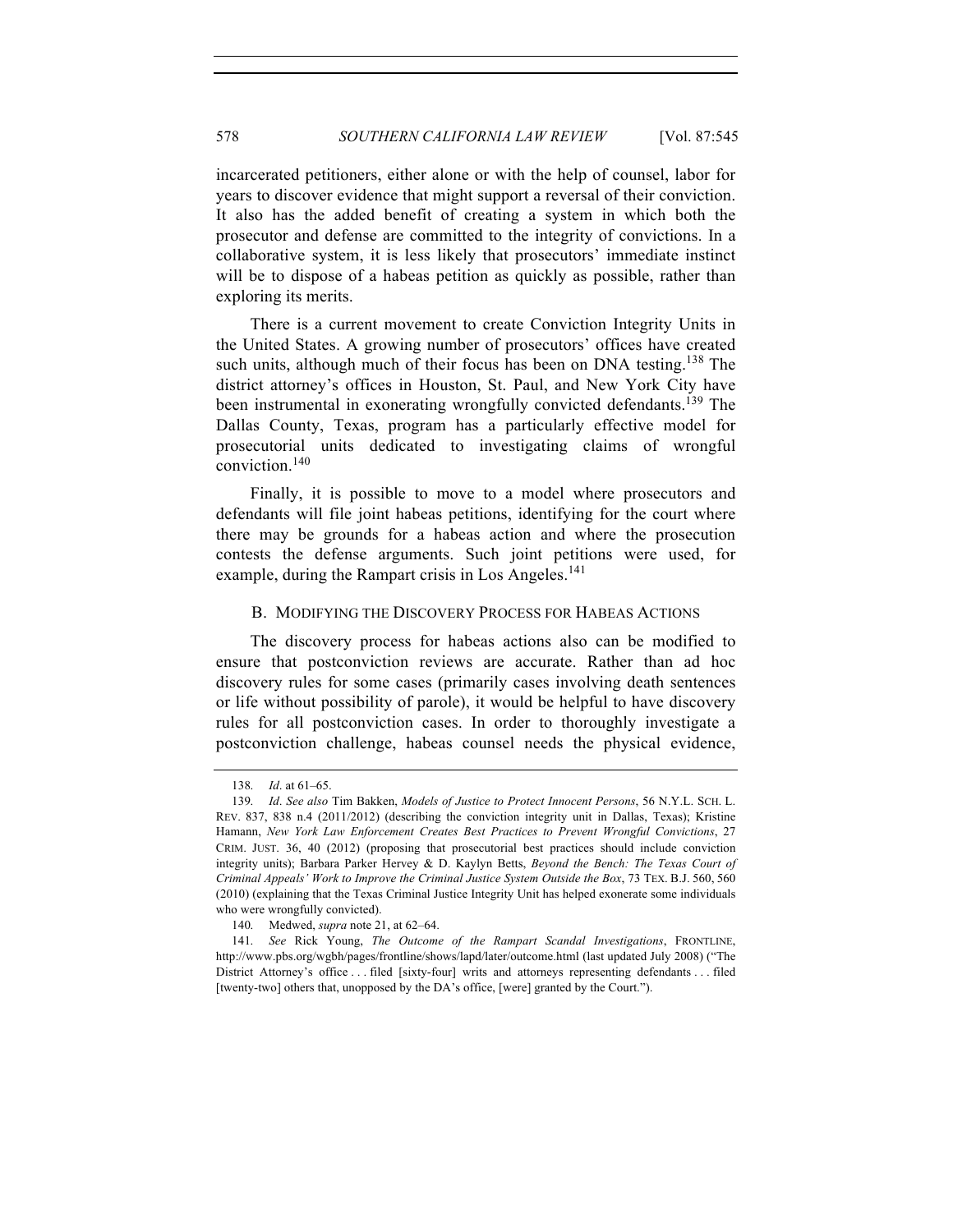witness files, trial record, prosecutor's files, police investigative files, defense lawyer files and court files. Obtaining these files can be a virtual scavenger hunt in many cases. Creating a central repository for the records of a case would expedite habeas actions. Once again, with technology that allows large volumes of information to be scanned and stored, such an effort is now feasible.

In most cases, one would expect that there would be open file discovery for postconviction proceedings.<sup>142</sup> Prosecution and police concerns about compromising ongoing investigations should abate by the time of postconviction challenges. If the prosecution believes that there is still an ongoing threat to witnesses, they can apply to the court for appropriate protective order. In general, however, a habeas petitioner should have open access to the prosecution's and police's files.

One issue that arises in postconviction discovery is whether prosecutors' files should be protected by the attorney work product doctrine. Yet, the work product privilege should not serve as an obstacle to full discovery. While it is generally true that "writings which reflect an attorney's mental impressions, conclusions, opinions[,] or legal theories" is not discoverable,  $^{143}$  the very issue in a habeas case may be whether the prosecutor had reason to believe that false evidence was being presented because of the prosecutor's impressions of a witness or investigator. In such situations, the duty of a prosecutor to provide exculpatory evidence trumps any claim to work product privilege. $144$ 

It is also imperative that a mechanism be created for unrepresented petitioners to get full discovery from the prosecution. It is extraordinarily difficult for inmates to obtain and retain discovery for their habeas cases. First, they have to hope that they receive any materials that are mailed to them at their custodial locations. Second, as they are transferred from one facility to another, it is difficult for them to retain possession of their files. As with other problems, the answer to this problem may lay with technological advances. One proposal could be to create a computer file with the discovery for a habeas case that is accessible by the petitioner in custody, his or her prison counselor, or other "habeas helper."<sup>145</sup>

<sup>142.</sup> *See, e.g.*, N.C. GEN. STAT. ANN. § 15A-903(a)(1) (2011) (requiring prosecutors "to make available to the defendant the complete files . . . involved in the investigation of the crimes committed or the prosecution of the defendant" upon the defendant's motion).

<sup>143.</sup> Hickman v. Taylor, 329 U.S. 495, 508 (1947).

<sup>144.</sup> *See* United States v. Armstrong, 517 U.S. 456, 474–75 (1996) (Breyer, J., concurring in part and concurring in the judgment) (presupposing *Brady* overrides the work product doctrine).

<sup>145.</sup> Currently, prison staffs do not provide assistance to inmates seeking postconviction relief.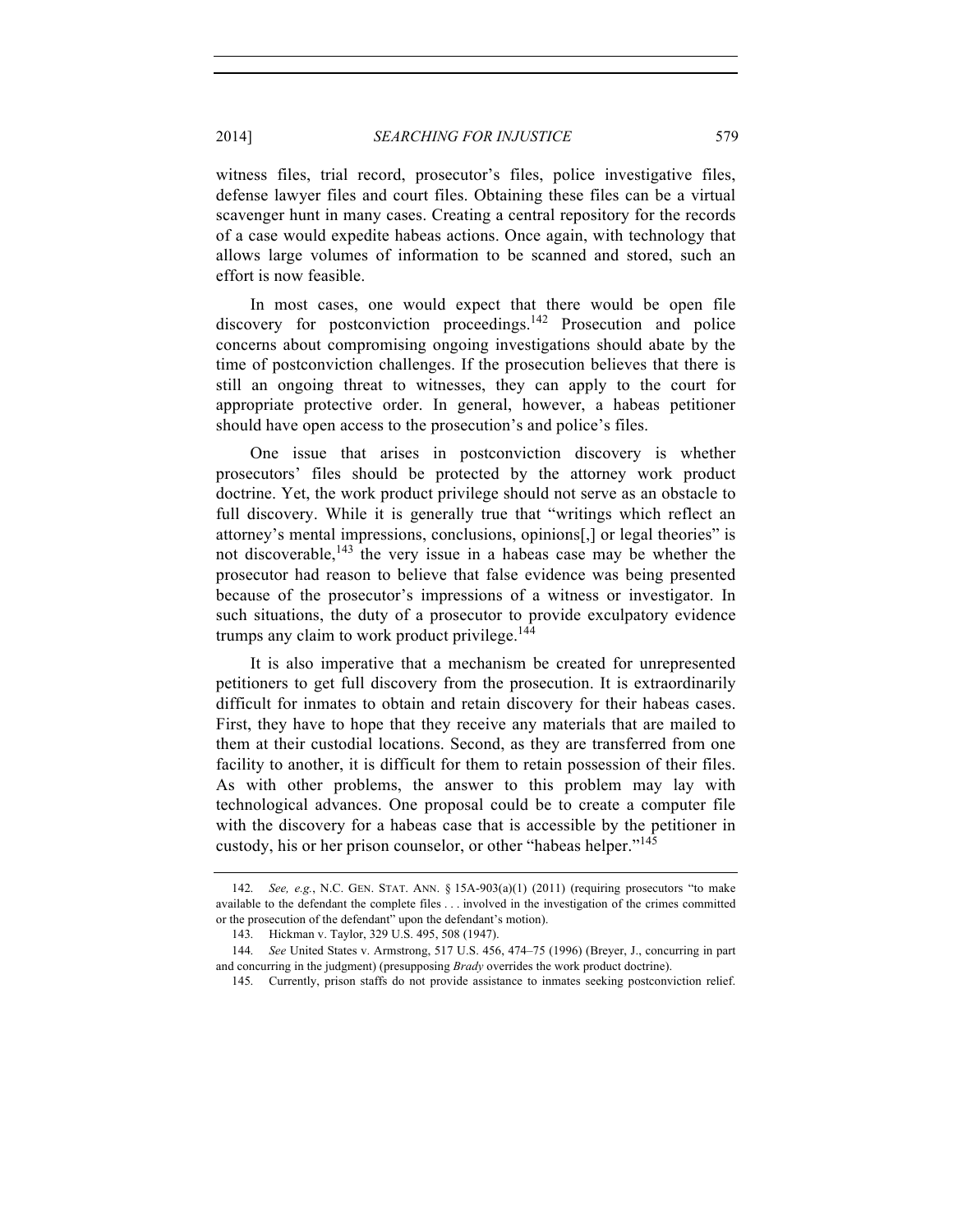Resources are also needed to assist petitioners who need to interview witnesses and investigators regarding their case. Not surprisingly, many witnesses do not want to get involved in a case. In their minds, they have done their duty and the case is over. However, there are other witnesses who are eager to come forward with additional information or even to recant their testimony. Sometimes, these individuals can even be the investigators on the initial case. Petitioners need assistance in interviewing these individuals. Again, designated habeas assistants, even if they are not lawyers, can help with this problem.

Finally, there needs to be a dramatic change in the attitude of law enforcement officials regarding the role and value of postconviction investigations. Generally, investigators are reluctant to assist in locating witnesses or making themselves available for interviews. Yet, the officers may be the best repository of critical information in a case. A particularly important reform for postconviction discovery would be allowing the defendant, with a representative, access to the police investigator in a case.

## C. MODIFYING THE POSTCONVICTION LITIGATION PROCESS

Postconviction law has become so complicated that even those charged with enforcing it are frequently confused as to how it should be applied. This is particularly the case with provisions of  $AEDPA$ <sup>146</sup>

Rather, "case managers" or "prison counselors" focus on staffing issues and the setting of parole dates. There is limited access to a law library. Habeas helpers are no more than other inmates or law clerks who are given a crash course in the legal system. Even when inmates seek assistance from the prison law clerks, they are forbidden from retaining their trial records and paperwork. The Department of Corrections imposes strict property limitations on inmates, six cubic feet per inmate, which often means that they must choose between keeping their groceries or their paperwork. Additionally, much of the paperwork that inmates manage to retain gets stolen or misplaced. Further, the law clerks that assist other inmates are often harassed by prison staff. The bottom line is that a lack of resources and trained personnel make it extremely difficult for inmates to successfully pursue petitions for retrial. Telephone Interview with Keith Chandler, Prison Lawyer (Aug. 6, 2013) (on file with the *Southern California Law Review*). *See also* Jessica Feierman, *"The Power of the Pen": Jailhouse Lawyers, Literacy, and Civic Engagement*, 41 HARV. C.R.-C.L. L. REV. 369, 377–83 (2006) (discussing obstacles to prisoner litigation); Julie B. Nobel, Note, *Ensuring Meaningful Jailhouse Legal Assistance: The Need for a Jailhouse Lawyer-Inmate Privilege*, 18 CARDOZO L. REV. 1569, 1569–72 (1997) (discussing current problems with jailhouse lawyers).

<sup>146.</sup> *See* Kovarsky, *supra* note 112, at 445–46 (arguing that courts' inclinations to interpret AEDPA's ambiguities to promote comity, finality, and federalism are poorly executed and run contrary to AEDPA's legislative intent); Sloane, *supra* note 16, at 634–36 (examining how federal courts, in dealing with a distinct standard of review, have struggled to interpret AEDPA's "adjudication on the merits" provision); Wallace, *supra* note 16, at 704 (examining how courts have struggled to interpret AEDPA's one-year statute of limitations provision for state prisoners particularly because "Congress did not clearly define what constitutes collateral review" and many states do not clearly indicate what procedures are part of the direct review or collateral review process).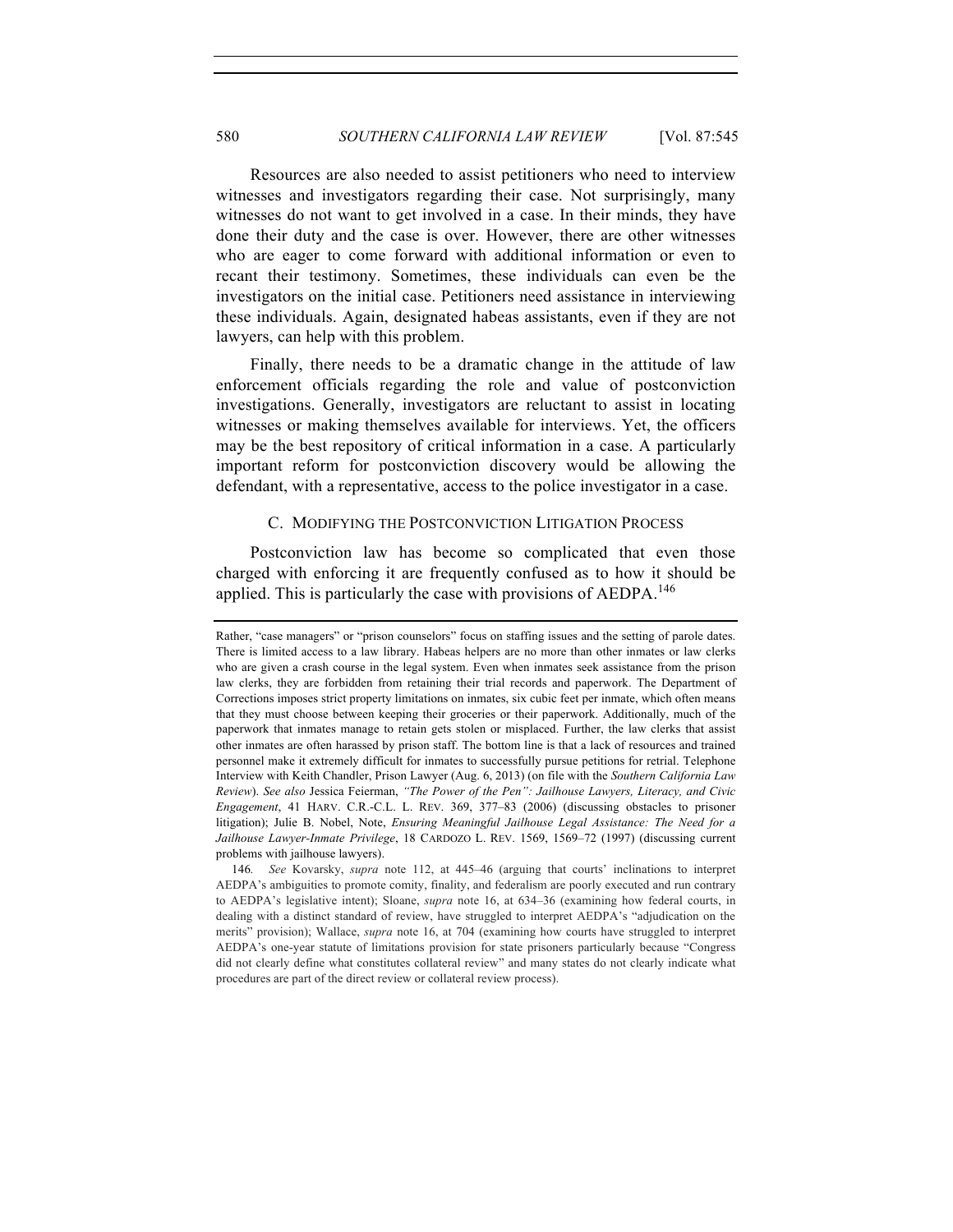The goal of AEDPA was to limit access to postconviction relief $147$  and to maintain the finality of convictions. This law has done more to entrench prosecutors in the belief that their primary responsibility is to fight any attempts to reexamine a conviction than any other doctrine in the law. Rather than considering the possible merits of a petition, prosecutors focus on the procedural hurdles designed to ensure a conviction's finality.

Let me offer a bold proposal. It's time to repeal AEDPA, or at least the current version of it.<sup>148</sup> Like the Federal Sentencing Guidelines, a law that looks like a good idea at the time it is drafted can end up being too complicated and too unfair to serve a useful purpose.<sup>149</sup> Since 1997, the Supreme Court has had to issue a regular series of decisions to explain the application of AEDPA and ease its effects on barring postconviction challenges.<sup>150</sup> Certainly, litigation over the meaning and effect of AEDPA

<sup>147.</sup> *See supra* notes 108–09 and accompanying text.

<sup>148.</sup> *See generally* Thomas C. O'Bryant, *The Great Unobtainable Writ: Indigent Pro Se Litigation After the Antiterrorism and Effective Death Penalty Act of 1996*, 41 Harv. C.R.-C.L. L. Rev. 299 (2006) (advocating repeal of AEDPA if constitutional flaws cannot be cured); Uhrig, *supra* note 68 (same).

<sup>149.</sup> In *United States v. Booker*, 543 U.S. 220 (2005), the Supreme Court held that the Federal Sentencing Guidelines would no longer be mandatory because they violated *Apprendi v. New Jersey*, 530 U.S. 466, 466 (2000). *Booker*, 543 U.S. at 244. Prior to its ruling, the guidelines had created a tremendous amount of controversy, with repeated calls for their repeal. *See* Conference Summary, *Conference on the Federal Sentencing Guidelines: Summary of Proceedings*, 101 YALE L.J. 2053, 2060 (1992) ("The guidelines should be abandoned. Disparity under them is terrible; sentences are too harsh; and the guidelines themselves are ridiculously complicated. We should consider the more rational reforms of sentencing institutes, appellate review, and requiring statements of reasons for sentences."); Michael Tonry, *GAO Report Confirms Failure of U.S. Guidelines*, 5 FED. SENT'G REP. 144, 144, 148 (1992) (questioning the conclusion made by the U.S. Sentencing Commission that the new guidelines are better than the old system given that "most judges, defense attorneys, and probation officers on balance did not believe the guidelines were an improvement over the prior system" (citation omitted) (internal quotation marks omitted)).

<sup>150.</sup> The first AEDPA decision by the Supreme Court was *Lindh v. Murphy*, 521 U.S. 320 (1997). Since then, the Court has issued over one hundred additional opinions on AEDPA-related issues. Close to 8 percent of the Court's published opinions since that time have been regarding AEDPA and its application. *See, e.g.*, McQuiggin v. Perkins 133 S. Ct. 1924, 1935–36 (2013) (holding that although an unexplained delay in filing a habeas petition was not automatically barred by AEDPA's statute of limitations, timeliness was still a factor in determining whether the miscarriage of justice exception could overcome AEDPA's time limitations); Magwood v. Patterson, 130 S. Ct. 2788, 2803 (2010) (reading AEDPA to allow petitioner's challenge to a new death sentence as it was not a "second or successive" habeas corpus application under the meaning of  $\S 2244(b)$  as amended by AEDPA); Holland v. Florida, 560 U.S. 631, 645 (2010) (holding that AEDPA's statute of limitations is subject to equitable tolling in certain situations such as in the instant case in which petitioner's counsel's misconduct appeared to constitute extraordinary circumstances); Danforth v. Minnesota, 552 U.S. 264, 266 (2008) (finding that the retroactivity standard set forth in *Teague v. Lane*, 489 U.S. 288 (1989), did not constrain Minnesota's retroactivity principles); Panetti v. Quarterman, 551 U.S. 930, 956–60 (2007) (holding that petitioner's claim of incompetency to be executed was not barred by AEDPA's prohibition against "second or successive applications" given the probability that the petitioner's mental state had deteriorated during his incarceration and his incompetency claim was not ready until the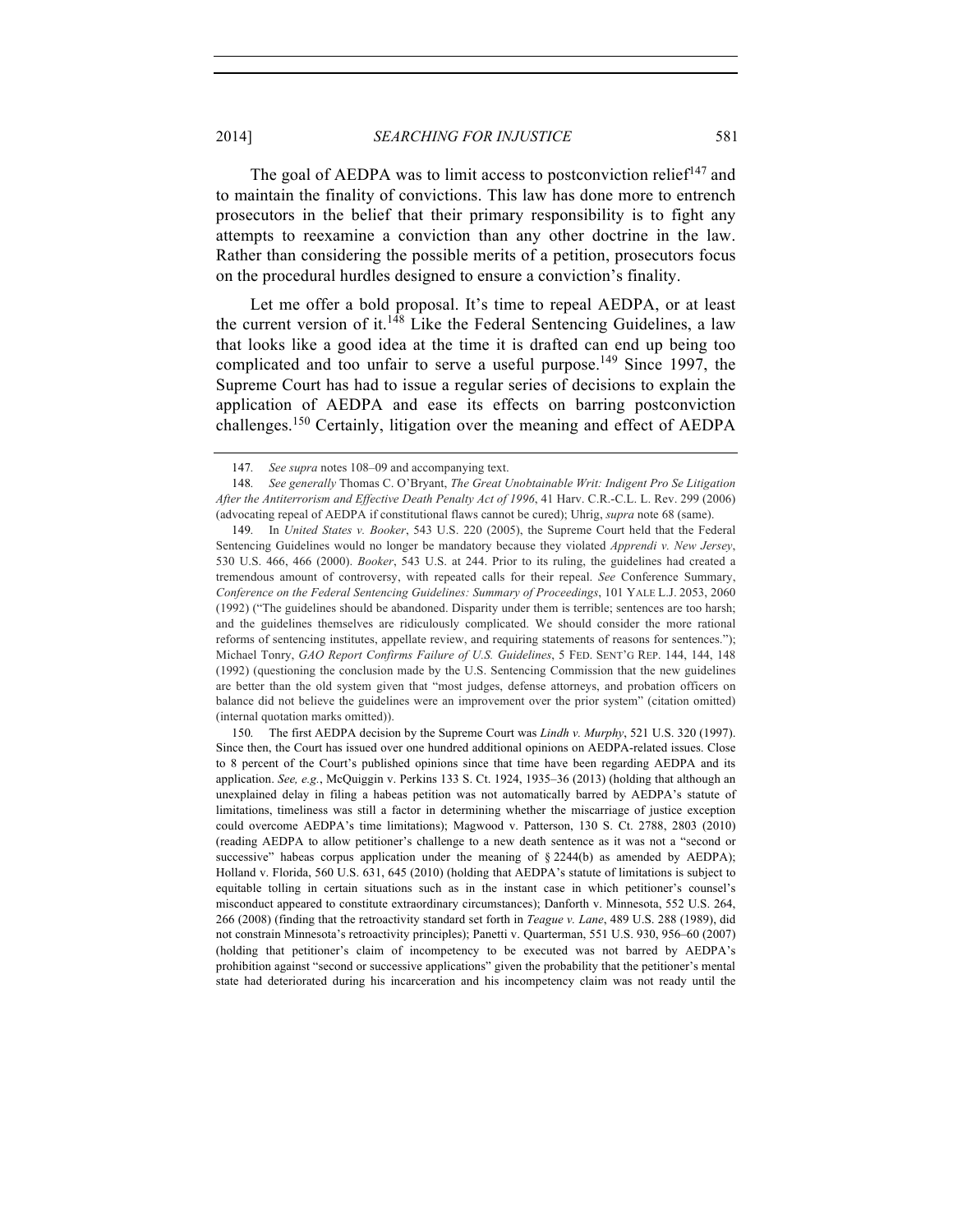dominates the federal courts.<sup>151</sup> While petitioners should not be allowed to abuse the great writ, the current fixation on procedural hurdles makes it extremely difficult for anyone in the criminal justice system—especially prosecutors and judges—to focus on the possible merits of a petitioner's arguments.

If it is not feasible to repeal AEDPA, several key reforms would be helpful. These include modifying the one-year statute of limitations to fit the type of crime under investigation, rethinking the deliberate bypass rule and how they conflict with claims of ineffective assistance of counsel, and tailoring the standards for successive petitions to allow repeated court review when a case has risk factors (such as its reliance on eyewitness identifications) occur.

Revamping AEDPA is beyond the scope of this Article; however, it is time to scrutinize closely whether current procedural rules for postconviction litigation serve both the purposes of finality and accuracy for our convictions. More significantly, it is time to reform the structure of postconviction litigation so that it embraces more of a cooperative inquisitorial model than the current fight-to-the-death adversarial model.<sup>152</sup>

The American approach to postconviction litigation is foreign to many countries' approach to the issue. In countries that use the inquisitorial system, the focus of postconviction issues continues to be on whether the defendant is guilty.<sup>153</sup> By contrast, the American system focuses on whether the defendant received a fair trial.

In reaction to wrongful convictions in their jurisdictions, some jurisdictions have created Innocence Commissions<sup>154</sup> or Conviction

154. Following the Duke lacrosse debacle, North Carolina created the North Carolina Innocence

execution date was set); INS v. St. Cyr, 533 U.S. 289, 325–26 (2001) (holding that AEDPA and Illegal Immigration Reform and Immigration Responsibility Act did not withdraw habeas corpus jurisdiction in deportation cases nor did they retroactively apply to deny relief to an immigrant who had pled guilty to a deportable crime before their enactment); Slack v. McDaniel, 529 U.S. 473, 477–78 (2000) (finding that a habeas petition filed after an initial petition is dismissed without prejudice does not constitute a "second or successive" petition); *Lindh*, 521 U.S. at 322–23 (holding that the standards of habeas relief would not be retroactively applied to noncapital cases pending during AEDPA's enactment because they would warrant new legal consequences).

<sup>151.</sup> Marc. D. Falkoff, *The Hidden Costs of Habeas Delay*, 83 U. COLO. L. REV. 339, 368 (2012) (showing that beginning in 1997 and continuing through 2008, the number of habeas cases filed in federal courts annually has never dropped below 15,000).

<sup>152.</sup> *See* Slobogin, *supra* note 124, at 715–30 (proposing an inquisitorial criminal justice system).

<sup>153.</sup> Even in countries with systems similar to America's system, there is an opportunity to continue to present new factual evidence to the courts. For example, in Finland, the trial court does not have a monopoly on the authority to receive documents. Postconviction litigants can continue to present evidence to the court of appeals. Johnson, *supra* note 19, at 435.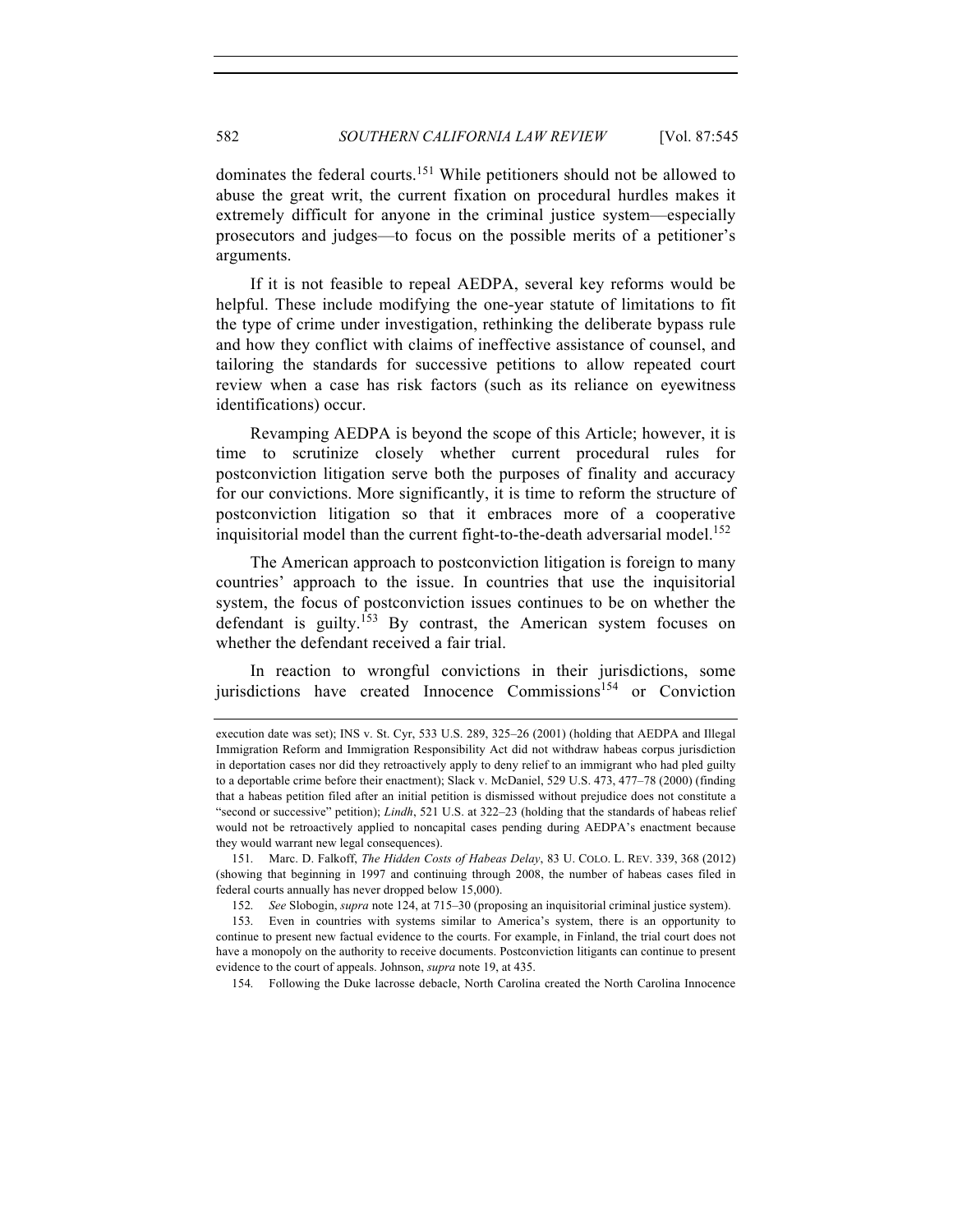Integrity Units in the prosecution's offices.<sup>155</sup> These innovations are positive reforms to the current costly approach of zealous adversarial litigation.

Most importantly, the biggest change that is needed is a change in the culture of prosecutors, defense counsel, and judges. Prosecutors too frequently view habeas petitions as attacks on them, their colleagues, and their law enforcement officers. On the other side, defense lawyers are too ingrained in a model that calls on them to attack both the actions and credibility of their opposition. There must be an affirmative role for prosecutors in ferreting out injustice in order to change this practice. Under a new approach to postconviction litigation, a prosecutor's main responsibility should not be to "shut down" a petitioner's efforts at the earliest stage of litigation. It should be to take whatever steps are necessary to ensure there was a fair and accurate resolution of a case.

## V. CONCLUSION: NAVIGATING BUMPS AT THE CROSSROAD

The American criminal justice system does not generally embrace radical changes. Even in the most important areas of the law, changes are evolutionary.<sup>156</sup> The interest in finality dominates so many aspects of our judicial system. On the most basic level, it explains why the Supreme Court does not make new procedural rights retroactive.<sup>157</sup>

155. Medwed, *supra* note 21, at 62–63.

157. *See* Ellen E. Boshkoff, Note, *Resolving Retroactivity After* Teague v. Lane, 65 IND. L.J. 651,

Inquiry Commission in 2006. Composed of a bipartisan committee of a judge, prosecutor, defense attorney, victim advocate, acting sheriff, member of the public, and two others, the committee recommends cases for review by a three-judge panel that has the power, upon a unanimous finding of clear and convincing evidence of innocence, to reverse a case. David Wolitz, *Innocence Commissions and the Future of Post-Conviction Review*, 52 ARIZ. L. REV. 1027, 1049–50 (2010); Jerome M. Maiatico, Note, *All Eyes on Us: A Comparative Critique of the North Carolina Innocence Inquiry Commission*, 56 DUKE L.J. 1345, 1358–59 (2007).

<sup>156.</sup> Consider, for example, the evolutionary changes in capital punishment law in the United States since the first execution in 1608. Harvey Gee, *America's Death Penalty Institution*, 42 CUMB. L. REV. 319, 322 (2012) (reviewing DAVID GARLAND, PECULIAR INSTITUTION: AMERICA'S DEATH PENALTY IN AN AGE OF ABOLITION (2010), and DAVID M. OSHINSKY, CAPITAL PUNISHMENT ON TRIAL: *FURMAN V. GEORGIA* AND THE DEATH PENALTY IN MODERN AMERICA (2010)). Initially, during the colonial era, courts sentenced defendants to the death penalty for many nonlethal, nonviolent crimes including "witchcraft, sodomy, adultery, and incest," *id.*; since then, courts have significantly limited the types of crimes meriting capital punishment. In 1972, the Supreme Court again triggered major changes in capital punishment law when it issued its fractured decision in *Furman v. Georgia*, 408 U.S. 238 (1972). Gee, *supra*, at 324. As public debate continued, the law on the death penalty changed further. For example, in *Coker v. Georgia*, 433 U.S. 584 (1977), the Court outlawed capital punishment for rapists as it was reasoned to be disproportionate to the offense, Gee, *supra*, at 325–26; later, the Supreme Court exempted insane persons, followed by "mentally retarded" persons and juveniles, *id.* at 326. Although public support for the death penalty has ebbed and flowed, it has nevertheless withstood abolition and continues to evolve over time. *Id.* at 332–35.